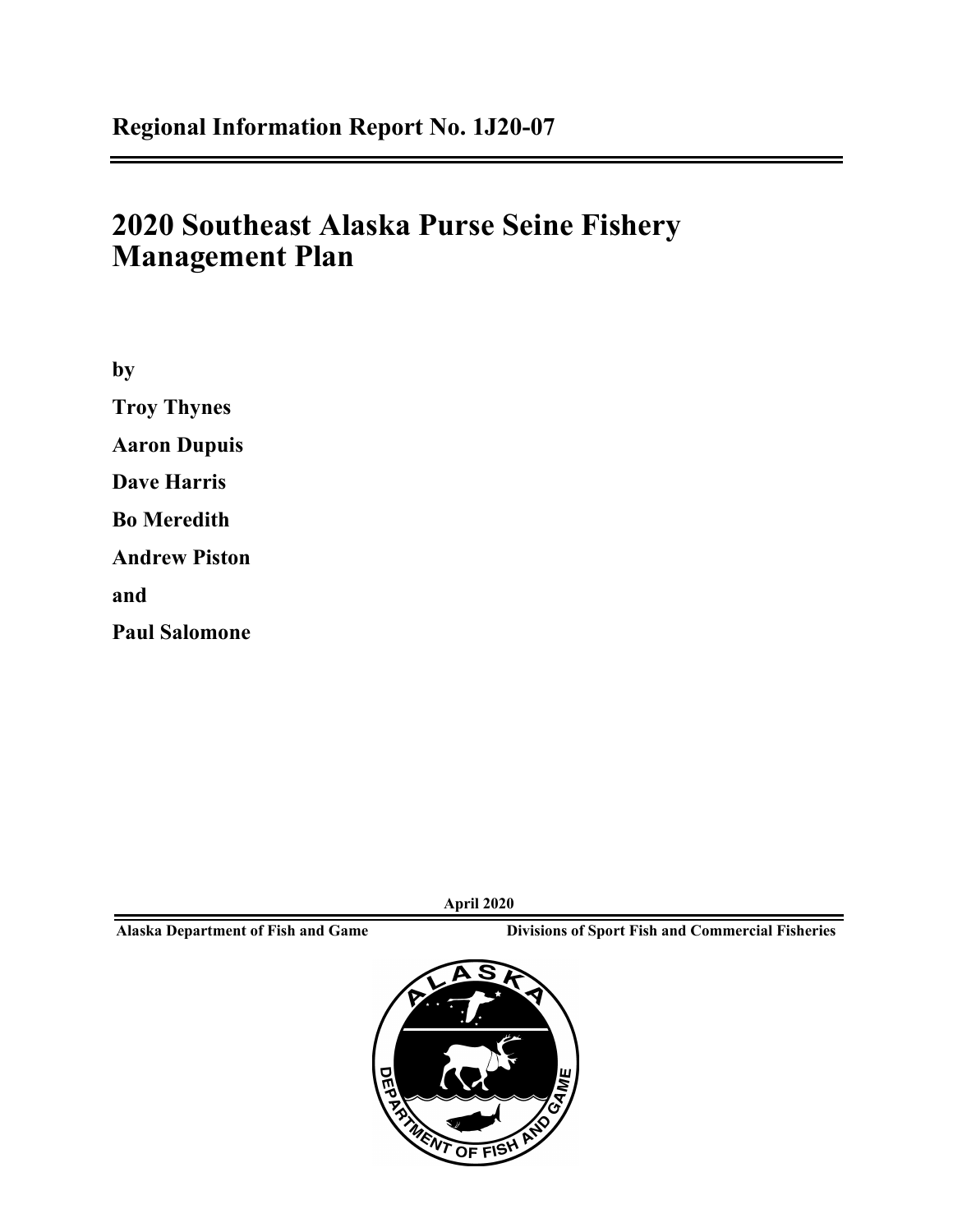#### **Symbols and Abbreviations**

The following symbols and abbreviations, and others approved for the Système International d'Unités (SI), are used without definition in the following reports by the Divisions of Sport Fish and of Commercial Fisheries: Fishery Manuscripts, Fishery Data Series Reports, Fishery Management Reports, and Special Publications. All others, including deviations from definitions listed below, are noted in the text at first mention, as well as in the titles or footnotes of tables, and in figure or figure captions.

| Weights and measures (metric)         |                 | General                  |                             | <b>Mathematics, statistics</b> |                        |
|---------------------------------------|-----------------|--------------------------|-----------------------------|--------------------------------|------------------------|
| centimeter                            | cm              | Alaska Administrative    |                             | all standard mathematical      |                        |
| deciliter                             | dL              | Code                     | <b>AAC</b>                  | signs, symbols and             |                        |
| gram                                  | g               | all commonly accepted    |                             | abbreviations                  |                        |
| hectare                               | ha              | abbreviations            | e.g., Mr., Mrs.,            | alternate hypothesis           | $H_A$                  |
| kilogram                              | kg              |                          | AM, PM, etc.                | base of natural logarithm      | $\mathfrak{e}$         |
| kilometer                             | km              | all commonly accepted    |                             | catch per unit effort          | <b>CPUE</b>            |
| liter                                 | L               | professional titles      | e.g., Dr., Ph.D.,           | coefficient of variation       | <b>CV</b>              |
| meter                                 | m               |                          | R.N., etc.                  | common test statistics         | $(F, t, \chi^2, etc.)$ |
| milliliter                            | mL              | at                       | $\left(\overline{a}\right)$ | confidence interval            | <b>CI</b>              |
| millimeter                            | mm              | compass directions:      |                             | correlation coefficient        |                        |
|                                       |                 | east                     | E                           | (multiple)                     | $\mathbb{R}$           |
| <b>Weights and measures (English)</b> |                 | north                    | N                           | correlation coefficient        |                        |
| cubic feet per second                 | $ft^3/s$        | south                    | S                           | (simple)                       | $\mathbf{r}$           |
| foot                                  | $_{\rm ft}$     | west                     | W                           | covariance                     | cov                    |
| gallon                                | gal             | copyright                | $^{\circ}$                  | degree (angular)               | $\circ$                |
| inch                                  | in              | corporate suffixes:      |                             | degrees of freedom             | df                     |
| mile                                  | mi              | Company                  | Co.                         | expected value                 | E                      |
| nautical mile                         | nmi             | Corporation              | Corp.                       | greater than                   | $\geq$                 |
| ounce                                 | <b>OZ</b>       | Incorporated             | Inc.                        | greater than or equal to       | $\geq$                 |
| pound                                 | 1b              | Limited                  | Ltd.                        | harvest per unit effort        | <b>HPUE</b>            |
| quart                                 | qt              | District of Columbia     | D.C.                        | less than                      | $\,<$                  |
| yard                                  | yd              | et alii (and others)     | et al.                      | less than or equal to          | $\leq$                 |
|                                       |                 | et cetera (and so forth) | etc.                        | logarithm (natural)            | ln                     |
| Time and temperature                  |                 | exempli gratia           |                             | logarithm (base 10)            | log                    |
| day                                   | d               | (for example)            | e.g.                        | logarithm (specify base)       | $log2$ etc.            |
| degrees Celsius                       | $\rm ^{\circ}C$ | Federal Information      |                             | minute (angular)               |                        |
| degrees Fahrenheit                    | $\mathrm{P}$    | Code                     | <b>FIC</b>                  | not significant                | <b>NS</b>              |
| degrees kelvin                        | K               | id est (that is)         | i.e.                        | null hypothesis                | $H_{\Omega}$           |
| hour                                  | h               | latitude or longitude    | lat or long                 | percent                        | $\frac{0}{0}$          |
| minute                                | min             | monetary symbols         |                             | probability                    | P                      |
| second                                | $\mathbf{s}$    | (U.S.)                   | $\frac{1}{2}$ , $\phi$      | probability of a type I error  |                        |
|                                       |                 | months (tables and       |                             | (rejection of the null         |                        |
| Physics and chemistry                 |                 | figures): first three    |                             | hypothesis when true)          | $\alpha$               |
| all atomic symbols                    |                 | letters                  | Jan,,Dec                    | probability of a type II error |                        |
| alternating current                   | AC              | registered trademark     | $^{\circledR}$              | (acceptance of the null        |                        |
| ampere                                | A               | trademark                | <b>TM</b>                   | hypothesis when false)         | β                      |
| calorie                               | cal             | <b>United States</b>     |                             | second (angular)               | H.                     |
| direct current                        | DC              | (adjective)              | U.S.                        | standard deviation             | SD                     |
| hertz                                 | Hz              | United States of         |                             | standard error                 | <b>SE</b>              |
| horsepower                            | hp              | America (noun)           | <b>USA</b>                  | variance                       |                        |
| hydrogen ion activity                 | pH              | U.S.C.                   | <b>United States</b>        | population                     | Var                    |
| (negative log of)                     |                 |                          | Code                        | sample                         | var                    |
| parts per million                     | ppm             | U.S. state               | use two-letter              |                                |                        |
| parts per thousand                    | ppt,            |                          | abbreviations               |                                |                        |
|                                       | %               |                          | (e.g., AK, WA)              |                                |                        |
| volts                                 | V               |                          |                             |                                |                        |
| watts                                 | W               |                          |                             |                                |                        |
|                                       |                 |                          |                             |                                |                        |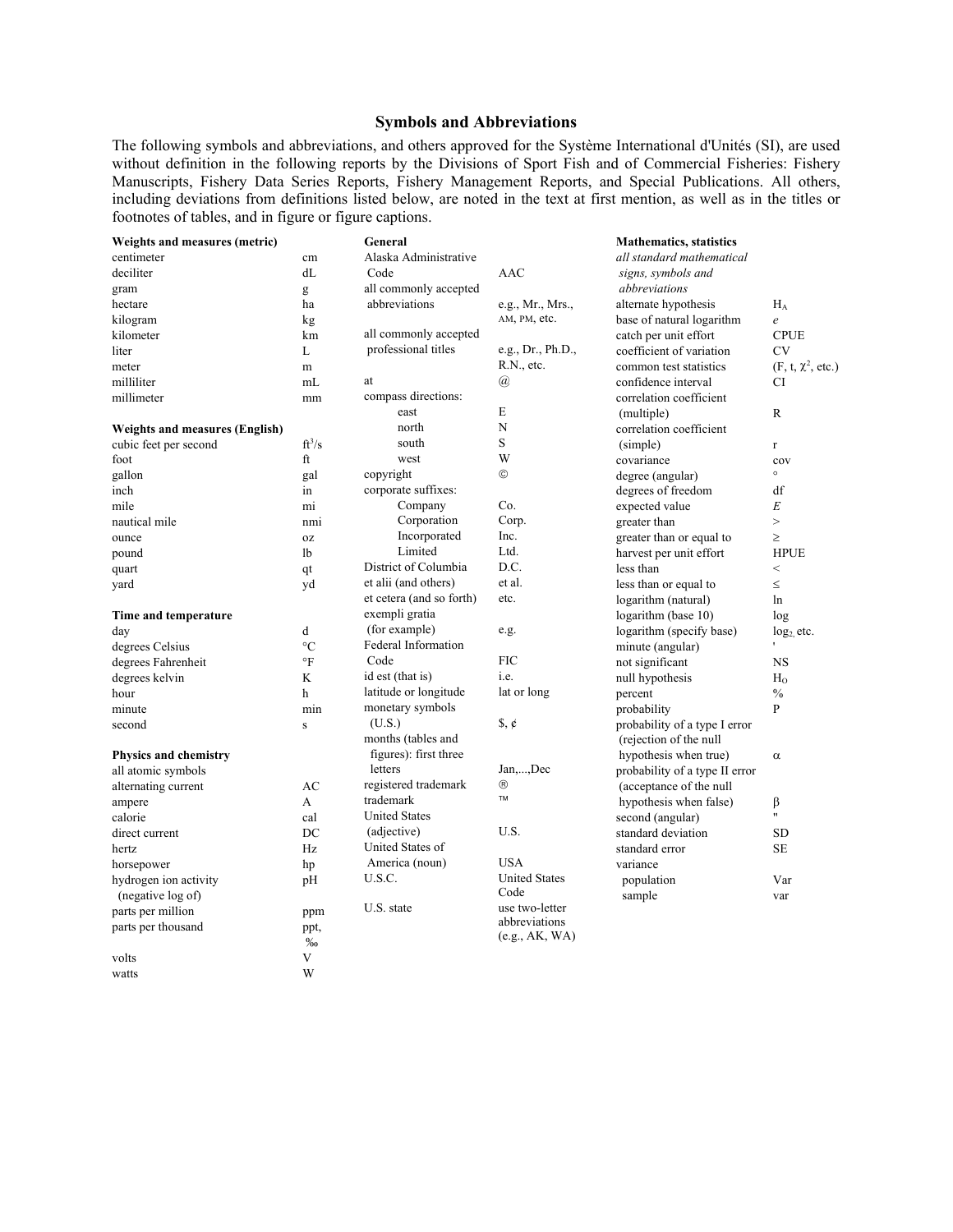# *REGIONAL INFORMATION REPORT NO. 1J20-07*

#### **2020 SOUTHEAST ALASKA PURSE SEINE FISHERY MANAGEMENT PLAN**

by

Troy Thynes and Paul Salomone Alaska Department of Fish and Game, Division of Commercial Fisheries, Petersburg

Aaron Dupuis Alaska Department of Fish and Game, Division of Commercial Fisheries, Sitka

Dave Harris Alaska Department of Fish and Game, Division of Commercial Fisheries, Juneau

Bo Meredith and Andrew Piston Alaska Department of Fish and Game, Division of Commercial Fisheries, Ketchikan

> Alaska Department of Fish and Game Division of Commercial Fisheries, Publications Section 802 3rd St, Douglas, Alaska, 99824-0020

> > April 2020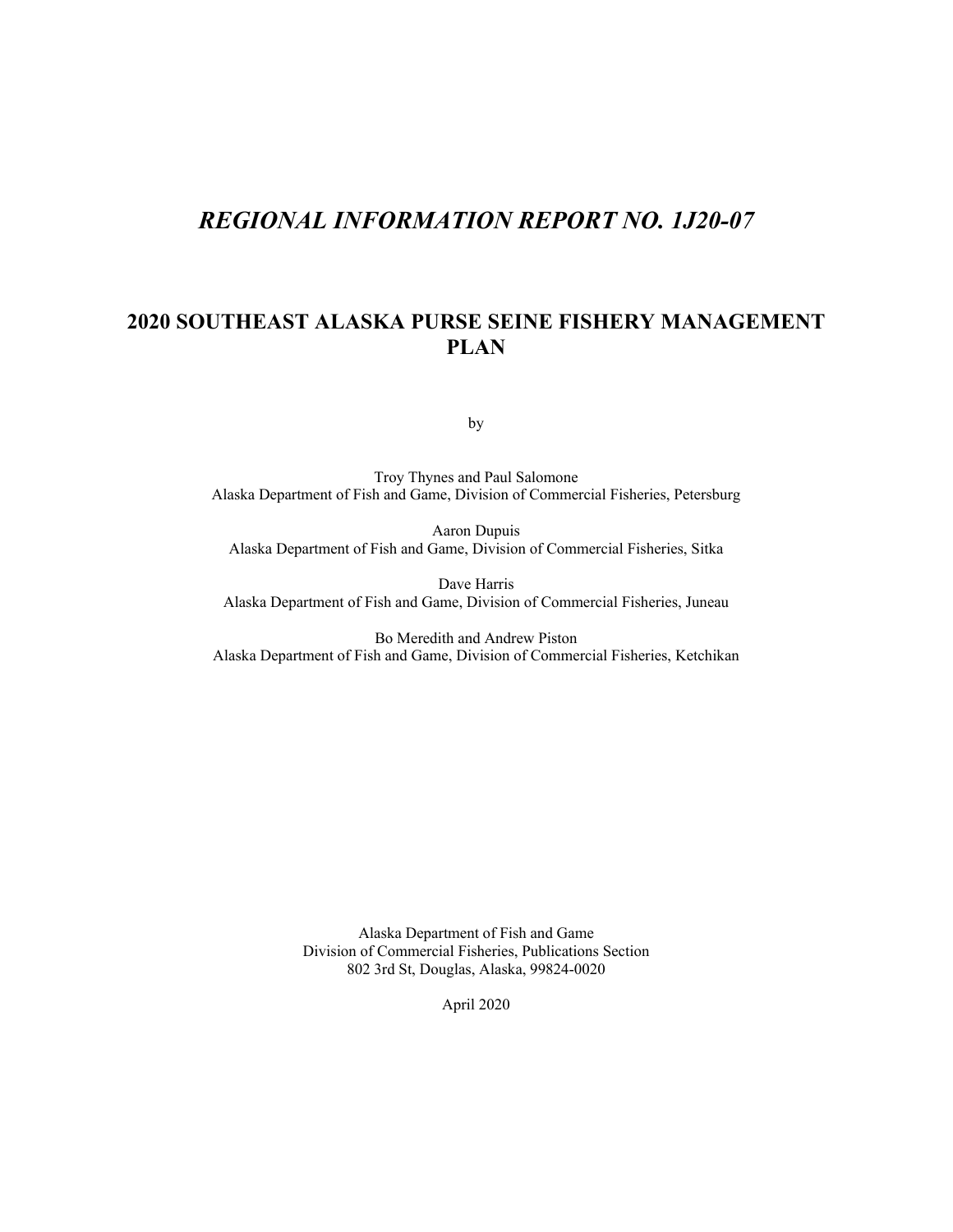The Regional Information Report Series was established in 1987 and was redefined in 2007 to meet the Division of Commercial Fisheries regional need for publishing and archiving information such as area management plans, budgetary information, staff comments and opinions to Alaska Board of Fisheries proposals, interim or preliminary data and grant agency reports, special meeting or minor workshop results and other regional information not generally reported elsewhere. Reports in this series may contain raw data and preliminary results. Reports in this series receive varying degrees of regional, biometric and editorial review; information in this series may be subsequently finalized and published in a different department reporting series or in the formal literature. Please contact the author or the Division of Commercial Fisheries if in doubt of the level of review or preliminary nature of the data reported. Regional Information Reports are available through the Alaska State Library and on the Internet at: [http://www.adfg.alaska.gov/sf/publications/.](http://www.adfg.alaska.gov/sf/publications/)

> *Troy Thynes and Paul Salomone Alaska Department of Fish and Game, Division of Commercial Fisheries 16 Sing Lee Alley, Petersburg, AK 99833-0667 USA*

> *Aaron Dupuis Alaska Department of Fish and Game, Division of Commercial Fisheries 304 Lake Street, Room 103, Sitka, AK 99835-7563 USA*

> *Dave Harris Alaska Department of Fish and Game, Division of Commercial Fisheries 802 3rd Street, Douglas, AK 99824 USA*

> > *and*

*Bo Meredith and Andrew Piston Alaska Department of Fish and Game, Division of Commercial Fisheries 2030 Sea Level Drive, Suite 205, Ketchikan, AK 99901-0024 USA*

*This document should be cited as follows:*

*Thynes T., A. Dupuis, D. Harris, B. Meredith, A. Piston, and. P. Salomone. 2020. 2020 Southeast Alaska purse seine fishery management plan. Alaska Department of Fish and Game, Division of Commercial Fisheries, Regional Information Report No. 1J20-07, Douglas.*

The Alaska Department of Fish and Game (ADF&G) administers all programs and activities free from discrimination based on race, color, national origin, age, sex, religion, marital status, pregnancy, parenthood, or disability. The department administers all programs and activities in compliance with Title VI of the Civil Rights Act of 1964, Section 504 of the Rehabilitation Act of 1973, Title II of the Americans with Disabilities Act (ADA) of 1990, the Age Discrimination Act of 1975, and Title IX of the Education Amendments of 1972.

**If you believe you have been discriminated against in any program, activity, or facility please write:** ADF&G ADA Coordinator, P.O. Box 115526, Juneau, AK 99811-5526 U.S. Fish and Wildlife Service, 4401 N. Fairfax Drive, MS 2042, Arlington, VA 22203 Office of Equal Opportunity, U.S. Department of the Interior, 1849 C Street NW MS 5230, Washington DC 20240 **The department's ADA Coordinator can be reached via phone at the following numbers:**

(VOICE) 907-465-6077, (Statewide Telecommunication Device for the Deaf) 1-800-478-3648, (Juneau TDD) 907-465-3646, or (FAX) 907-465-6078

**For information on alternative formats and questions on this publication, please contact:** ADF&G, Division of Sport Fish, Research and Technical Services, 333 Raspberry Rd, Anchorage AK 99518 (907) 267-2375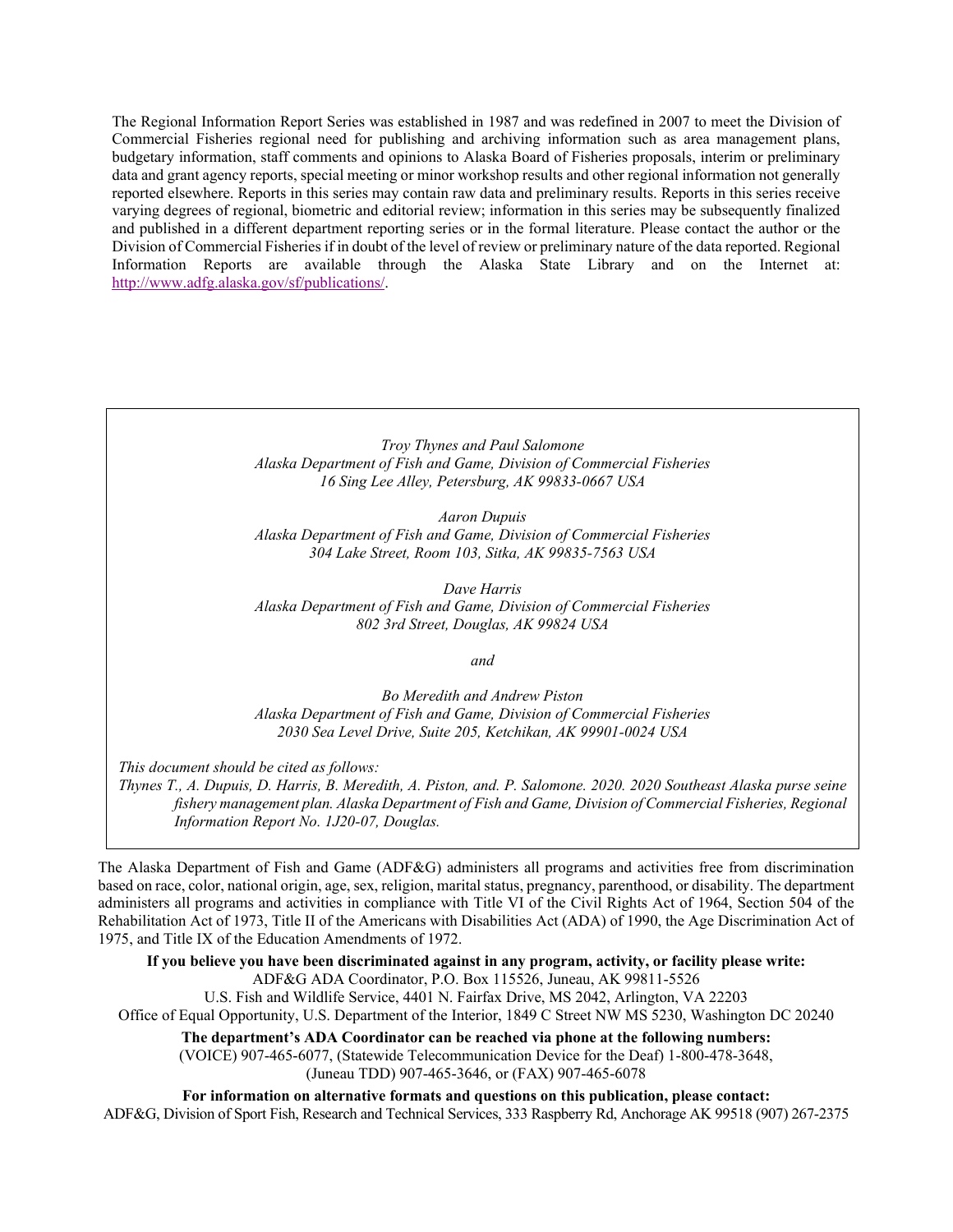# **TABLE OF CONTENTS**

| Page |
|------|
|      |
|      |
|      |
|      |
|      |
|      |
|      |
|      |
|      |
|      |
|      |
|      |
|      |
|      |
|      |
|      |
|      |
|      |
|      |
|      |
|      |
|      |
|      |
|      |
|      |
|      |
|      |
|      |
|      |
|      |
|      |
|      |
|      |
|      |
|      |
|      |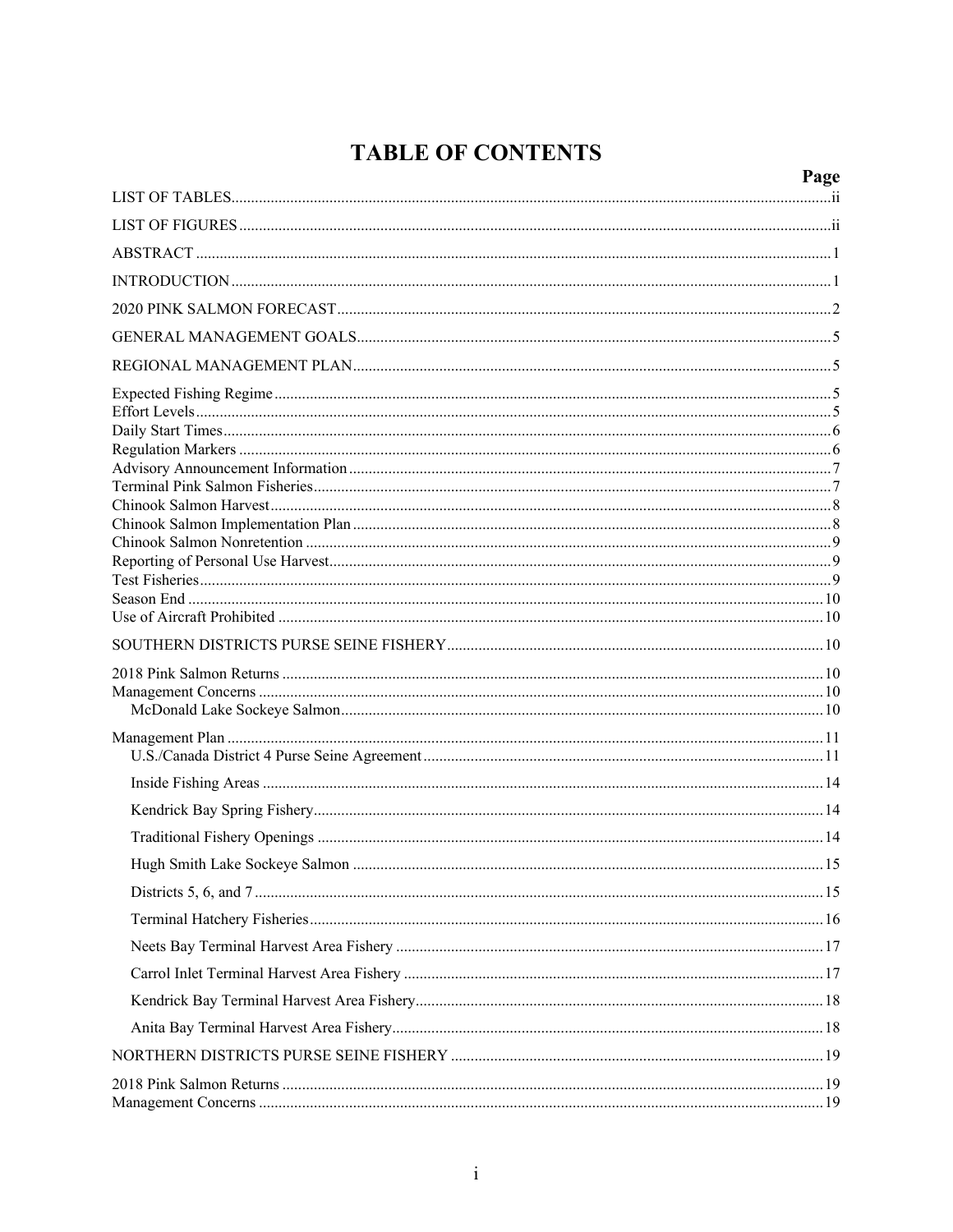# **LIST OF TABLES**

<span id="page-5-0"></span>

| Table |                                                                                                      | Page            |
|-------|------------------------------------------------------------------------------------------------------|-----------------|
|       | Southeast Alaska pink salmon escapement indices (in millions) by district and subregion, compared to |                 |
|       |                                                                                                      |                 |
|       | Sockeye salmon allocations for the District 4 purse seine fishery based on Nass and Skeena Rivers    |                 |
|       |                                                                                                      | $\overline{13}$ |
| 3.    |                                                                                                      |                 |
| 4.    | Expected 2020 returns to Northern SEAK area enhancement projects by hatchery organization and        |                 |
|       |                                                                                                      | 28              |

# **LIST OF FIGURES**

<span id="page-5-1"></span>**Figure Page** 1. [Forecast model fit \(hindcasts\) for total Southeast Alaska \(SEAK\) pink salmon harvest, 1998–2019 by](#page-8-0)  [year \(panel a\) and by the fitted values \(panel b\). The 2020 forecast is shown as a grey circle in panel a](#page-8-0)  [with the 80% prediction interval as a black vertical line. The observed SEAK pink salmon harvest is](#page-8-0)  [represented by the grey bars and the model fit is shown](#page-8-0) by the black line in panel a. The dotted line in [panel b represents a one-to-one line; circles above the line represent hindcasts that would have been](#page-8-0)  [greater than the actual harvest and circles below the line represent hindcasts that would](#page-8-0) have been less than the actual harvest. [....................................................................................................................................3](#page-8-0)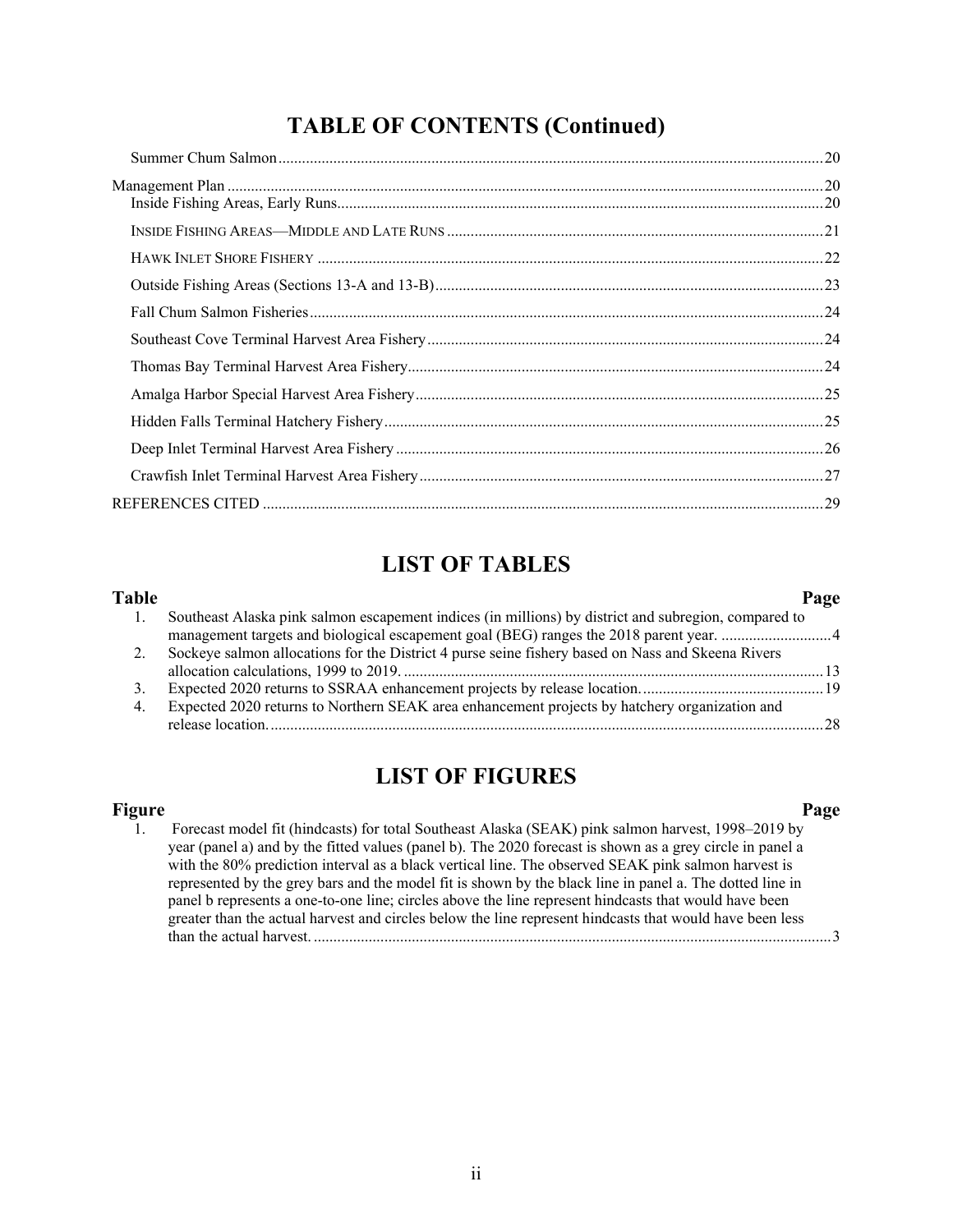# **ABSTRACT**

<span id="page-6-0"></span>The Southeast Alaska purse seine fishery is managed according to statute, regulations, emergency order authority, and in consultation with the public and industry through the Purse Seine Management Task Force process. The Alaska Department of Fish and Game issued a preseason forecast for a harvest of 12 million pink salmon for 2020. This forecast for pink salmon, together with historical escapement estimates, fishery performance data, private nonprofit hatchery forecasts for chum salmon and other species, are used to determine the management plan. The management plan for the 2020 Southeast Alaska salmon purse seine fishery is described in detail, along with expected run sizes, harvest strategies, and related management issues.

Key words: Purse seine, management, pink salmon, chum salmon, coho salmon, sockeye salmon, Chinook salmon, Fishery Management Plan

# **INTRODUCTION**

<span id="page-6-1"></span>This plan describes how the Southeast Alaska (SEAK) salmon purse seine fishery will be managed during the 2020 season and includes expected run sizes, harvest strategies, and related management issues. The plan is based on the Alaska Department of Fish and Game (ADF&G) 2020 preseason pink salmon forecast, historical escapement data, fishery performance data, private nonprofit hatchery forecasts, and input through the Purse Seine Task Force process. ADF&G area management biologists listed at the end of this document can provide further details regarding the implementation of the plan in their respective areas.

Regulations allow purse seine fishing in Districts 1 (Sections 1-C, 1-D, 1-E, and 1-F only), 2, 3, 4, 5, 6 (Sections 6-C and 6-D only), 7, 9, 10, 11 (Sections 11-A and 11-D only), 12, 13, and 14. Purse seine fishing is also allowed in hatchery terminal harvest areas (THA) at Neets Bay, Carroll Inlet, Kendrick Bay, Anita Bay, Thomas Bay, Southeast Cove, Hidden Falls, Deep Inlet and Crawfish Inlet. Although the areas specified above are designated purse seine fishing areas, specific open areas and fishing times are established inseason by emergency order.

Since statehood, 76% of the salmon harvested in SEAK commercial fisheries have been caught with purse seine gear. Pink salmon (*Oncorhynchus gorbuscha)* is the primary species targeted by the purse seine fleet; therefore, most management actions are based on the abundance of pink salmon stocks. Chum salmon (*O. keta)* are targeted in or near hatchery terminal areas and the majority of the chum salmon harvest is from hatchery production. Other species of salmon are harvested incidentally to pink and chum salmon. Over the recent 10-year period, the species composition of the purse seine harvest has included 88% pink, 9% chum, 2% sockeye (*O. nerka),* 1% coho (*O. kisutch),* and less than 1% Chinook salmon (*O. tshawytscha)*.

Tagging studies of adult pink salmon have demonstrated that the stocks in SEAK exhibit a distinct separation between the northern and southern portions of the region. For purposes of catch tabulation and management, Districts 1–8 are grouped as "Southern Southeast" and Districts 9–15 as "Northern Southeast."

Inseason assessments of pink salmon run strength are determined primarily from spawning escapement information obtained from aerial surveys of terminal areas and streams, and from fishery performance data (catch and catch per unit of effort, or CPUE). ADF&G staff use fishery performance data and associated information to make inseason evaluations of pink salmon harvests to Northern and Southern SEAK. ADF&G also charters purse seine vessels to conduct test fishing assessments of run strength in selected index areas and monitors pink salmon sex ratios in the commercial harvest to evaluate run timing.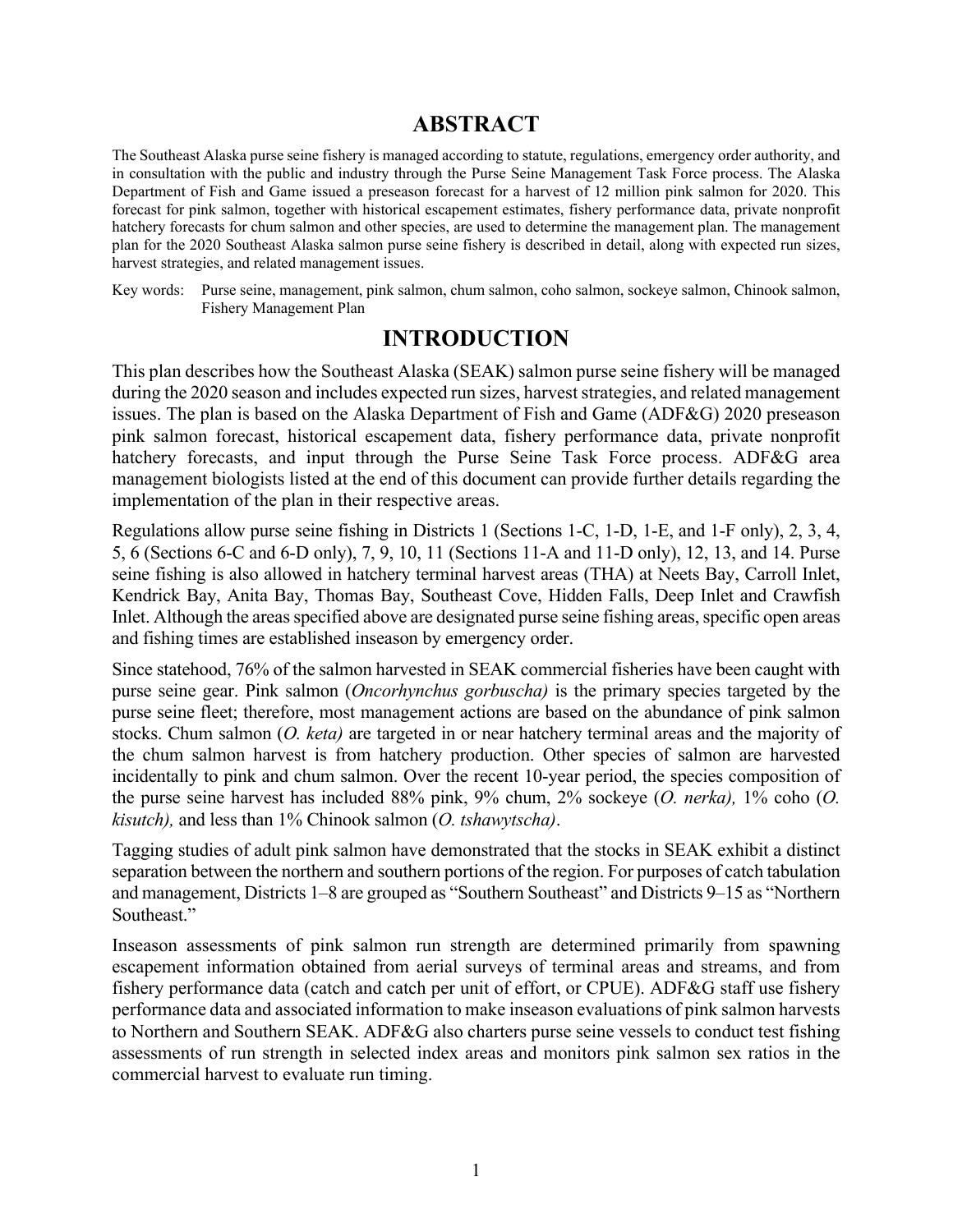#### **2020 PINK SALMON FORECAST**

<span id="page-7-0"></span>The 2020 SEAK pink salmon harvest is predicted to be in the *weak* range with a point estimate of **12 million fish (80% prediction interval: 7–19 million fish).** The categorical ranges of pink salmon harvest in SEAK were formulated from the  $20^{th}$ ,  $40^{th}$ ,  $60^{th}$ , and  $80^{th}$  percentiles of historical harvest over the 59-year period 1960–2018:

| Category      | <b>Range (millions)</b> | Percentile                           |
|---------------|-------------------------|--------------------------------------|
| Poor          | Less than 11            | Less than $20th$                     |
| Weak          | 11 to $19$              | $20^{th}$ to $40^{th}$               |
| Average       | 19 to 34                | $40^{\text{th}}$ to $60^{\text{th}}$ |
| <b>Strong</b> | 34 to 50                | $60^{\text{th}}$ to $80^{\text{th}}$ |
| Excellent     | Greater than 50         | Greater than 80 <sup>th</sup>        |

The NOAA Alaska Fisheries Science Center, Auke Bay Laboratories (NOAA) initiated the Southeast Alaska Coastal Monitoring (SECM) project in 1997 to better understand the effects of climate and nearshore ocean conditions on year class strength of salmon and ecologically related species (Orsi et al. 1997). Since 2018, the SECM project has been conducted cooperatively by NOAA and the ADF&G, and the two agencies have combined efforts to produce a joint pink salmon harvest forecast using SECM data (Piston et al. 2019). The ADF&G research vessel *Medeia* is now used to conduct the SECM surveys and biologists from NOAA, ADF&G, and the regional aquaculture associations provided direct assistance to the sampling effort during the June, July, and August surveys. In the future, the department will continue working towards increased coordination between agencies and will continue to look for ways to focus and expand the SECM survey to provide a wide variety of valuable information to the fishing industry.

The 2020 SEAK pink salmon harvest forecast was primarily based on juvenile pink salmon abundance indices collected by the SECM project in northern SEAK inside waters (Figure 1). These data were obtained from systematic surveys conducted annually in June and July in upper Chatham and Icy straits and are highly correlated with the harvest of adult pink salmon in the following year (Wertheimer et al. 2011). The 2019 juvenile pink salmon abundance index (monthly peak juvenile CPUE; standardized catch based on 20-minute trawl sets) of 1.20 was the third lowest in the 23 years of SECM surveys.

Forecasts were developed using an approach described by Murphy et al. (in press). A multiple regression model was developed using the juvenile pink salmon abundance index and associated environmental parameters. The model used is:

$$
E(y) = \alpha + \beta_1 X_{1} + \beta_2 X_{2} + \beta_3 X_{1} X_{2} + \varepsilon
$$

where *E(y)* is the expected value for *y*, the natural log of Southeast Alaska pink salmon harvest,  $\beta_1$  is the coefficient for the natural log of CPUE +1,  $\beta_2$  is the coefficient for the natural log of the environmental covariate water temperature (e.g., summer water temperature indices in the upper 20 m in Icy Strait),  $\beta_3$  is the interaction term, and  $\varepsilon$  represents the normally distributed error term. Leave-one-out cross validation (hindcast), Akaike Information Criterion for small sample sizes (Burnham and Anderson 2004), and the model performance metric mean absolute scaled error (MASE; Hyndman and Kohler 2006) were then used to evaluate forecast accuracy of alternative models. The 80% prediction intervals around the forecast were calculated using the car package in program R (Fox and Weisberg 2019).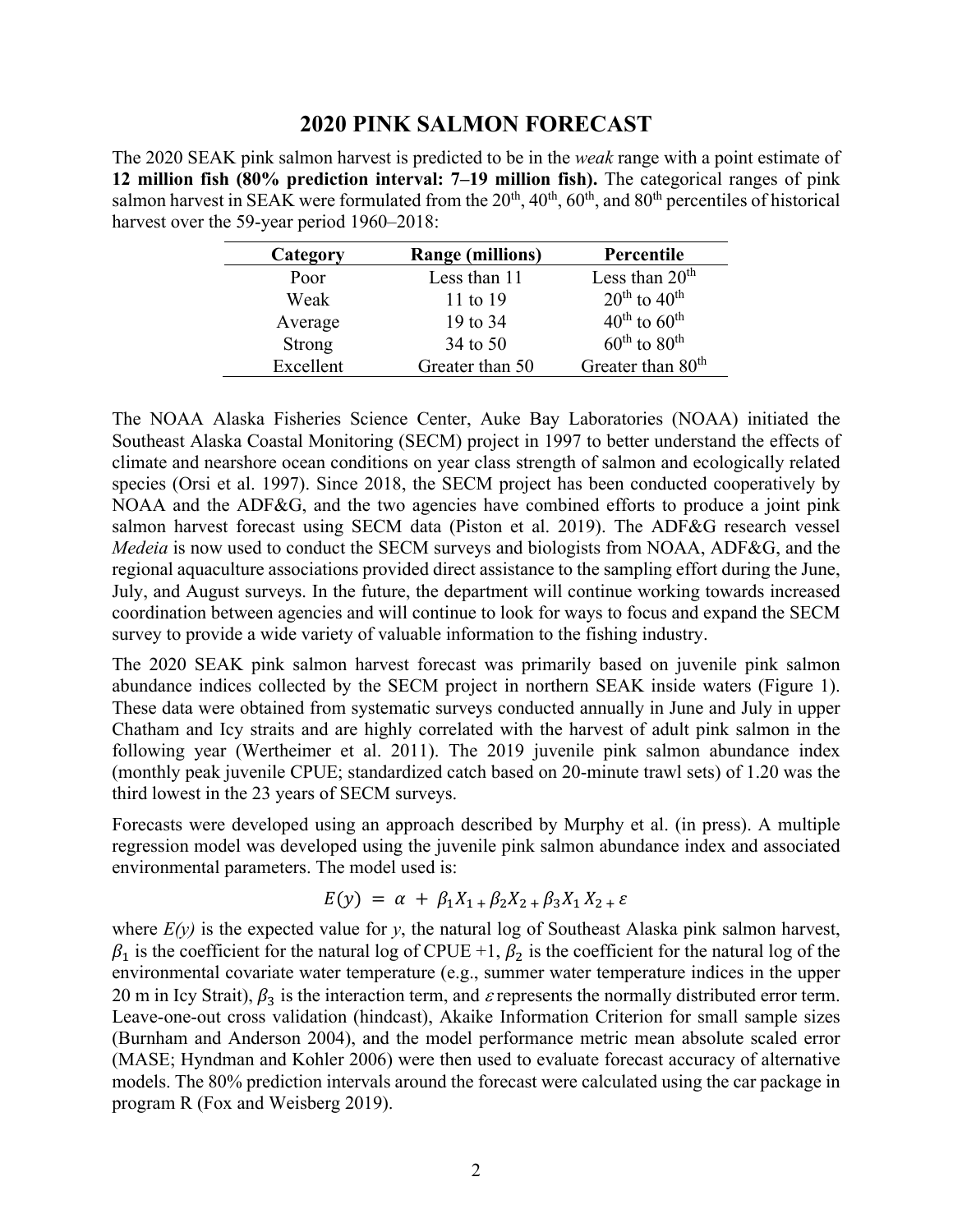

<span id="page-8-0"></span>Figure 1.– Forecast model fit (hindcasts) for total Southeast Alaska (SEAK) pink salmon harvest, 1998– 2019 by year (panel a) and by the fitted values (panel b). The 2020 forecast is shown as a grey circle in panel a with the 80% prediction interval as a black vertical line. The observed SEAK pink salmon harvest is represented by the grey bars and the model fit is shown by the black line in panel a. The dotted line in panel b represents a one-to-one line; circles above the line represent hindcasts that would have been greater than the actual harvest and circles below the line represent hindcasts that would have been less than the actual harvest.

The 2020 harvest forecast of 12 million pink salmon is approximately one third of the recent 10 year average harvest of 35 million pink salmon. A harvest near this forecast would also be approximately 60% of the average even-year harvest since 2006. The 2019 peak June–July juvenile pink salmon index value  $(1.20)$  ranked  $21<sup>st</sup>$  out of the 23 years that SECM information has been collected. Pink salmon harvests associated with juvenile indices below a value of 2.0 have ranged from 8 to 37 million fish (mean=21 million fish).

The low juvenile abundance index in 2019 was not unexpected. Pink salmon escapements in the parent year (2018) were very poor throughout northern Southeast Alaska inside waters and the escapement goal was not met in that subregion, which may have resulted in below optimal egg deposition (Table 1). Escapement and harvest of pink salmon in the Northern Southeast Inside subregion during even years have been very poor since 2012 and the 2020 forecast indicates this pattern is likely to continue. Pink salmon escapement goals for the Southern Southeast and Northern Southeast Outside subregions were met in 2018, but harvests were well below average. The low juvenile abundance index in 2019 may also indicate that brood year 2018 pink salmon experienced poor freshwater and/or early marine survival. It is possible that drought conditions present in Southeast Alaska from the parent year 2018 spawn through the spring of 2019 reduced spawning success or negatively impacted overwinter survival of developing juvenile salmon, but the exact reasons for the low juvenile abundance are not known. Juvenile pink salmon caught in the 2019 SECM survey trawls, however, were among the largest (in length) in the 23-year time series and were in good condition, which indicates favorable nearshore marine conditions in the spring. The size of juvenile pink salmon was similar to the large size of juveniles observed during the marine heat wave of 2014–2016 and returns from those juvenile years were all below average.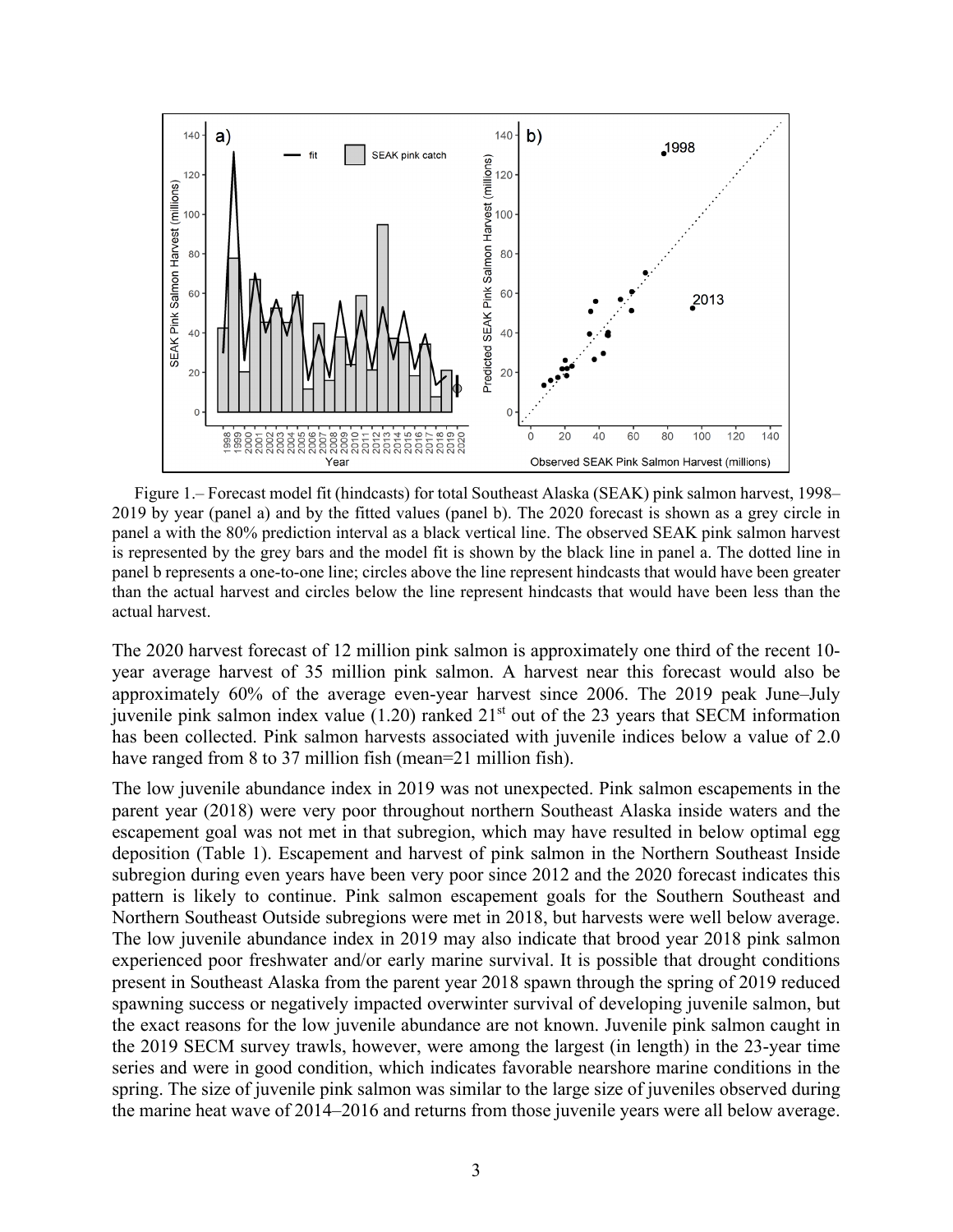|                  |                 |              | Lower                    | <b>Upper</b>             |
|------------------|-----------------|--------------|--------------------------|--------------------------|
| <b>Subregion</b> | <b>District</b> | 2018 Index   | <b>Management Target</b> | <b>Management Target</b> |
| Southern         | 101             | 2.04         | 1.02                     | 2.71                     |
| Southern         | 102             | 0.25         | 0.29                     | 0.77                     |
| Southern         | 103             | 1.42         | 0.95                     | 2.54                     |
| Southern         | 105             | 0.28         | 0.25                     | 0.66                     |
| Southern         | 106             | 0.33         | 0.21                     | 0.57                     |
| Southern         | 107             | 0.53         | 0.26                     | 0.69                     |
| Southern         | 108             | 0.02         | 0.02                     | 0.06                     |
| Northern Inside  | 109             | 0.59         | 0.63                     | 1.50                     |
| Northern Inside  | 110             | 0.24         | 0.59                     | 1.41                     |
| Northern Inside  | 111             | 0.07         | 0.27                     | 0.65                     |
| Northern Inside  | 112             | 0.18         | 0.53                     | 1.26                     |
| Northern Inside  | Inside 113      | 0.24         | 0.32                     | 0.76                     |
| Northern Inside  | 114             | 0.04         | 0.15                     | 0.35                     |
| Northern Inside  | 115             | 0.00         | 0.03                     | 0.07                     |
| Northern Outside | Outside 113     | 1.90         | 0.75                     | 2.50                     |
| <b>BEGs</b>      |                 | <b>Total</b> | Lower                    | <b>Upper</b>             |
| by Subregion     |                 | 2018 Index   | <b>Escapement Goal</b>   | <b>Escapement Goal</b>   |
| Southern         |                 | 4.87         | 3.00                     | 8.00                     |
| Northern Inside  |                 | 1.37         | 2.50                     | 6.00                     |
| Northern Outside |                 | 1.90         | 0.75                     | 2.50                     |

<span id="page-9-0"></span>Table 1.–Southeast Alaska pink salmon escapement indices (in millions) by district and subregion, compared to management targets and biological escapement goal (BEG) ranges the 2018 parent year.

Like many recent years, a potential source of uncertainty regarding the 2020 pink salmon return is the anomalously warm sea surface temperatures in the Gulf of Alaska in 2019. Warm temperatures that persisted throughout the Gulf of Alaska from fall 2013 through much of 2016 (Bond et al. 2015; Di Lorenzo and Mantua 2016; Walsh et al. 2018) returned in 2018 and strengthened in 2019. Compared to sea surface temperatures since 1997, when NOAA first started the SECM project, surface temperatures in the Gulf of Alaska in 2019, immediately offshore of Southeast Alaska, were the warmest of the time series in July, the 4<sup>th</sup> warmest in August, and 3<sup>rd</sup> warmest in September<sup>[1](#page-9-1)</sup>. Sea surface temperatures were well above average across the entire Gulf of Alaska during that time. Pink salmon that went to sea from 2014 to 2018 returned in numbers below expectation and below recent odd- and even-year averages. The impact of warm sea surface temperatures on the survival of pink salmon that went to sea in 2019 is unknown and adds uncertainty to the forecast.

The department will manage the 2020 commercial purse seine fisheries inseason based on the strength of salmon runs. Aerial escapement surveys and fishery performance data will continue, as always, to be essential in making inseason management decisions.

<span id="page-9-1"></span><sup>1</sup> [https://www.ncdc.noaa.gov/data-access/marineocean-data/extended-reconstructed-sea-surface](https://www.ncdc.noaa.gov/data-access/marineocean-data/extended-reconstructed-sea-surface-temperature-ersst-v5)[temperature-ersst-v5.](https://www.ncdc.noaa.gov/data-access/marineocean-data/extended-reconstructed-sea-surface-temperature-ersst-v5)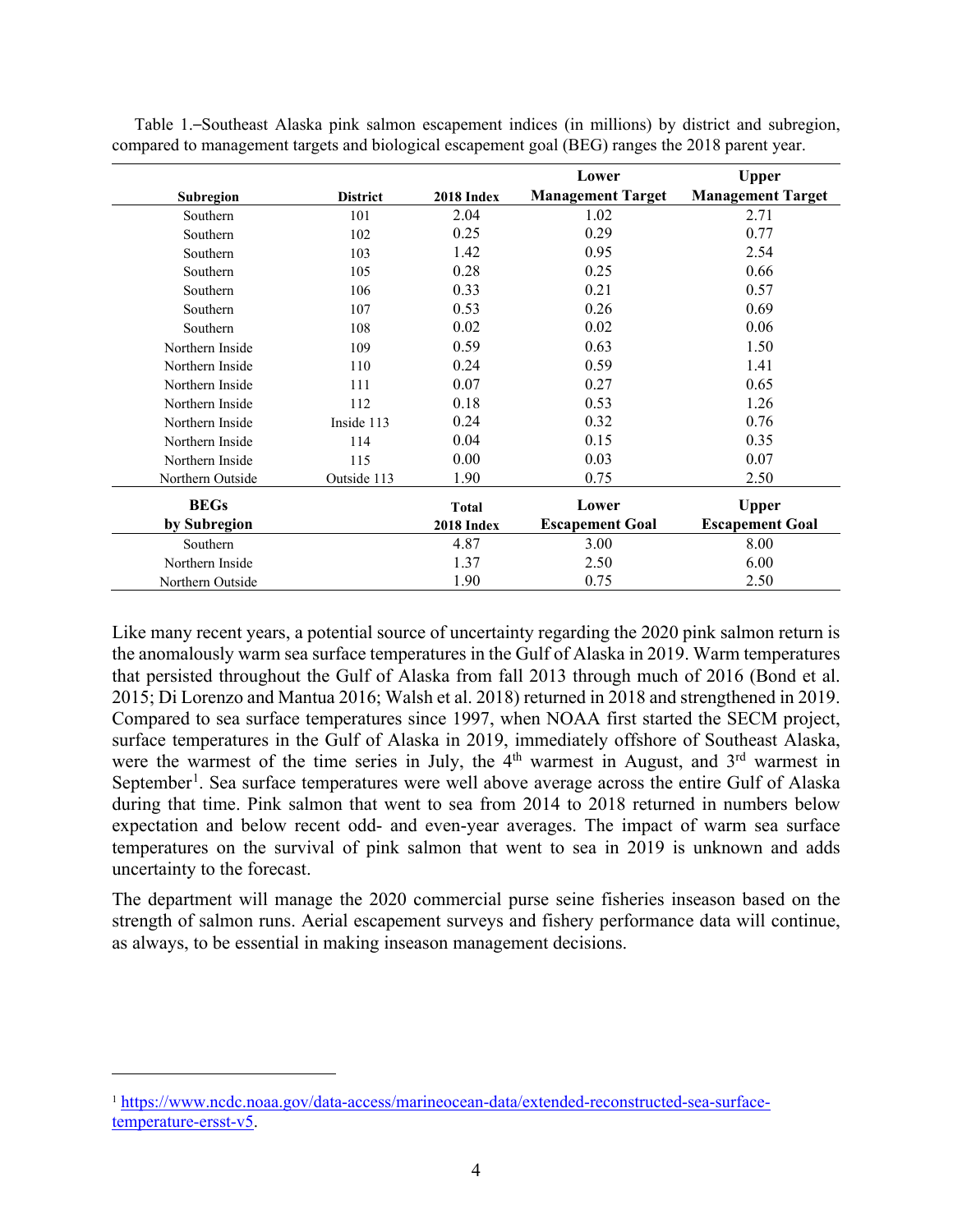# **GENERAL MANAGEMENT GOALS**

<span id="page-10-0"></span>The primary management goals for the 2020 SEAK purse seine fishery are to

- 1. achieve overall pink salmon spawning BEGs by subregion and within subregions and obtain escapements consistent with district and stock group management targets to ensure that spawning escapements are well distributed;
- 2. achieve overall adequate chum salmon spawning escapements and ensure that spawning escapements are well distributed;
- 3. provide for an orderly fishery while harvesting fish in excess of spawning escapement needs;
- 4. minimize, to the extent possible, the harvest of salmon destined for fishing districts where weak returns are expected;
- 5. promote a harvest of good quality fish within constraints dictated by run size and timing
- 6. manage the District 4 purse seine fishery consistent with the provisions of the U.S./Canada Pacific Salmon Treaty (PST);
- 7. minimize harvest of Chinook salmon using conservation actions adopted by the BOF in 2018 including nonretention of Chinook salmon 28 inches or larger during portions of the 2020 purse seine season; and
- 8. manage the purse seine fishery in the waters of District 12 and in Section 14-C north of the latitude of Porpoise Islands, consistent with the *Northern Southeast seine salmon fishery management plans* (5 AAC 33.366).

# **REGIONAL MANAGEMENT PLAN**

# <span id="page-10-2"></span><span id="page-10-1"></span>**EXPECTED FISHING REGIME**

The 2020 forecasts indicate an expected weak pink salmon return throughout SEAK and a conservative fishing regime is expected. Areas around the region will open as described in this plan and are subject to inseason adjustments. Areas will open in mid-June and focus on hatchery returns of chum salmon to lower District 2 (Prince of Wales shoreline from McLean Point to Polk Island) and Hidden Falls. The first pink salmon openings will begin in late June and early July in Section 13-C and Districts 1, 2, 4, 7, 10, and 12. Subsequent openings will be based on aerial observations and fishery performance data. The department will carefully monitor inseason information and will manage the fishery to ensure escapement goals are met, obtain district and stock group escapement targets, and distribute escapements throughout the run while providing maximum fishing opportunity. The department is prepared to provide additional fishing opportunity when appropriate to harvest surplus returns. The department may expand fishing opportunity from one to two 15-hour periods per week, to 39-hour periods, to 2-days-on/2-daysoff, or a more continuous fishing schedule as run strength and fleet distribution allows. The department may have to reduce fishing opportunity after initially expanding opportunity depending on how runs develop and fleet distribution. Specific areas may warrant more or less fishing time than the regional schedule depending on run strength and fleet distribution.

# <span id="page-10-3"></span>**EFFORT LEVELS**

The size of the purse seine fleet will have some impact on management decisions as the season progresses. Purse seine effort in 2019 was 236 in 2018, 242 permits fished and in 2017, 259 permits fished. Effort levels are generally higher in odd years and lower in even years reflecting the current odd-year cycle of stronger pink salmon returns; effort in 2020 should be similar to 2018. Since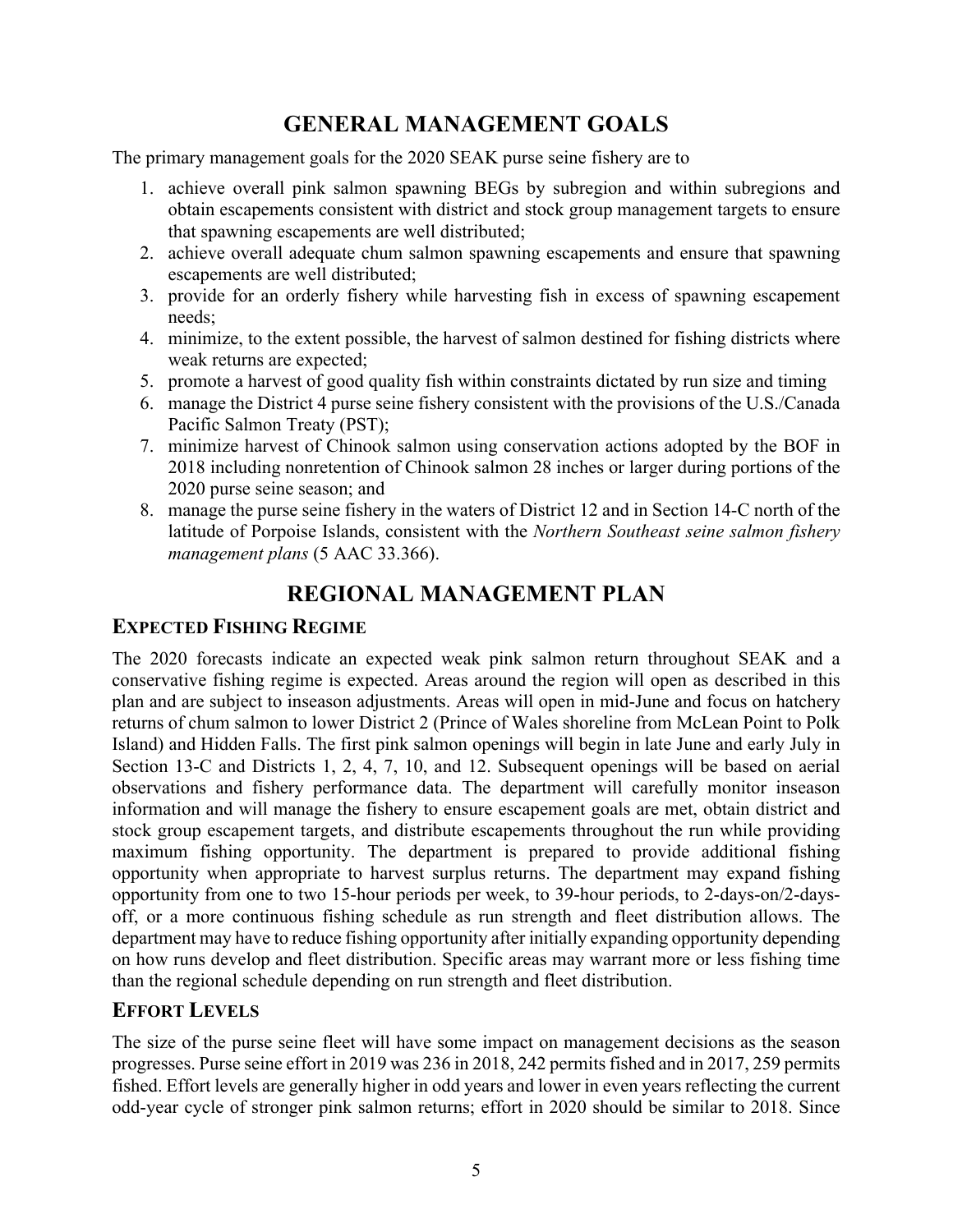2007, the number of total permits has decreased from 415 to 315 due to the permit buyback program. The recent 10-year average effort in the purse seine fishery from 2009–2018 is 257 permits.

#### <span id="page-11-0"></span>**DAILY START TIMES**

For the 2020 season, the fishery opening and closing times will be

- 1. 5:00 a.m. to 8:00 p.m. from the start of the purse seine season (June 16) through approximately August 15,
- 2. 6:00 a.m. to 9:00 p.m. from approximately August 16 through the end of the pink salmon season, and
- 3. 7:00 a.m. to 7:00 p.m. from the start of the fall chum salmon season until the season closes.

#### <span id="page-11-1"></span>**REGULATION MARKERS**

Closed waters, stream markers defining closures around salmon streams, and salmon streams (that may not have markers) have been a topic at Purse Seine Task Force meetings over the years. Regulation 5 AAC 33.350 lists all closed waters in SEAK. Regulation 5 AAC 39.290 was amended at the 2013 statewide meeting of the Alaska Board of Fisheries (BOF):

- (a) Except as otherwise provided in this title, commercial fishing for salmon is prohibited at all times in the waters of Alaska that are
	- (1) within the streams and rivers of this state,
	- (2) within 500 yards of the fresh waters of any salmon stream, and
	- (3) over the beds or channels of streams and rivers of this state during all stages of the tide.

Also adopted in this regulation:

(e) The points established for stream mouths listed in the *Catalog of Waters Important for the Spawning, Rearing, or Migration of Anadromous Fishes* under 5 AAC 95.011 do not apply to enforcement of this section or other regulations limiting the distance that commercial fishing may occur from the fresh waters of any salmon stream.

Subsection (e) of the regulation above was added to clarify that fishing is prohibited within 500 yards of fresh water of salmon streams and not 500 yards from the midpoint of the river mouth as listed in the *Anadromous Waters Catalog*.

The *Anadromous Waters Catalog* has maps identifying the locations of salmon streams and is available online on the department's web site at:<http://www.adfg.alaska.gov/sf/SARR/AWC/> and copies are available for review at ADF&G area offices.

Useful definitions of terms in the regulation are found in 5 AAC 39.975. Definitions (a):

- (10) "salmon stream" means a stream used by salmon, at any stage of life, for spawning, rearing, presence, or migration;
- (26) "fresh water of streams and rivers" means fresh water separated from salt water at the mouth of streams and rivers by a line drawn between the seaward extremities of the exposed tideland banks at the present stage of the tide;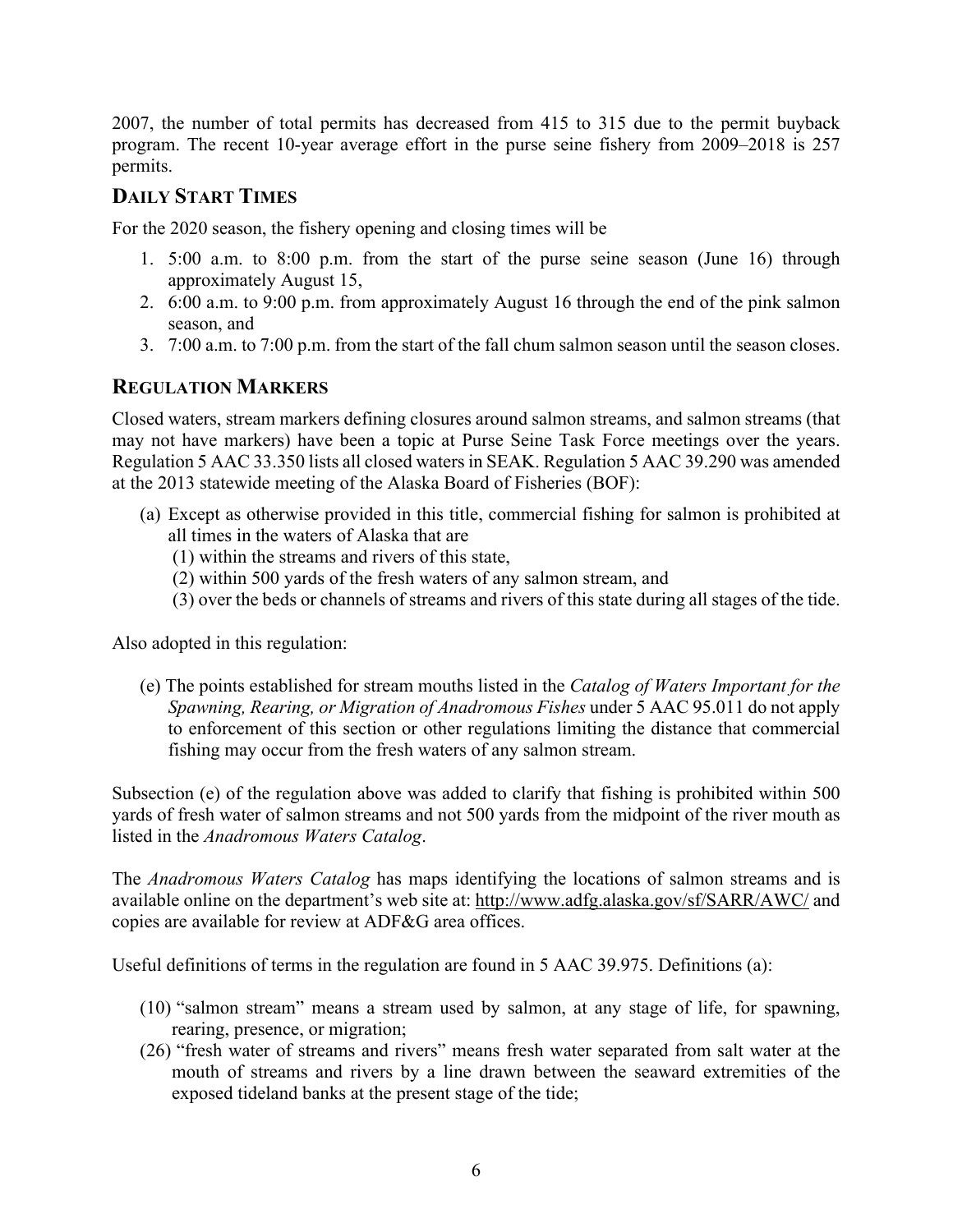5 AAC 39.290(b) provides that the department may post closed areas by appropriate markers. If posted, the department shall place appropriate markers for any stream as close as practically possible to the distance or location specified by the applicable regulation or emergency order. Often these markers will be more than 500 yards from the mouth of the stream at mean lower low water (MLLW) in order to provide additional protection to fish accumulated near streams or because markers are placed where they can be seen and where they can be attached to a tree. Each stream has a different shoreline configuration. Some streams are in bays and the 500-yard markers can be connected by a straight line between the two markers because the location where the stream channel ends at MLLW is 500 yards or more from the straight line between the two markers. Other streams are located along straight shorelines and 500 yards from the stream channel at MLLW is defined by an "arc" or half of a circle originating from the two regulation markers with the arc being at least 500 yards from any part of the stream channel at MLLW. The most important thing to remember is the shoreline around every stream and the stream channel at low tide in every stream is different. Fishermen must always fish outside the markers, despite their distance from the stream, and must always fish 500 yards from where the stream channel ends at low tide, and they should fish outside of the arc defined by the two stream markers. This will ensure that they are outside of the 500-yard stream closure.

#### <span id="page-12-0"></span>**ADVISORY ANNOUNCEMENT INFORMATION**

ADF&G will announce each fishery opening by advisory announcements (formerly news release). Announcements will generally be made more than one full day in advance of the opening to provide a fair start, unless an announcement with a shorter notice is needed to prevent the loss of a fishery. In the uncommon situation where the department has announced a fishery inside normal markers and additional line changes are needed during an opening, the department may make those additional changes with less than 24-hour notice and will notify processors and fishermen in the vicinity by field announcement. Line changes and time changes differing from prior announcements will be indicated in bold type to highlight those changes. Advisory announcements will be available at ADF&G offices throughout SEAK, posted on the ADF&G web site, and may be available at fish buying locations or other prominent locations throughout the region. Advisory announcements can automatically be sent to any email address by subscribing for this service at this site: [http://www.adfg.alaska.gov/index.cfm?adfg=cfnews.main.](http://www.adfg.alaska.gov/index.cfm?adfg=cfnews.main) ADF&G area office contact numbers will be listed in the footer at the end of each advisory announcements. The department has discontinued the telephone message recording system for purse seine advisory announcements because of the difficulty in providing lengthy and detailed information, typical of purse seine advisory announcements, on a telephone message recording.

Advisory announcements are organized in numerical order by district, then within a district from the shortest duration opening to the longest duration opening, followed by the current Chinook salmon landing restrictions, information and comments, and a harvest report from the previous fishing period.

#### <span id="page-12-1"></span>**TERMINAL PINK SALMON FISHERIES**

Terminal fisheries may open inside normal markers or stream markers at various locations throughout the region. These areas may open to harvest buildups of pink salmon in excess of escapement. These fisheries are conducted at the discretion of the area management biologists in consideration of providing an orderly harvest that does not compromise escapement needs and budgetary constraints.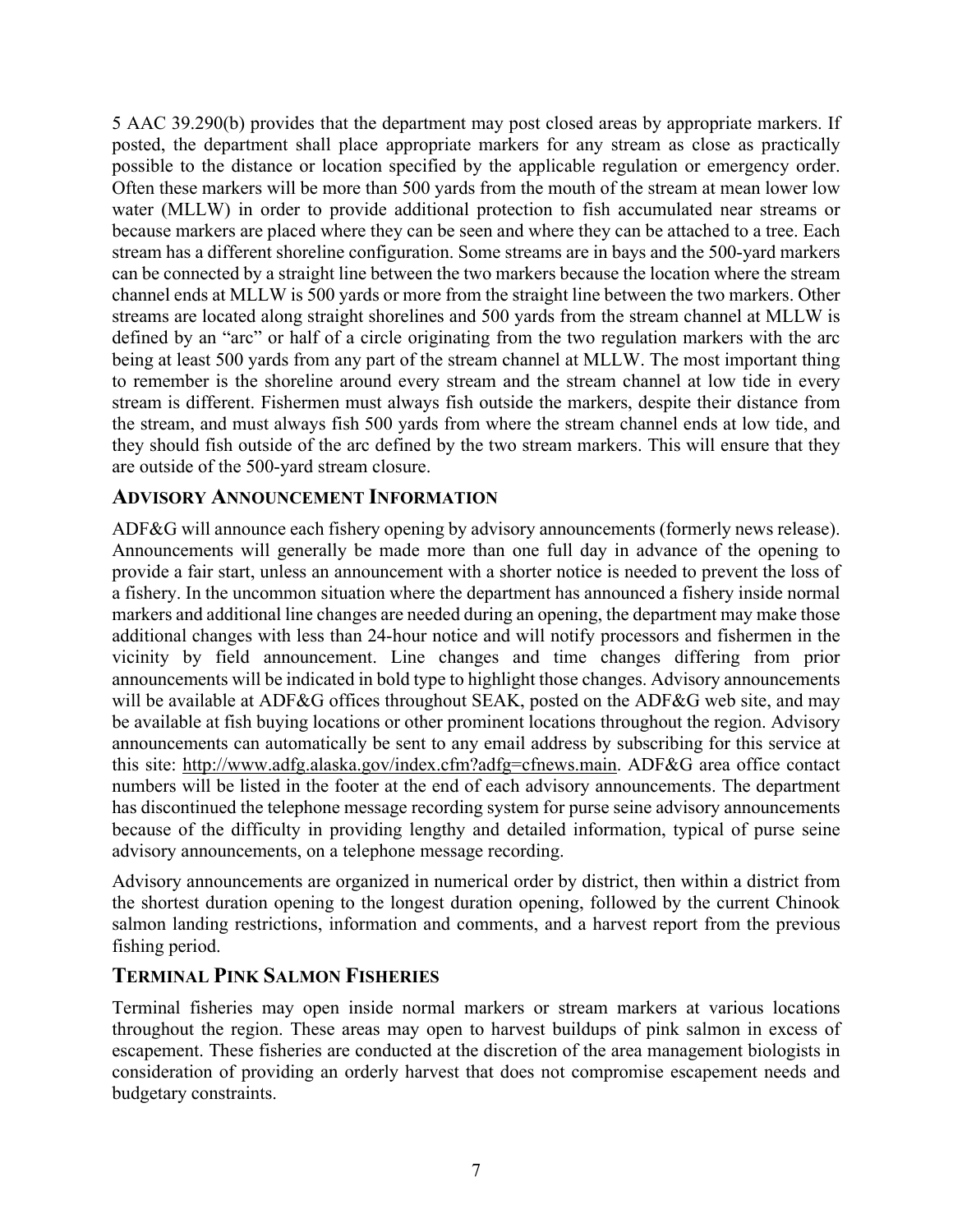ADF&G will strive to open fisheries so that fish of the best possible quality can be harvested in existing traditional fisheries. If substantial buildups of pink salmon occur inside normal closed waters in excess of spawning needs, openings to target these fish may occur, most likely in late August and early September. Openings of this nature will be announced via standard advisory announcements.

#### <span id="page-13-0"></span>**CHINOOK SALMON HARVEST**

ADF&G is required to manage the SEAK purse seine fishery for a maximum harvest of 4.3% of the annual all gear Chinook salmon harvest ceiling determined under the terms of the PST [5 AAC 29.060 (b)(1)]. For 2020, the all gear PST Chinook salmon allocation is 201,100 Treaty Chinook salmon. This year's all gear harvest limit includes a 2% reduction that will serve as a buffer to avoid exceeding the all gear limit and payback provisions within the PST. The all gear harvest limit for SEAK is determined by the catch per unit effort metric from the SEAK early winter power troll fishery. The 2020 purse seine Treaty Chinook salmon allocation is 8,600 fish. The need for management measures to comply with the purse seine allocation will depend on inseason evaluation of Chinook salmon harvest.

The BOF has adopted size limits [5 AAC 33.392] and directed ADF&G to manage the purse seine fishery such that incidental mortality from catch and release is minimized. The specific provisions for management of the purse seine fishery harvest of Chinook salmon are:

- 1. Chinook salmon taken in the purse seine fishery that are less than 28 inches in length (as measured from the tip of the snout to the tip of the tail) will not be counted against the Chinook salmon harvest quota.
- 2. Chinook salmon less than 28 inches in length may be harvested by purse seine fishermen but not sold. All retained Chinook salmon must be reported on fish tickets as personal use (harvest code 95).

# <span id="page-13-1"></span>**CHINOOK SALMON IMPLEMENTATION PLAN**

SEAK Chinook salmon stocks are currently experiencing a cycle of very low abundance. Over the past seven years (2013–2019), the eleven monitored Chinook salmon index systems did not meet escapement goals over 50% of the time. In 2019, four of the eleven monitored Chinook salmon index systems were below their escapement goal ranges and three of the five systems for which forecasts are developed are projecting runs below their escapement goal ranges in 2020. To meet escapement goals in 2020 in SEAK systems, restrictions will be implemented in gillnet, seine, troll, sport, personal use, and subsistence fisheries throughout SEAK.

The Alaska Board of Fisheries approved action plans for three Chinook salmon Stocks of Management Concern (Unuk, King Salmon, and Chilkat rivers) at the 2018 Southeast and Yakutat Finfish Meeting. These plans outline specific actions to be taken in the Neets Bay THA, Districts 11 and 15 drift gillnet fisheries, as well as purse seine, troll, sport, personal use, and subsistence fisheries throughout the region to minimize harvest of Chinook salmon returning to these systems. Additionally, the 2020 Chinook salmon forecasts indicate returns to other Southeast Alaska systems, particularly to the Stikine and Taku rivers, will be below escapement needs. Management actions for 2020 will be similar to those in 2019.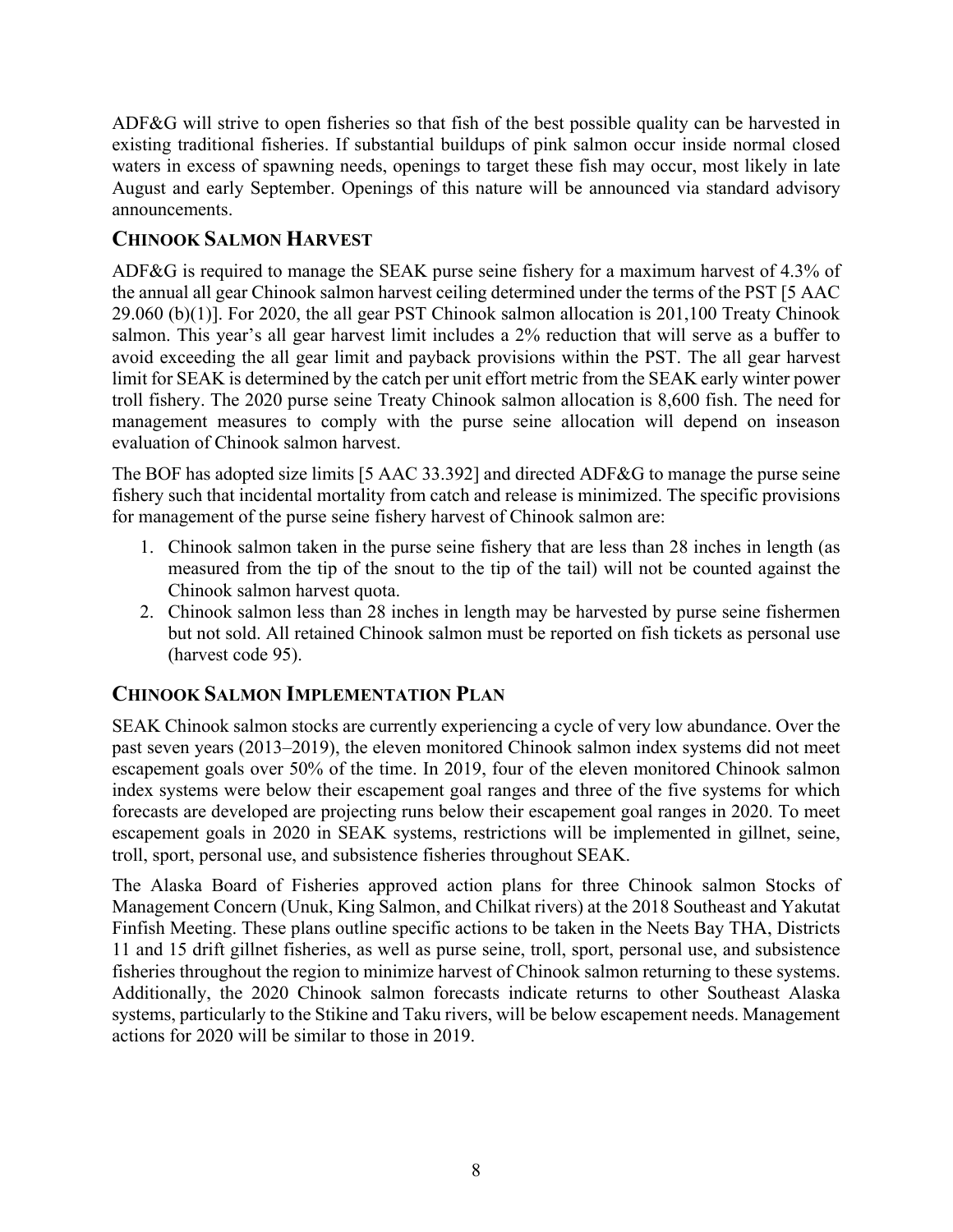More information about the basis for 2020 Chinook salmon conservation measures in SEAK is publicly available (links provided below).

- Chilkat River and King Salmon River King Salmon Stock Status and Action Plan, 2018: <http://www.adfg.alaska.gov/FedAidPDFs/RIR.1J.2018.05.pdf>
- Unuk River King Salmon Stock Status and Action Plan, 2018: <http://www.adfg.alaska.gov/FedAidPDFs/RIR.1J.2018.04.pdf>
- 2020 Southeast Alaska Chinook Salmon All Gear Harvest Limit press release: [https://www.adfg.alaska.gov/index.cfm?adfg=pressreleases.pr&release=2020\\_02\\_11](https://www.adfg.alaska.gov/index.cfm?adfg=pressreleases.pr&release=2020_02_11)

Southeast Alaska Net Fisheries Chinook Salmon Management Restrictions Advisory Announcement:

<https://www.adfg.alaska.gov/static/applications/dcfnewsrelease/1133815060.pdf>

#### <span id="page-14-0"></span>**CHINOOK SALMON NONRETENTION**

Management actions taken in the purse seine fishery to conserve SEAK Chinook salmon and stay within the harvest limits outlined in the Pacific Salmon Treaty will be highly restrictive in 2020. Nonretention of Chinook salmon 28 inches or larger will be in place through at least July 25 for the 2020 purse seine season. Chinook salmon retention after July 25 will be dependent on areas open to directed pink salmon fisheries and the magnitude of the pink salmon harvests. Chinook salmon harvests will be monitored closely, and the purse seine fishery will return to nonretention in advance of exceeding the seine allocation of the annual PST harvest ceiling. Chinook salmon less than 28 inches in length may be harvested by purse seine fishermen but not sold. All retained Chinook salmon must be reported on fish tickets as personal use (harvest code 95). Purse seine fishermen are encouraged to avoid fishing in areas with high concentrations of Chinook salmon and to quickly release those caught in a manner that minimizes mortality when under nonretention.

There may be specific terminal areas in which all Chinook salmon may be, or must be, retained. ADF&G intends to implement full retention (5 AAC 39.265) from the beginning of the season for net fisheries in the Deep Inlet THA. Due to expectations of lower enhanced Chinook salmon harvests from the Hidden Falls THA, retention will be allowed during the initial openings of the Hidden Falls THA until mid to late July when chum salmon harvests in the THA generally decline. Specific retention and nonretention periods will be announced in each purse seine fishery advisory announcement. Additional areas may also be announced via advisory announcement.

#### <span id="page-14-1"></span>**REPORTING OF PERSONAL USE HARVEST**

Fishermen and processors should be aware that all salmon, including steelhead, commercially harvested but retained for personal use and not sold must be reported on fish tickets at the time other fish from an opening are delivered.

#### <span id="page-14-2"></span>**TEST FISHERIES**

Test fisheries to assess run strength and timing of pink and chum salmon and to generate revenue for fisheries management will again occur in 2020. The Point Gardner test fishery begins in late June and runs through the end of July. The Kingsmill Point test fishery begins the first week of July and runs through the end of July. Both of these test fisheries are useful in determining the run strength and timing of pink and chum salmon returning to Section 9-B and District 10. The Hawk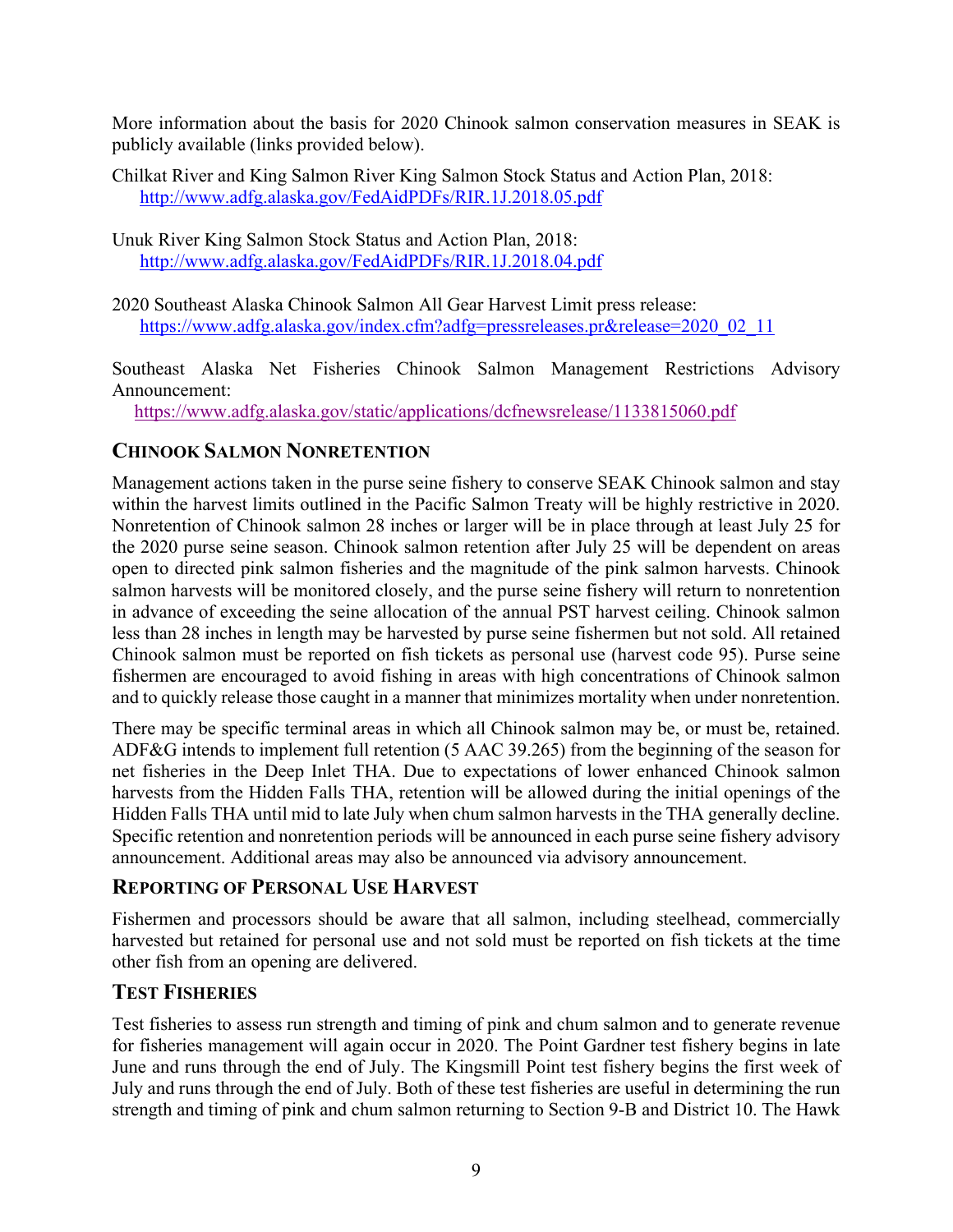Inlet test fishery begins the last week of June and runs through mid-July and is useful in determining the run strength and timing of pink salmon entering Districts 11 and 15.

#### <span id="page-15-0"></span>**SEASON END**

Concern has been expressed at past Purse Seine Task Force meetings regarding the potential loss of fishing opportunity after the department has announced the closure of the purse seine fishing season. The department agreed that the end of the season would be announced following review of catch and escapement data from the final opening. If there are areas needing additional escapement adjacent to areas with adequate escapement, the department could consider closure lines, if appropriate, as a means to provide harvest opportunities on fish returning to areas where escapements have been met. The department did caution fishermen regarding implementation of this plan that the season closure is based on several factors including providing good overall distribution of escapements, higher concentrations of females at the end of the run, incomplete escapement information at the end of the season, and consideration for harvest of other species.

# <span id="page-15-1"></span>**USE OF AIRCRAFT PROHIBITED**

A regulation (5 AAC 33.398) adopted by the BOF in 2015 and amended in 2018, prohibits the use of aircraft to locate salmon for the commercial taking of salmon or to direct commercial salmon fishing operations during an open commercial salmon fishing period in the Southeastern Alaska Area. Additionally, during an open commercial purse seine fishing period for an area other than a terminal harvest area, no person may use an aircraft to locate salmon for the commercial taking of those fish or to direct commercial fishing operations one hour before, during, and one hour after the open commercial purse seine fishing period.

# **SOUTHERN DISTRICTS PURSE SEINE FISHERY**

# <span id="page-15-3"></span><span id="page-15-2"></span>**2018 PINK SALMON RETURNS**

The Southern Southeast Alaska Subregion includes all of the area from Sumner Strait south to Dixon Entrance (Districts 1–8). The escapement index value of 4.9 million in 2018 was within the escapement goal range of 3.0 to 8.0 million index fish. Escapement indices were within or exceeded management targets for 6 of 7 districts and for 14 of 18 pink salmon stock groups within this subregion (Table 1).

# <span id="page-15-4"></span>**MANAGEMENT CONCERNS**

Uncertainties about fleet size, distribution, and the department's reaction to those can only be addressed inseason. ADF&G and the fishing industry will have to be flexible and be able to react quickly to changes from historical fishing patterns. Above all, meeting escapement goals will continue to be the primary objective of the department. Within that conservation mandate, the department will attempt to work with industry to provide a stable supply of fresh fish.

# <span id="page-15-5"></span>**McDonald Lake Sockeye Salmon**

McDonald Lake sockeye salmon was designated a stock of management concern by the BOF in February 2009, due to a long-term decline in escapements. In February 2012, this stock of concern status was removed due to improved adult escapements and rearing fall fry estimates. The stock was again designated as a stock of concern by the BOF in January of 2018. From 2013 to 2017, escapements were below the sustainable escapement goal (SEG) of 55,000–120,000 fish in 4 of the 5 years and included the lowest escapements ever recorded at McDonald Lake in 2013 (15,400) and 2016 (15,600). A draft action plan with several management options each for commercial,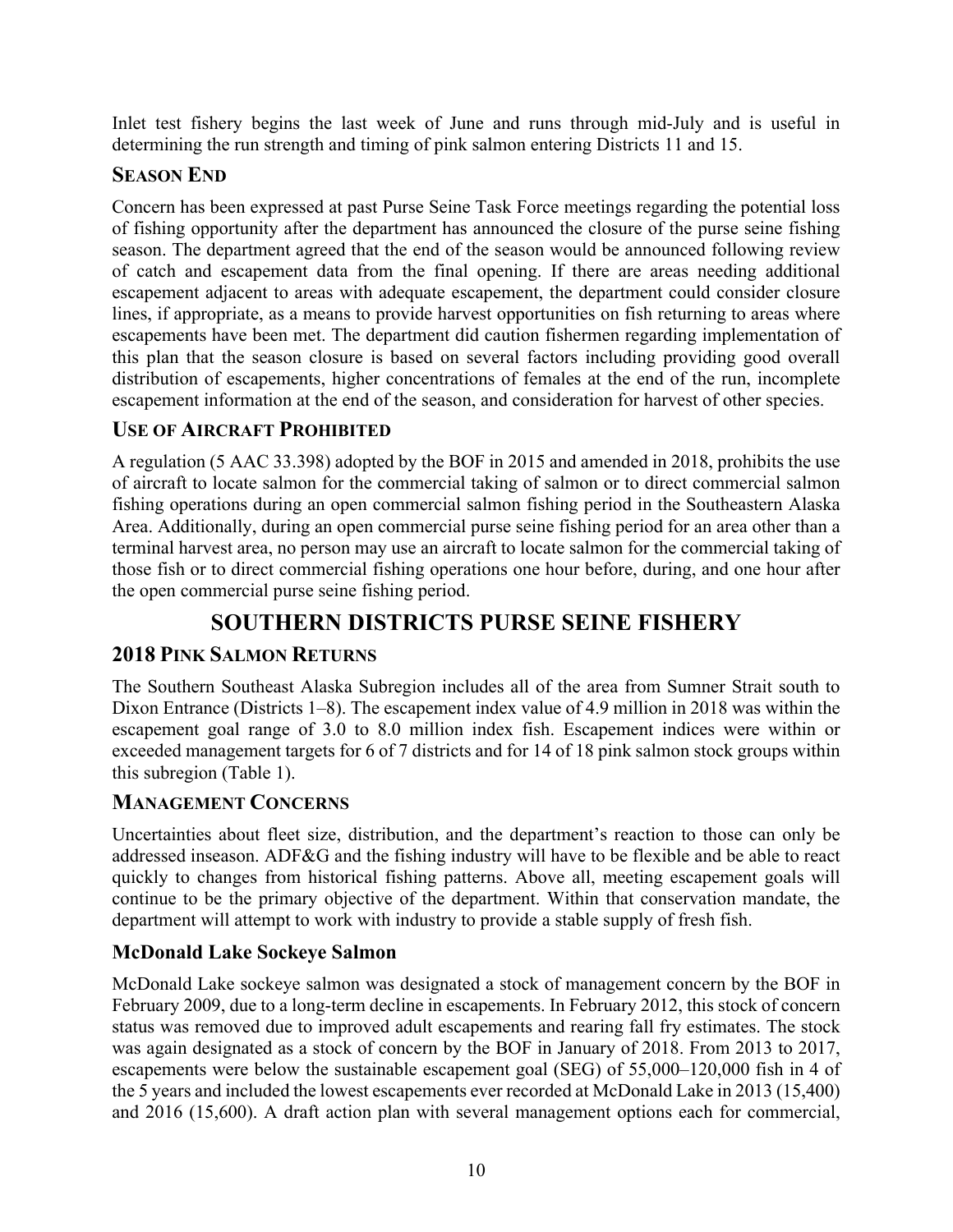sport, and personal use fisheries was presented to the board in January of 2018. The board considered the various options and adopted the management actions that were outlined in the 2009 action plan. The department will implement the board recommended actions to the Southern Southeast Alaska purse seine and gillnet fisheries in an effort to meet the McDonald Lake sockeye salmon escapement goal.

Management actions that *will be* instituted in the commercial fisheries consist of the following:

- District 1 purse seine—from statistical weeks (SWs) 29 through 31, the purse seine fishery on the western shore of Gravina Island will be closed north of the latitude of Cone Point.
- District 2 purse seine—from SWs 29 through 32, the purse seine fishery on the western shore of the Cleveland Peninsula (within 3.0 nmi of the shoreline) will be closed.
- District 5 purse seine—from SWs 29 through 31, the District 5 purse seine fishery along the northwest corner of Prince of Wales Island between Point Baker and the Barrier Islands will remain closed.
- District 6 purse seine—from SWs 29 through 31, the District 6 purse seine fishery along the west side of Etolin Island between Point Stanhope and the latitude of Round Point will remain closed. From SWs 29–31, the District 6 purse seine fishery along the east side of Prince of Wales Island between Luck Point and Narrow Point will remain closed.
- District 6 drift gillnet—from SWs 29 through 31, the District 6 drift gillnet fishery will open for a maximum of two days.
- District 7 purse seine—from SWs 29 through 31, the District 7 purse seine fishery in Section 7-B will remain closed. If pink salmon runs are extremely strong, the northern portion of section 7-B, north of Union Point may be open during SW 31. If this occurs, restrictions may occur in that area south of Union Point into SW 32 to reduce the overall interception of sockeye salmon.

ADF&G will continue to estimate the sockeye salmon escapement at McDonald Lake through surveys of the spawning grounds from late August through late September.

McDonald Lake Sockeye Salmon Stock Status and Action Plan, 2018 can be found at this link:

<http://www.adfg.alaska.gov/FedAidPDFs/RIR.1J.2018.03.pdf>

# <span id="page-16-0"></span>**MANAGEMENT PLAN**

The Southern Southeast Alaska purse seine management plan consists of separate segments which include the District 4 fishery, the inside districts pink salmon fisheries, the fall chum salmon fishery in Cholmondeley Sound, and the THA fisheries.

#### <span id="page-16-1"></span>**U.S./Canada District 4 Purse Seine Agreement**

In the spring of 2018, the United States and Canada renegotiated a 10-year annex, 2019–2028, for the District 4 purse seine fishery. There were minor changes to the language in the District 4 purse seine portion of the PST which will have little to no effect on the management strategy within the district and are outlined below. The management goals remain the same and the agreement calls for managing the Alaska District 4 purse seine fishery before statistical week 31 to

1. achieve an annual harvest share of the Nass and Skeena rivers sockeye salmon of 2.45% of the Annual Allowable Harvest (AAH) through of the Nass and Skeena rivers sockeye salmon stocks in that year and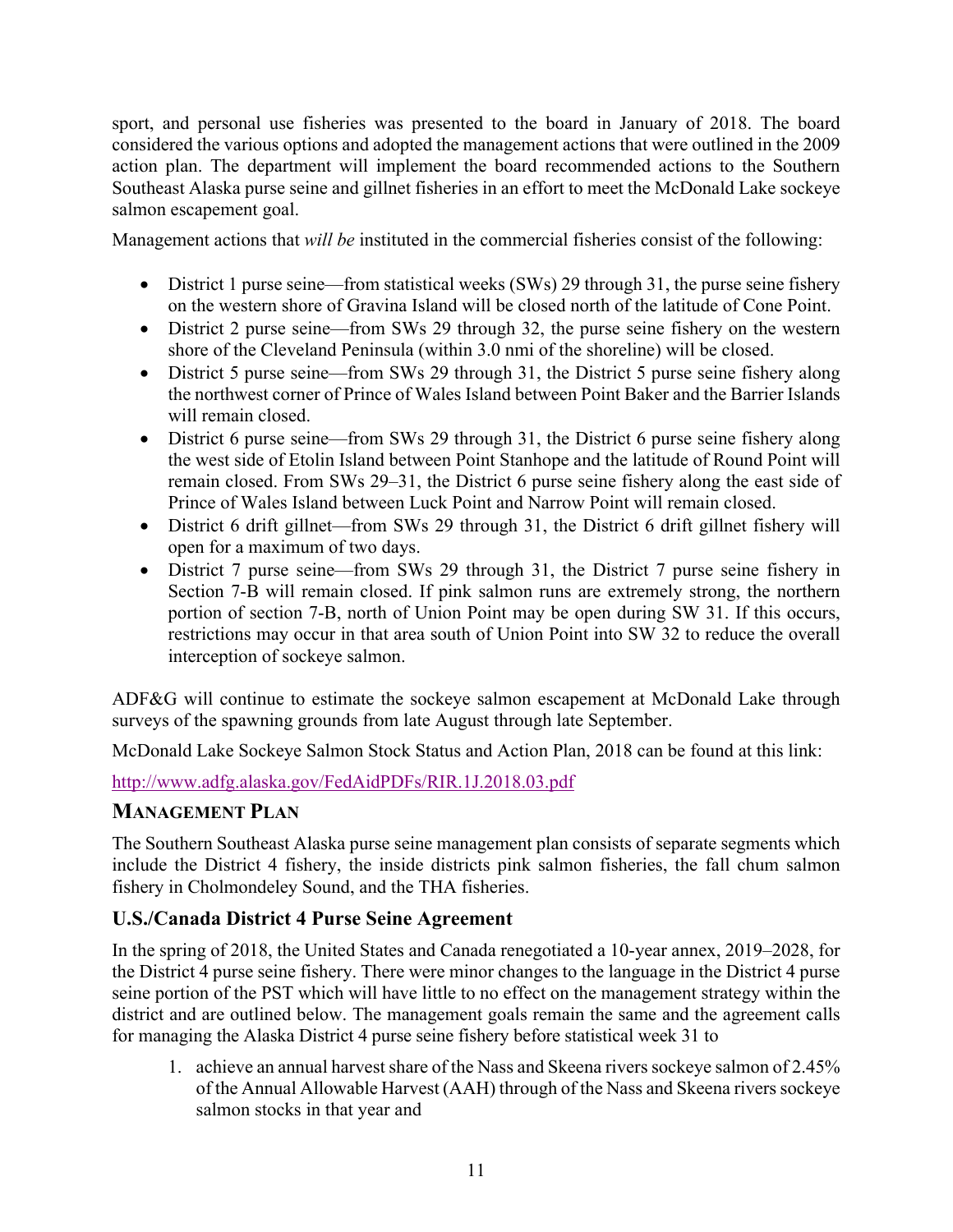2. carry forward from year to year annual deviations from the harvest share arrangement.

The Treaty specifies specific management actions in the District 1 drift gillnet and District 4 purse seine fisheries prior to statistical week 31 and Canadian fisheries based on total run size estimates of sockeye salmon to the Nass and Skeena rivers as follows:

- 1. Skeena River:
	- a. When the expected total run is below 900,000 sockeye salmon, there are no Canadian commercial marine harvests and the U.S. shall undertake measures to reduce the impact of the District 4 purse seine fishery, which may include delaying the start date and duration of the fishery.
	- b. When the expected total run is below 600,000 sockeye salmon, there are no Canadian marine or inriver commercial harvests except for terminal fisheries adjacent to enhancement spawning channels and the U.S. shall undertake additional measures to reduce the impact of the District 4 purse seine fishery, which may include delaying the start date and duration of the fishery, and/or reducing the fishing area.
- 2. Nass River:
	- a. When the expected total run is below 200,000 sockeye salmon, there are no Canadian commercial marine harvests and the U.S. shall undertake measures to reduce the impact of District 1 drift gillnet and District 4 purse seine fisheries, which may include delaying the start date and duration of these fisheries.
	- b. When the expected total run is below 180,000 sockeye salmon, there are no Canadian marine or inriver commercial harvests and the U.S. shall undertake measures to reduce the impact of District 1 drift gillnet and District 4 purse seine fisheries, which may include delaying the start date, reducing the duration, reducing the area, and/or implementing mesh restrictions (District 1 drift gillnet fishery only) for these fisheries.

The AAH each year will be calculated as the combined total run of Nass and Skeena rivers adult sockeye salmon in that year less the combined Nass and Skeena escapement target of 1.1 million fish. In the event the actual Nass and Skeena spawning escapement for the season is below the target level, the actual spawning escapement will be used in the AAH calculation. For 2020, the department estimates the escapement target will be 900,000 sockeye salmon.

The total run calculation includes the harvests of Nass and Skeena rivers sockeye salmon in the principal boundary area fisheries and the spawning escapements to the Nass and Skeena watersheds. This includes the harvest of Nass and Skeena sockeye salmon in Alaska Districts 1, 2, 3, 4, and 6 net fisheries, Canadian Areas 1, 3, 4, and 5 net fisheries, and Canadian Nass and Skeena inriver fisheries. Harvests in other boundary area fisheries may be included as jointly agreed by the Northern Boundary Technical Committee (NBTC).

Although the management intent shall be to harvest salmon at the AAH, it is recognized that overages and underages will occur and an accounting mechanism is required. The management intent for each fishery shall be to return any overages to a neutral or negative balance as soon as possible. The accrual of underages is not intended to allow either Alaska or Canada to modify its fishing behavior in any given year to harvest the accrued underage.

Over past years, the bilateral NBTC has worked to finalize the total run reconstructions for the Nass and Skeena rivers. In January 2020, the NBTC finalized the run reconstruction for 2018 and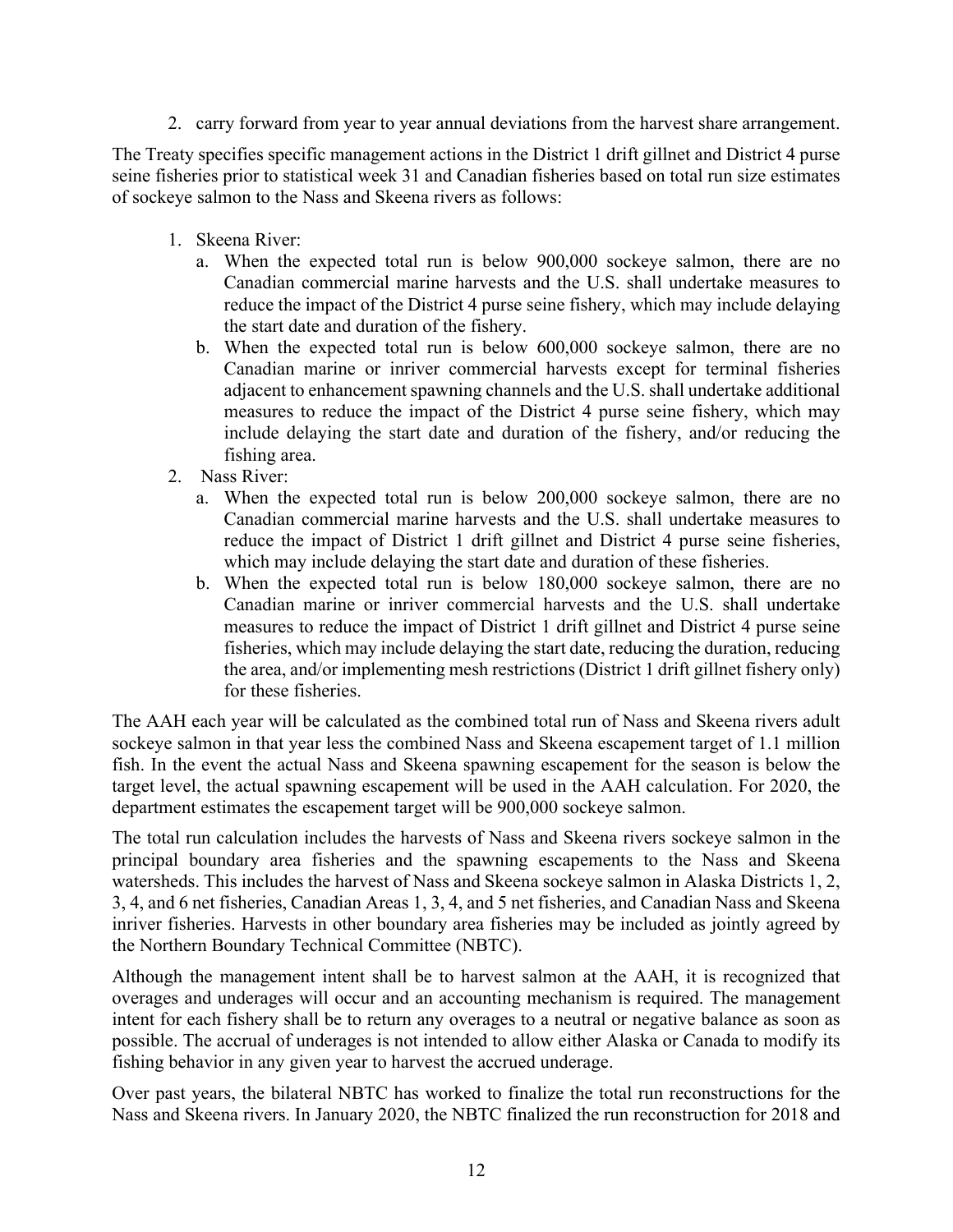presented the preliminary run reconstruction for 2019 to the bilateral Northern Panel. Information in Table 2 reflects the performance of the District 4 fishery from 1999 through 2018, preliminary numbers for the 2019 season, and the 2020 forecast.

Fisheries and Oceans, Canada (DFO) has a preseason expectation of approximately 1,370,000 sockeye salmon to the Nass/Skeena rivers in 2020. This is a combined forecast of 876,000 Skeena River sockeye and 494,000 Nass River sockeye. If the 2020 forecast is accurate, and the combined escapement is 900,000 sockeye salmon, then the AAH for District 4 will be approximately 11,000 Nass/Skeena sockeye salmon (Table 2). The preseason forecast for the Skeena River is 876,000 sockeye salmon which is below the escapement goal of 900,000 fish. District 4 time and/or area restrictions during the treaty period may be necessary to achieve Treaty obligations.

<span id="page-18-0"></span>Table 2.–Sockeye salmon allocations for the District 4 purse seine fishery based on Nass and Skeena Rivers allocation calculations, 1999 to 2019.

| Year              | Nass/Skeena<br><b>Total</b><br>Return | Nass/<br>Skeena<br><b>Escapement</b> | <b>Allowable</b><br>Nass/<br><b>Skeena</b><br>AAH | <b>Allowable</b><br>D <sub>4</sub><br><b>Harvest</b><br>$(2.45\%)$ | <b>Total</b><br>Pre-<br>Week 31<br>Sockeye<br><b>Harvest</b> | Actual<br>Nass/Skeena<br><b>Harvest</b> | Overage/<br>Underage<br>Per Year | Cumulative<br>Overage/<br>Underage |
|-------------------|---------------------------------------|--------------------------------------|---------------------------------------------------|--------------------------------------------------------------------|--------------------------------------------------------------|-----------------------------------------|----------------------------------|------------------------------------|
| 1999              | 1,771,048                             | 936,705                              | 834, 343                                          | 20,441                                                             | 7,664                                                        | 3,232                                   | $-17,209$                        | $-17,209$                          |
| 2000              | 5,318,228                             | 1,100,000                            | 4,218,228                                         | 103,347                                                            | 48,969                                                       | 29,221                                  | $-74,126$                        | $-91,335$                          |
| 2001              | 4,965,291                             | 1,100,000                            | 3,865,291                                         | 94,700                                                             | 203,090                                                      | 167,854                                 | 73,154                           | $-18,180$                          |
| 2002              | 2,776,502                             | 1,051,333                            | 1,725,169                                         | 42,267                                                             | 26,554                                                       | 18,627                                  | $-23,640$                        | $-41,820$                          |
| 2003              | 3,306,526                             | 1,100,000                            | 2,206,526                                         | 54,060                                                             | 84,742                                                       | 44,258                                  | $-9,802$                         | $-51,622$                          |
| 2004              | 2,620,994                             | 1,100,000                            | 1,520,994                                         | 37,265                                                             | 30,758                                                       | 19,233                                  | $-18,032$                        | $-69,653$                          |
| 2005              | 1,770,474                             | 1,000,144                            | 770,330                                           | 18,873                                                             | 35,690                                                       | 19,442                                  | 569                              | $-69,084$                          |
| 2006              | 3,650,525                             | 1,100,000                            | 2,550,525                                         | 62,488                                                             | 89,615                                                       | 68,940                                  | 6,452                            | $-62,632$                          |
| 2007              | 2,752,074                             | 1,100,000                            | 1,652,074                                         | 40,476                                                             | 112,135                                                      | 75,615                                  | 35,139                           | $-27,493$                          |
| 2008              | 2,531,701                             | 1,100,000                            | 1,431,701                                         | 35,077                                                             | 6,262                                                        | 4,880                                   | $-30,197$                        | $-57,690$                          |
| 2009              | 1,602,959                             | 1,053,858                            | 549,101                                           | 13,453                                                             | 15,971                                                       | 10,128                                  | $-3,325$                         | $-61,015$                          |
| 2010              | 1,395,616                             | 956,954                              | 438,662                                           | 10,747                                                             | 4,612                                                        | 1,091                                   | $-9,656$                         | $-70,671$                          |
| 2011              | 2,487,985                             | 1,100,000                            | 1,387,985                                         | 34,006                                                             | 25,280                                                       | 16,599                                  | $-17,407$                        | $-88,077$                          |
| 2012              | 2,737,168                             | 1,100,000                            | 1,637,173                                         | 40,111                                                             | 18,300                                                       | 9,598                                   | $-30,513$                        | $-118,590$                         |
| 2013              | 981,476                               | 642,461                              | 339,015                                           | 8,306                                                              | 13,102                                                       | 4,228                                   | $-4,078$                         | $-122,668$                         |
| 2014              | 3,824,537                             | 1,100,000                            | 2,724,537                                         | 66,751                                                             | 114,375                                                      | 74,005                                  | 7,254                            | $-115,414$                         |
| 2015              | 3,015,042                             | 1,100,000                            | 1,915,042                                         | 46,919                                                             | 43,873                                                       | 21,433                                  | $-25,491$                        | $-140,899$                         |
| 2016              | 2,140,259                             | 1,100,000                            | 1,040,259                                         | 25,486                                                             | 110,346                                                      | 65,039                                  | 39,553                           | $-101,347$                         |
| 2017              | 1,422,783                             | 1,100,000                            | 322,783                                           | 7,908                                                              | 12,036                                                       | 6,916                                   | $-992$                           | $-102,339$                         |
| 2018              | 2,086,458                             | 1,100,000                            | 986,458                                           | 24,168                                                             | 19,743                                                       | 9,999                                   | $-14,169$                        | $-116,508$                         |
| 2019 <sup>1</sup> | 1,208,052                             | 972,115                              | 235,937                                           | 5,780                                                              | 9,399                                                        | 4,433                                   | $-1,347$                         | -117,856                           |
| $2020^2$          | 1,370,000                             | 900,000                              | 470,000                                           | 11,515                                                             | TBD                                                          | <b>TBD</b>                              | TBD                              | TBD                                |

<sup>1</sup> Data for 2018 is preliminary

2 2020 is based on forecasted returns.

TBD = To be determined

In 2020, the District 4 purse seine fishery will start, by regulation, on Sunday, July 5. District 4 will be managed under the PST annex through July 25, 2020 (SWs 28, 29, and 30). It is anticipated that the initial opening on July 5 will be 8 to 15 hours in length. The duration of following openings will be based on sockeye salmon harvest and CPUE, effort levels, and pink salmon run strength. The amount of effort and harvest of sockeye in the district will be monitored to stay within Pacific Salmon Treaty sockeye salmon allocations. As part of the new 2019 Chapter 2 agreement, ADF&G and DFO have set up an information exchange protocol that is intended to enhance inseason communication between both management agencies. This will allow the department to closely follow the returns to the Skeena and Nass rivers so inseason adjustments can be made. Formal fishery summaries will also be exchanged on a weekly basis. In addition, the Tyee test fishery, at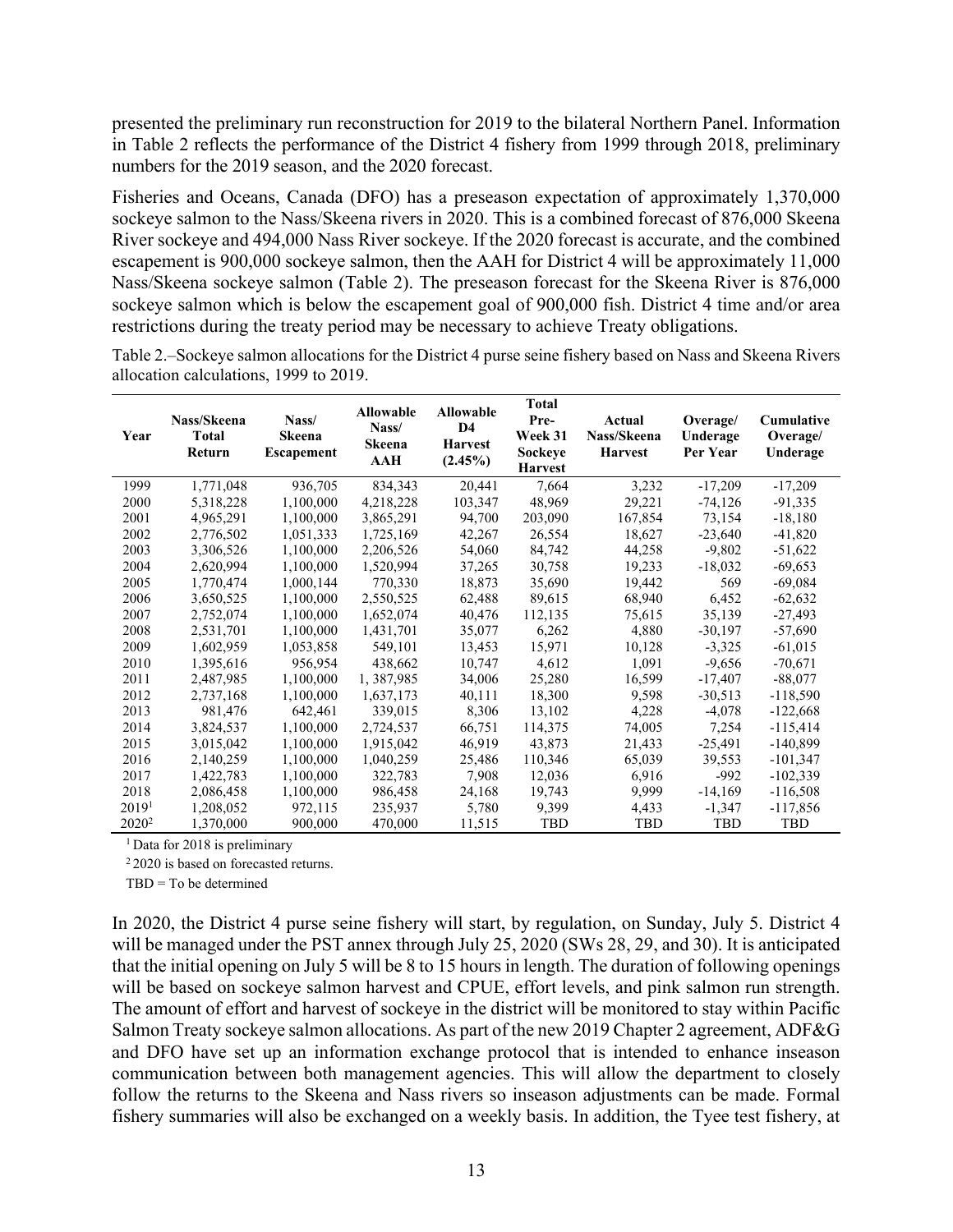the mouth of the Skeena River, can be tracked by Alaska managers daily from a web-based database. This protocol has worked well in recent years and allowed managers to provide additional fishing opportunities or reduce time in order to stay within Treaty obligations.

ADF&G will communicate with DFO on a weekly basis to monitor the sockeye salmon returns to the Skeena and Nass rivers so inseason adjustments can be made to the sockeye salmon cap. Starting on Sunday, July 26 when the majority of Canada sockeye have moved through the fishery, the district will be managed on the strength of returning Southern Southeast Alaska wild salmon.

Regardless of the strength of pink salmon returns after SW 30, it is the department's intent to manage the district in terms of boat days and overall effort similar to levels since the signing of the PST. Weekly fishing periods in August will be decided only after the department assesses the distribution of the fleet and the run strength of pink salmon. In recent years, District 4 has been open a similar amount of time as inside waters after the treaty period.

#### <span id="page-19-0"></span>**Inside Fishing Areas**

As in past years, aerial surveys of early-run pink salmon producing areas, primarily Boca de Quadra, East Behm Canal, and Ernest Sound, will begin in late June or early July. Seining is expected to begin initially in a portion of District 2 on Sunday, June 21, to target returning enhanced chum salmon to the Kendrick Bay THA.

# <span id="page-19-1"></span>**Kendrick Bay Spring Fishery**

ADF&G will open a portion of lower District 2 outside of the Kendrick Bay THA to target enhanced Kendrick Bay summer chum salmon at a time when few wild stock chum salmon are available and to maximize the quality of Kendrick Bay terminal chum salmon. This preseason fishery is timed to occur prior to the return of pink salmon to the area.

The department modified the open area and fishing time in 2014 due to an increase in the harvest of wild chum, sockeye, and coho salmon. This harvest of other salmon species has become a concern due to recent increases in effort causing boats to fish further offshore. For 2020, the department will continue to open a fishing area that includes waters within 2.0 nmi of the shoreline. The first week (SW 26) will be open for 4 days. The department will monitor effort levels and wild chum, sockeye, and coho salmon harvests to minimize harvest of these species by adjusting fishing time. The department's response may include reduced fishing time and/or area in subsequent weeks.

# <span id="page-19-2"></span>**Traditional Fishery Openings**

The traditional purse seine fishery will begin on July 5, (SW 28) in the southeast portion of Section 1-F, the southern portion of District 2, District 4, and Section 7-A. Fishing time will likely begin with a series of 15-hour openings. If returns warrant additional fishing time, the fisheries will go from 15-hour to 39-hour openings on a 2-days-on/2-days-off, or a more continuous fishing schedule. However, extensive openings will not occur if the pink salmon returns are weak. Areas may be opened and closed where additional fishing time is warranted or where a more conservative management strategy is needed.

In District 1, the area from Cone Island to Foggy Point will be managed to reflect recent harvest patterns, effort levels, returns to Boca de Quadra, Hugh Smith Lake sockeye, and East Behm Canal river systems. Other areas in District 1, such as the Gravina Island shoreline, will also be managed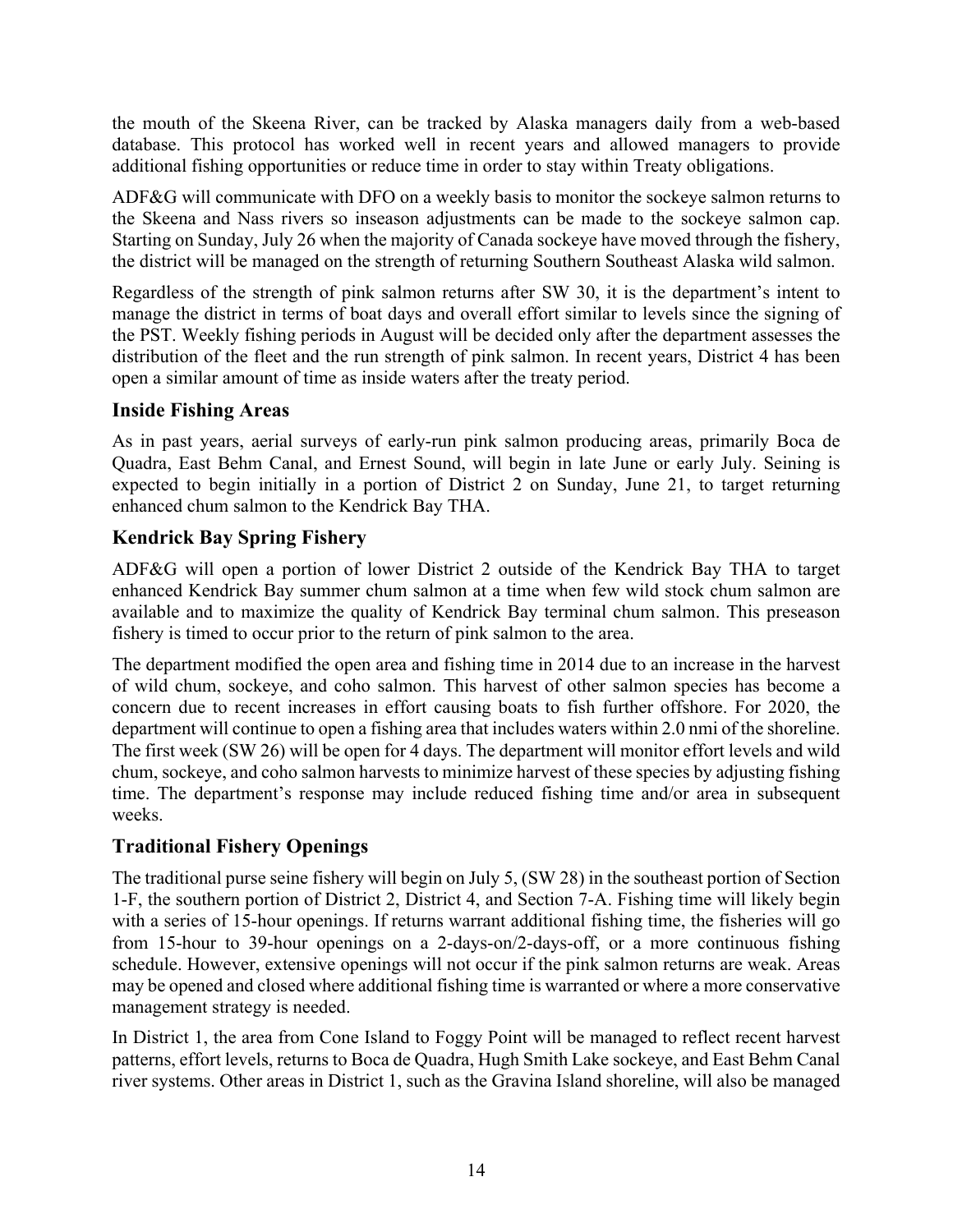to take into account other user groups, the McDonald Lake sockeye salmon action plan, and to evenly distribute escapements into the back Behm and West Behm Canal systems.

In District 2, purse seining will be limited to the southern portion of the district until escapements of pink salmon to northern Clarence Strait, Ernest Sound, Cholmondeley Sound, and Kasaan Bay can be adequately assessed. Additionally, no purse seining should be expected in middle Clarence Strait, along the Ship Island and Tolstoi Bay shorelines, until pink salmon run strength to West Behm Canal, Thorne Bay, District 6, and Section 7-B are determined. In District 2, the fishing pattern along the Ship Island shore and near Thorne Bay will be managed to reflect historical fishing patterns, to consider other user groups, and the need to achieve escapement to Thorne River, McDonald Lake (sockeye salmon), Back Behm, and West Behm Canal systems.

Southern portions of Section 3-A and western portions of Section 3-B will open initially on or around July 19 (SW 30). Additional areas will be open based on the strength of pink salmon returns to District 3 systems. By late July or early August, Section 3-C may also open.

#### <span id="page-20-0"></span>**Hugh Smith Lake Sockeye Salmon**

ADF&G will continue to monitor Hugh Smith Lake sockeye salmon. If escapement is below the lower bound of the escapement goal range of 8,000 fish, the department may consider the following management actions:

- 1. In statistical weeks (SW) 29 and 30, the department may close that portion of the District 1 purse seine fishery east of a line from Quadra Point at 55°05.17′ N lat, 130°59.05′ W long, to Slate Island Light at 55°05.29′ N lat, 131°03.17′ W long, to Black Rock Light at 55°01.42′ N lat, 131°03.59′ W long, to a point on the mainland shore at 55°01.40′ N lat, 131°00.20′ W long.
- 2. In SWs 31, 32, and 33, the department may close that portion of the District 1 purse seine fishery east of a line from Foggy Point Light at 54°55.44′ N lat, 130°58.65′ W long, to Black Rock Light at 55°01.42′ N lat, 131°03.59′ W long, to the southernmost tip of Black Island at 55°07.85′ N lat, 131°04.78′ W long, and close the northern portion of the Section 1-B drift gillnet fishery to 1.0 nautical mile south of the latitude of Foggy Point Light.

#### <span id="page-20-1"></span>**Districts 5, 6, and 7**

Pink salmon returns to District 5 are expected to be good based on parent-year escapements. Two main stock groups are indexed for escapement in the district. The Affleck Canal group was well below the lower end of the escapement goal range and the other, Shipley Bay, was in the upper third of the escapement goal range. Purse seine openings will be dependent on observations of pink salmon abundance and are anticipated to begin at the end of July.

District 6 parent-year escapement was moderate. All of the primary stock groups (Burnett, Ratz Harbor, Totem Bay, and Whale Pass) were within respective escapement goal ranges. Purse seine openings will be dependent on observations of pink salmon abundance. Openings could begin in late July in the Mosman, Burnett, and McHenry inlets area. Openings in the Clarence Strait portion of District 6 will be restricted for the conservation of McDonald Lake sockeye salmon and are anticipated to begin the first week of August.

District 7 purse seine openings will vary by section in 2020. Parent-year escapement to many of the early run systems in section 7-A, including Anan Creek, were moderate to excellent. Section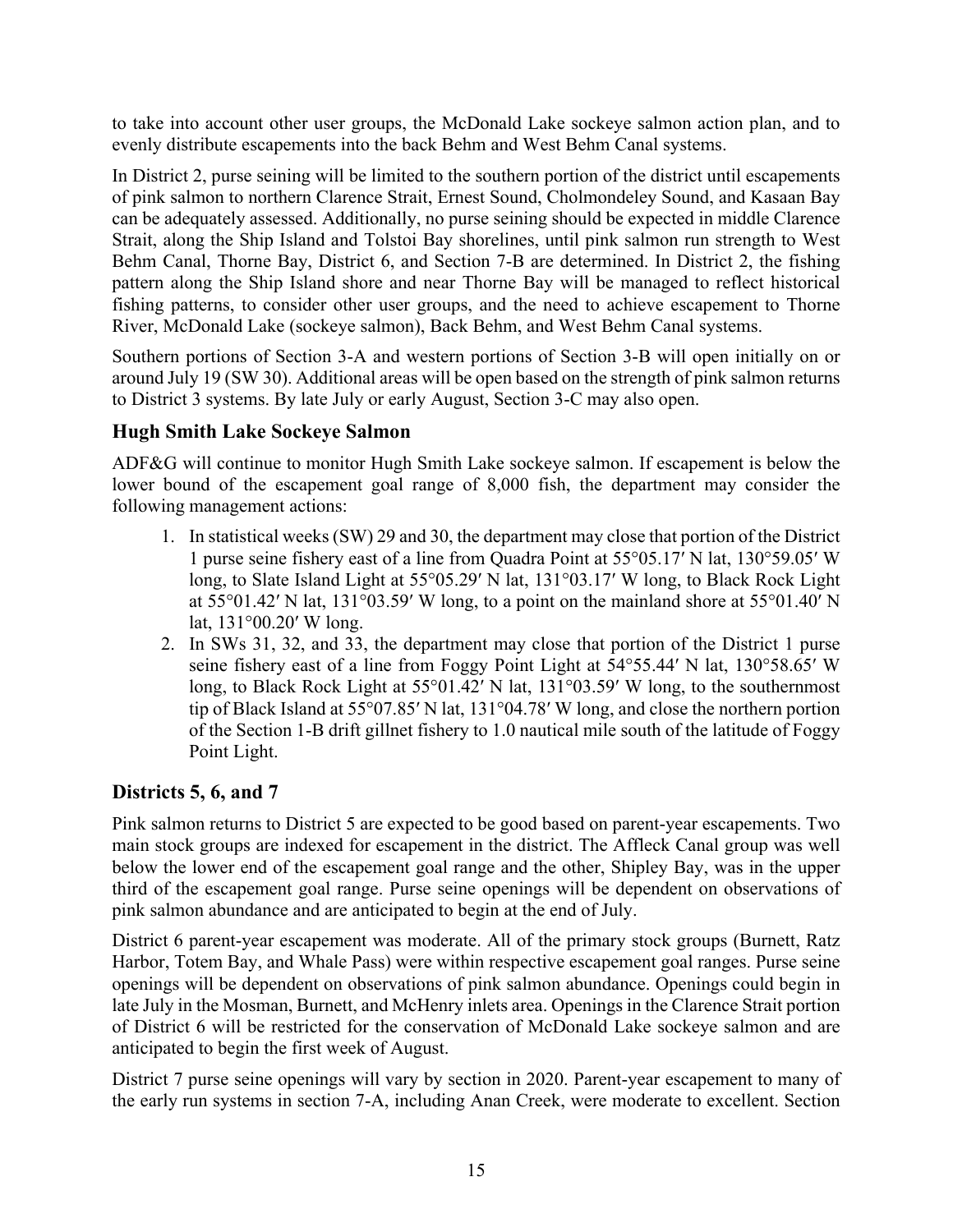7-A will be open on July 5 for 15 hours. Subsequent openings will be based on observations of pink salmon escapement primarily to Anan Creek, and harvest levels. The mid to late run systems in Sections 7-A and 7-B had moderate to good parent-year escapement. However, early openings in Section 7-B will be restricted for conservation of McDonald Lake sockeye salmon. Section 7- B will not open prior to SW 31 (July 26–Aug 1); the area would be restricted to the upper portion of the section if opened in SW 31.

#### **Fall Chum Salmon Fisheries**

Some watersheds along the eastern shoreline of Prince of Wales Island in District 2 produce late run chum salmon that have traditionally supported fall purse seine fisheries, including a directed fishery inside of Cholmondeley Sound. The Cholmondeley Sound fishery is supported by runs of fall chum salmon at Disappearance and Lagoon creeks, as well as several smaller creeks throughout the sound. Formal forecasts are not made for these stocks and parent-year escapements do not always provide an indication of potential run strength. The SEG range for the Cholmondeley Sound fall chum salmon is 30,000–48,000 fish based on aggregate peak aerial survey counts for Disappearance and Lagoon creeks. Escapements were within or above the escapement goal range in four of the past five years.

After the closure of the directed pink salmon purse seine fishery in District 2, Cholmondeley Sound and waters of Clarence Strait may open for a directed fall chum salmon fishery. Initial aerial surveys of Cholmondeley Sound chum salmon will begin near the end of August and chum salmon harvest in District 2 during late August will be monitored as an early indication of run strength. This initial opening is expected to occur during the second week of September (SW 37), unless an earlier opening is warranted. Initial openings will be 12 hours in duration. The area that will be open to the purse seine fleet is open continuously for the troll fleet under summer troll regulations.

Additional openings will likely be one or two days each week, depending upon the strength of the run and expected effort levels. Waters inside Cholmondeley Sound will be open provided adequate numbers of chum salmon are observed in the South and West arms of Cholmondeley Sound. When Cholmondeley Sound is open, Sunny Cove and waters of Cholmondeley Sound proper will be closed south of Hump Island. These closures are needed to protect chum salmon escapements in Lancaster, Dora Bay, and Kitkun systems, and closure lines may be moved further north than the closures listed in regulations.

If extensive troll effort is observed by the department, a fishery rotation may be set up for both troll and seine gear groups. During any troll fishery extensions in District 2, trolling inside Cholmondeley Sound will be limited to the same number of days as provided for the purse seine fishery.

# <span id="page-21-0"></span>**Terminal Hatchery Fisheries**

For the 2020 season, THA purse seine fisheries will occur at Anita Bay, Carroll Inlet, Kendrick Bay, and Neets Bay to harvest fish returning to Southern Southeast Regional Aquaculture Association (SSRAA) enhancement facilities. These THA fisheries will be managed jointly with SSRAA and in accordance with existing BOF approved management plans. Details regarding the open fishing periods by gear type in each area will be announced via commercial fishery advisory announcements. Table 3 summarizes the expected returns to each SSRAA release location.

Fishermen are requested to ensure fish caught in THAs are reported correctly on fish tickets. This will enable accurate otolith-mark sampling and documentation of fish taken from THAs.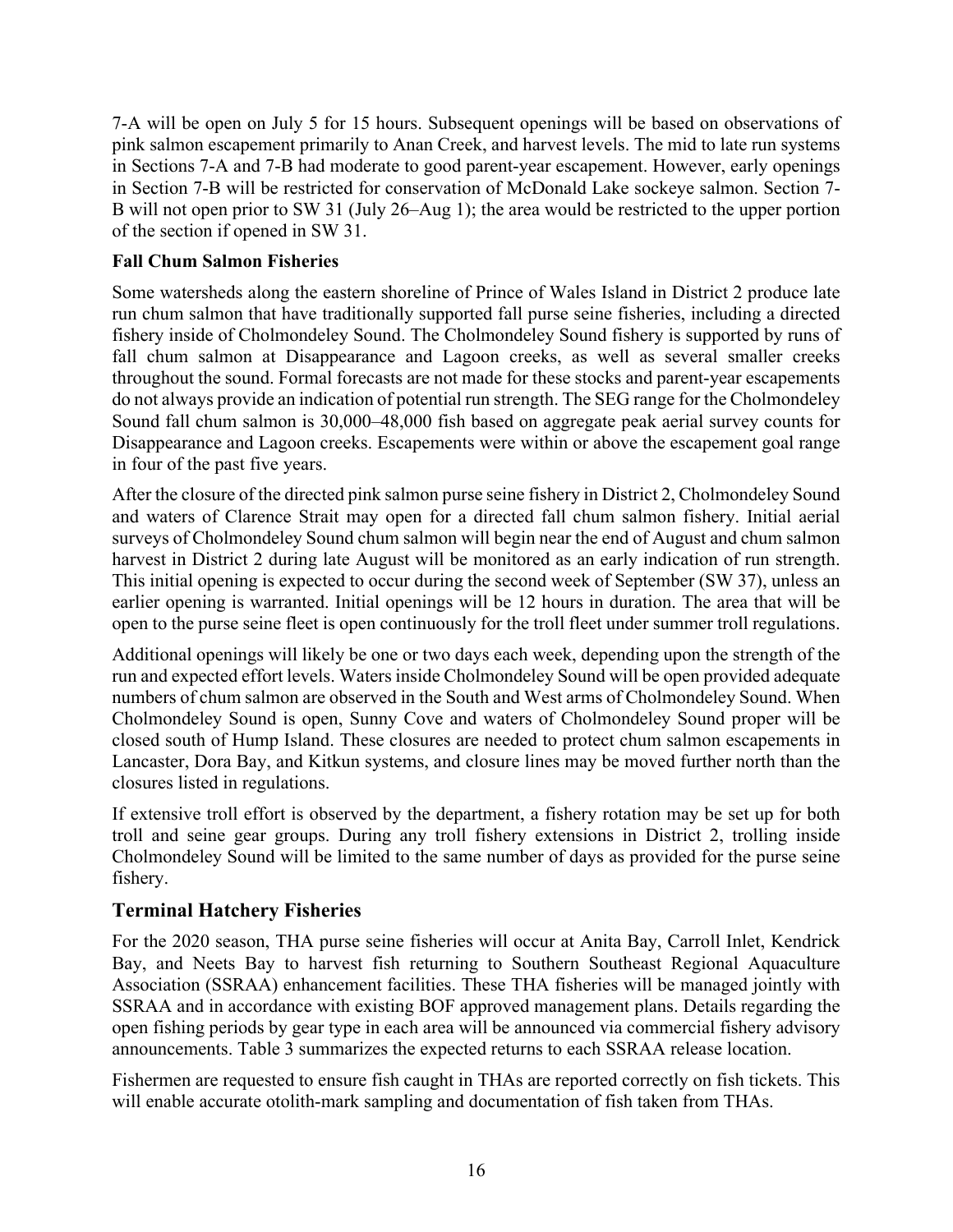#### <span id="page-22-0"></span>**Neets Bay Terminal Harvest Area Fishery**

ADF&G, in consultation with SSRAA, will manage Neets Bay to include those waters of Neets Bay from the easternmost point of Bug Island to the closed waters at the head of the bay. Details of the 2020 Neets Bay THA fishing schedule and area were announced in a separate ADF&G advisory announcement released on March 31, 2020.

In 2020, SSRAA is expecting a total run of 430,500 summer chum, 37,000 fall chum, 108,800 coho, and 5,500 Chinook salmon to return to Neets Bay. The Neets Bay THA will open Monday, June 15, 2020. Beginning at 12:00 noon, Wednesday, June 17 through 12:00 noon, Monday, July 6, a rotational fishery according to the *District 1: Neets Bay Hatchery Salmon Management Plan* will be conducted for the drift gillnet and purse seine fleets.

For 2020, the net rotational fishing schedule will again be modified during SWs 24–26 allowing additional closures and modified lines to conserve Unuk River Chinook salmon. This loss of time and area will coincide with the period when Unuk River Chinook salmon are present in the area according to coded wire tag (CWT) data. The open fishing area for the Neets Bay THA will be restricted initially to those waters east of the mid bay line, expand to those waters east of the easternmost tip of Bug Island, then revert back to the mid bay line for the last rotations. The Neets Bay THA will not expand to the longitude of Chin Point for net gear in 2020.

It is anticipated that SSRAA will conduct cost recovery operations throughout the summer in the Neets Bay THA and additional rotational fisheries will not occur until cost recovery and broodstock needs have been met. Additional fisheries in Neets Bay will be announced by advisory announcement and opened by emergency order in consultation with SSRAA.

| June 15-July 6, 2020                                                           |
|--------------------------------------------------------------------------------|
| Open continuously to troll unless closed by emergency order.                   |
| June 17–July 6, 2020                                                           |
| Rotational fisheries for purse seine and drift gillnet unless closed by        |
| emergency order.                                                               |
| July 6–November 15, 2020                                                       |
| No gillnet or purse seine openings are scheduled during this time so that cost |
| recovery can take place. If openings are warranted, they will be announced by  |
| advisory announcement once cost recovery has been completed.                   |

#### **Neets Bay THA Calendar**

#### <span id="page-22-1"></span>**Carrol Inlet Terminal Harvest Area Fishery**

For 2020, SSRAA has forecasted a total return of 7,000 Carroll Inlet Chinook salmon. In accordance with regulation, Carroll Inlet THA will be open June 1 through June 30, 2020. From June 1 through 12:00 noon, June 12, Carroll Inlet THA will be open concurrently to all gear groups. Rotational net fisheries will begin 12:00 noon, Monday, June 15, through 12:00 noon, Tuesday, June 30, 2020. Details of the 2020 Carroll Inlet THA fishing schedule were included in an ADF&G advisory announcement on March 31, 2020.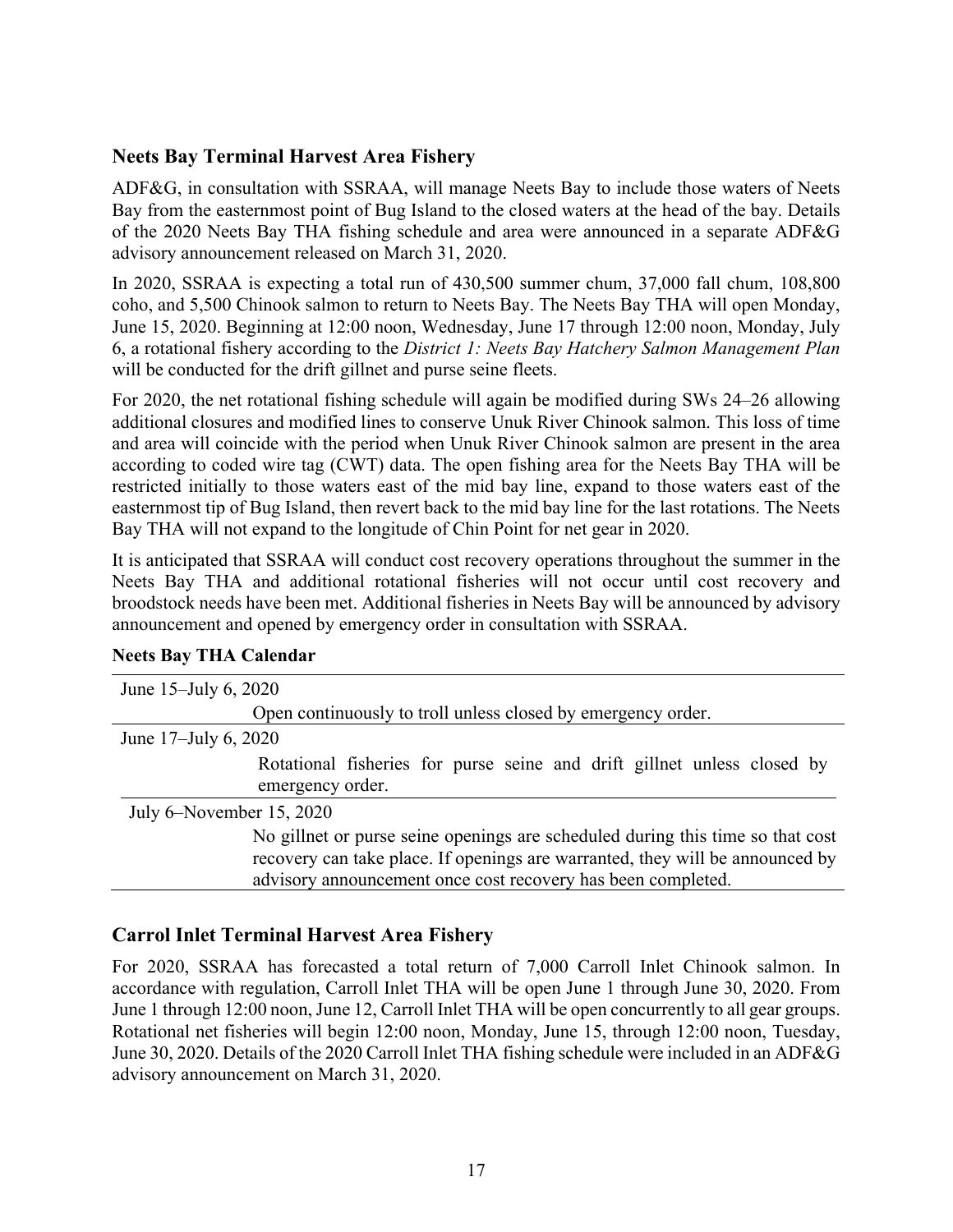#### <span id="page-23-0"></span>**Kendrick Bay Terminal Harvest Area Fishery**

The Kendrick Bay THA will open on a continual basis beginning June 15 through September 30, 2020. For 2020, SSRAA is expecting a return of 451,600 summer chum salmon. Peak catches are expected to occur during SWs 27–29.

#### <span id="page-23-1"></span>**Anita Bay Terminal Harvest Area Fishery**

The initial opening of Anita Bay will be delayed until June 1 to mitigate potential harvest of wild Chinook salmon. For 2020, 366,300 summer chum, 11,000 Chinook, and 11,900 coho salmon are forecasted to return. Details of the 2020 Anita Bay THA fishing schedule and area were announced in a separate ADF&G advisory announcement released on April 17, 2020.

The Anita Bay THA will open to harvest salmon by troll, drift gillnet, and purse seine from 5:00 a.m., Monday, June 1, through 12:00 noon, Friday June 12, 2020 (see Anita Bay THA calendar below). A rotational fishery will begin for drift gillnet and purse seine fleets as described in the *District 7: Anita Bay Terminal Harvest Area Salmon Management Plan*. The rotational fishery will be in place until July 12, 2020. Because of budgetary shortfalls, SSRAA plans on suspending the rotational fisheries and conducting cost recovery operations from July 13 until August 9, 2020, or until a \$1.2 million cost recovery target is reached. After that date, the rotational fishery will return until September 1, then will be open to all gear types on a continual basis.

| June 1-June 12, 2020                                                                           |  |
|------------------------------------------------------------------------------------------------|--|
|                                                                                                |  |
| Open concurrently to troll, purse seine, and drift gillnet unless closed by                    |  |
| emergency order.                                                                               |  |
| June 13-July 12, 2020                                                                          |  |
| Rotational fisheries for purse seine and drift gillnet and troll remains open<br>continuously. |  |
| July 13–August 9, 2020                                                                         |  |
| Cost recovery only.                                                                            |  |
| August 10–August 31, 2020                                                                      |  |
| Rotational fisheries for purse and drift gillnet and troll open continuously.                  |  |
| September 1–November 10, 2020                                                                  |  |
| Open concurrently to troll, purse seine, and drift gillnet.                                    |  |
|                                                                                                |  |

#### **Anita Bay THA Calendar**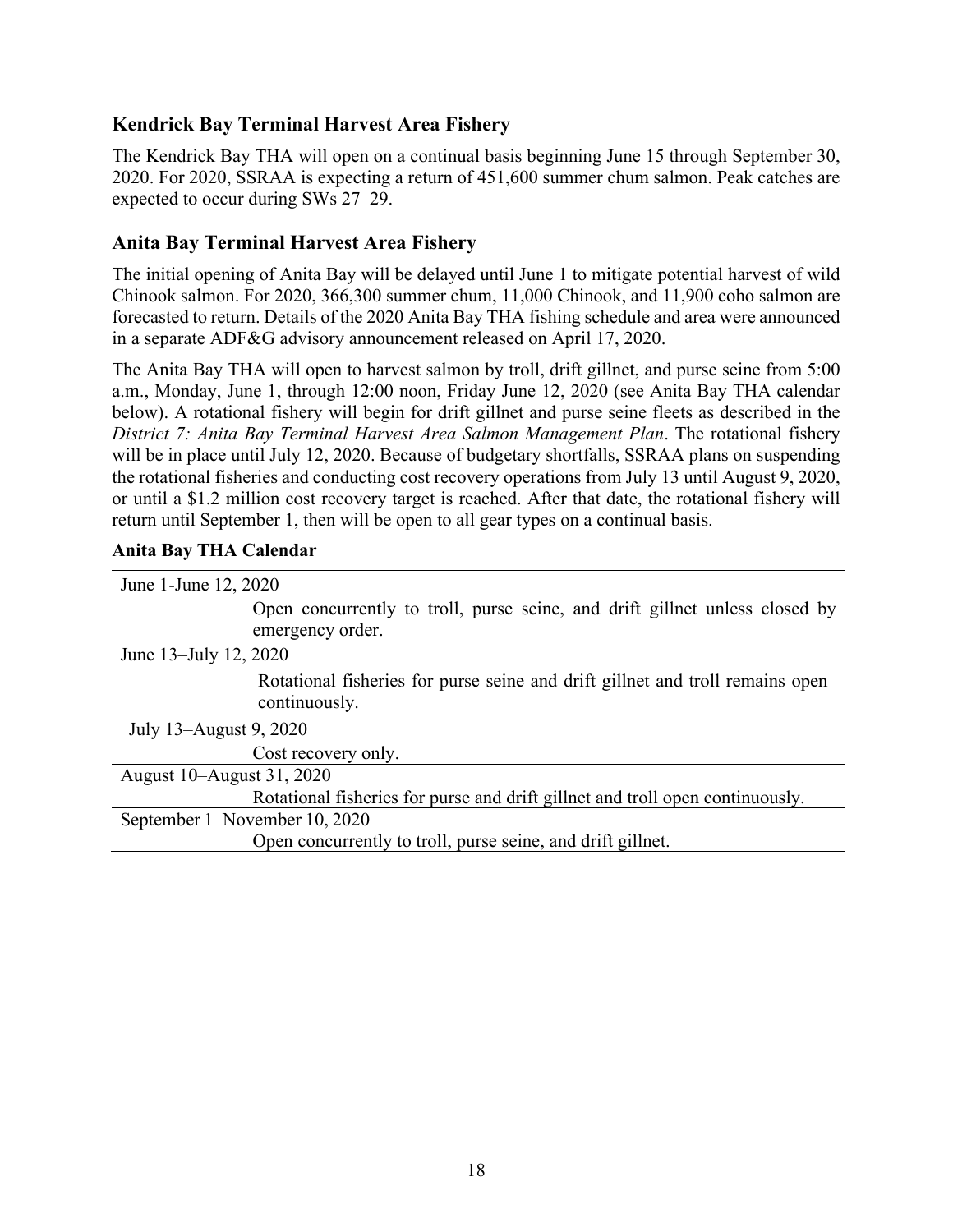| <b>Release Location</b><br><b>Species/Run</b> |                      | <b>Common property</b><br><b>Harvest</b> | <b>Terminal</b> | <b>Total Return</b> |
|-----------------------------------------------|----------------------|------------------------------------------|-----------------|---------------------|
| Coho                                          | Herring Cove/Whitman | 6,700                                    | 2,900           | 9,500               |
| Coho                                          | Nakat Inlet          | 20,800                                   | 8,900           | 29,700              |
| Coho                                          | Anita Bay            | 8,900                                    | 3,000           | 11,900              |
| Coho                                          | Neets Bay            | 76,200                                   | 32,600          | 108,800             |
| Coho                                          | Crystal Lake         | 3,800                                    | 2,500           | 6,300               |
| Coho                                          | Klawock              | 111,200                                  | 47,600          | 158,800             |
| Coho                                          | Port Asumcion        | 4,100                                    | 1,800           | 5,900               |
| Summer Coho                                   | Neck Lake            | 20,400                                   | 8,800           | 29,200              |
| Summer Coho                                   | Herring Cove/Whitman | 3,100                                    | 3,100           | 6,200               |
| Chinook                                       | Whitman Lake         | 2,900                                    | 4,400           | 7,300               |
| Chinook                                       | Anita Bay            | 5,300                                    | 5,700           | 11,000              |
| Chinook                                       | Carroll Inlet        | 3,100                                    | 3,900           | 7,000               |
| Chinook                                       | Neets Bay            | 5,500                                    | 5,900           | 11,400              |
| Port St. Nick<br>Chinook                      |                      | 800                                      | 2,700           | 3,500               |
| Chinook                                       | Crystal Lake         | 1,400                                    | 1,600           | 3,000               |
| Summer Chum                                   | Neets Bay            | 516,100                                  | 1,395,300       | 1,911,400           |
| Summer Chum                                   | Anita Bay            | 238,100                                  | 128,200         | 366,300             |
| Summer Chum                                   | <b>Burnett</b>       | 152,600                                  | 152,600         | 305,100             |
| Summer Chum                                   | Kendrick Bay         | 338,700                                  | 112,900         | 451,600             |
| Summer Chum                                   | Nakat Inlet          | 64,500                                   | 64,500          | 128,900             |
| Summer Chum                                   | Port Asumcion        | Unknown                                  | Unknown         | 37,300              |
| Fall Chum                                     | Burnett              | 21,000                                   | 21,000          | 42,000              |
| Fall Chum                                     | Nakat Inlet          | 37,400                                   | 20,200          | 57,600              |
| Fall Chum                                     | Neets Bay            | 15,900                                   | 37,000          | 52,900              |

<span id="page-24-3"></span>Table 3.–Expected 2020 returns to SSRAA enhancement projects by release location.

# **NORTHERN DISTRICTS PURSE SEINE FISHERY**

#### <span id="page-24-1"></span><span id="page-24-0"></span>**2018 PINK SALMON RETURNS**

The Northern Southeast Inside pink salmon escapement index value of 1.37 million was below the escapement goal range of 2.5 to 6.0 million index fish. Escapement indices were below management targets for all of the 7 districts, and for 18 of the 21 pink salmon stock groups within this subregion. The Northern Southeast Outside Subregion, which includes Sections 13-A and 13- B, escapement index value of 2.84 million pink salmon exceeded the escapement goal range of 0.75 to 2.50 million index fish. Escapement indices were within or exceeded management targets for all 7 pink salmon stock groups within this subregion (Table 1).

The SECM survey has been one of the best indicators of adult returns to Northern Southeast Inside waters the following year. The 2019 results were the third lowest in the 23-year history of the survey, resulting in poor expectations for 2020.

#### <span id="page-24-2"></span>**MANAGEMENT CONCERNS**

Uncertainties about fleet size, distribution, and the department's reaction to those can only be addressed inseason. ADF&G and the fishing industry will have to be flexible and be able to react quickly to changes from historical fishing patterns. Above all, meeting escapement goals will continue to be the primary objective of the department. Within that conservation mandate, the department will attempt to work with industry to provide a stable supply of fresh fish.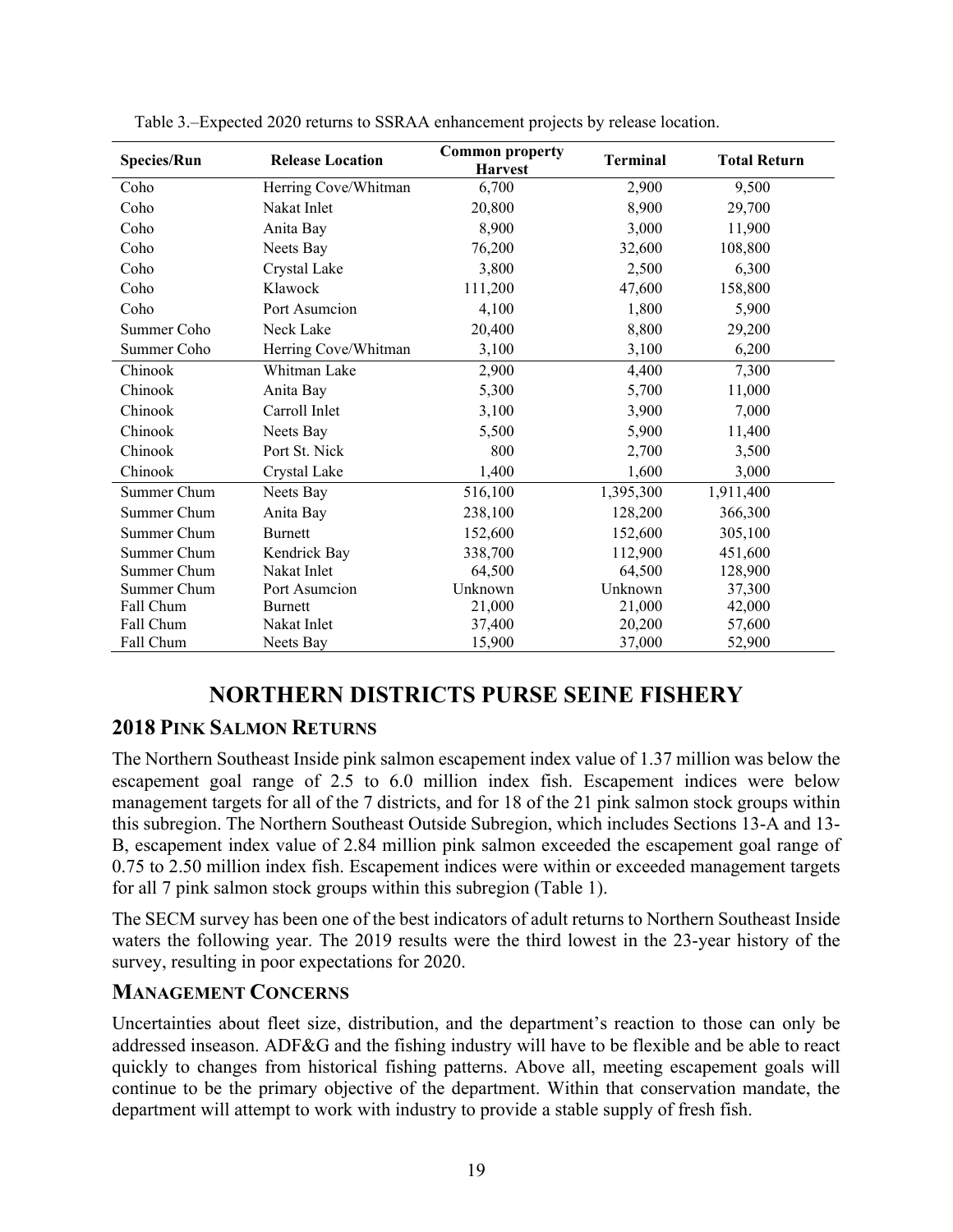#### <span id="page-25-0"></span>**Summer Chum Salmon**

In 2009, ADF&G adopted a lower bound SEG of 149,000 index spawners for summer chum salmon in the Northern Southeast Inside Subregion. This goal was based on aggregate peak aerial survey counts for 63 index streams in northern SEAK inside waters. Escapements of summer chum salmon were below this escapement goal threshold from 2008 to 2011. In 2012, the escapement goal was revised downward, based on an analysis that incorporated two decades of additional data, to 119,000 index spawners (Piston and Heinl 2011). Escapements of summer chum salmon have met the current escapement goal in 4 of the past 5 years.

#### <span id="page-25-1"></span>**MANAGEMENT PLAN**

The Northern SEAK purse seine fishery management plan consists of separate segments for the outside areas (Sections 13-A and 13-B), the inside areas, the fall chum salmon fishery, and hatchery THA fisheries.

#### <span id="page-25-2"></span>**Inside Fishing Areas, Early Runs**

The 2020 purse seine season will begin on Sunday, June 21, with initial open periods of 15 hours to harvest hatchery summer chum and to index the strength of early pink salmon returns. During the first open period, seining will be allowed in a portion of District 12 at the Point Augusta Index area in Chatham Strait. The opening will be in conjunction with the first opening at the Hidden Falls Terminal Harvest Area.

Directed commercial seining on early-run pink salmon will be based on aerial survey and fishery performance assessments of run strength. Aerial surveys to evaluate run strength will begin in late June for the northern inside fishing districts. To provide an additional assessment of incoming run strength of early-run pink salmon, the department will open a 1.0 nmi area along the Point Augusta shoreline in District 12 in conjunction with other weekly openings. Test fishing will be conducted at Point Gardner and Kingsmill Point to assess the strength and timing of the pink salmon returns entering Frederick Sound. The Point Gardner test fishery will start on or about June 26 and the Kingsmill Point test fishery will start on or about July 3. Both test fisheries are scheduled to occur weekly through the month of July. Test fishing will also occur along the Hawk Inlet shoreline beginning on or about June 26 to assess the strength of pink salmon returns entering the northern inside waters of Districts 11 and 15. Incidental harvest of pink salmon at the Hidden Falls Hatchery terminal fishery during the first three weeks of the season will also be monitored as an indicator of pink salmon run strength.

Escapements of summer chum salmon for the 2015 and 2016 parent years in Tenakee Inlet were respectively, above and below average. Although no formal forecasts are made for these stocks, some expectations can be based on parent-year escapements. Escapements in 2015 were much stronger than the main parent year of 2016 and were 149% and 58% of the previous ten-year average, respectively.

The 2018 parent-year pink salmon escapement index for Tenakee Inlet of 0.04 million fish is below the management target range of 0.21- 0.51 million, and below the even-year average index count of 0.10 million fish. In 2020, purse seine opportunity in Tenakee Inlet will depend on the observed development of escapements to local streams. Portions of the Basket Bay shoreline may be opened to harvest pink salmon returns to Tenakee Inlet and Peril Strait if salmon escapements to local streams are adequate, including the Kook Lake sockeye salmon.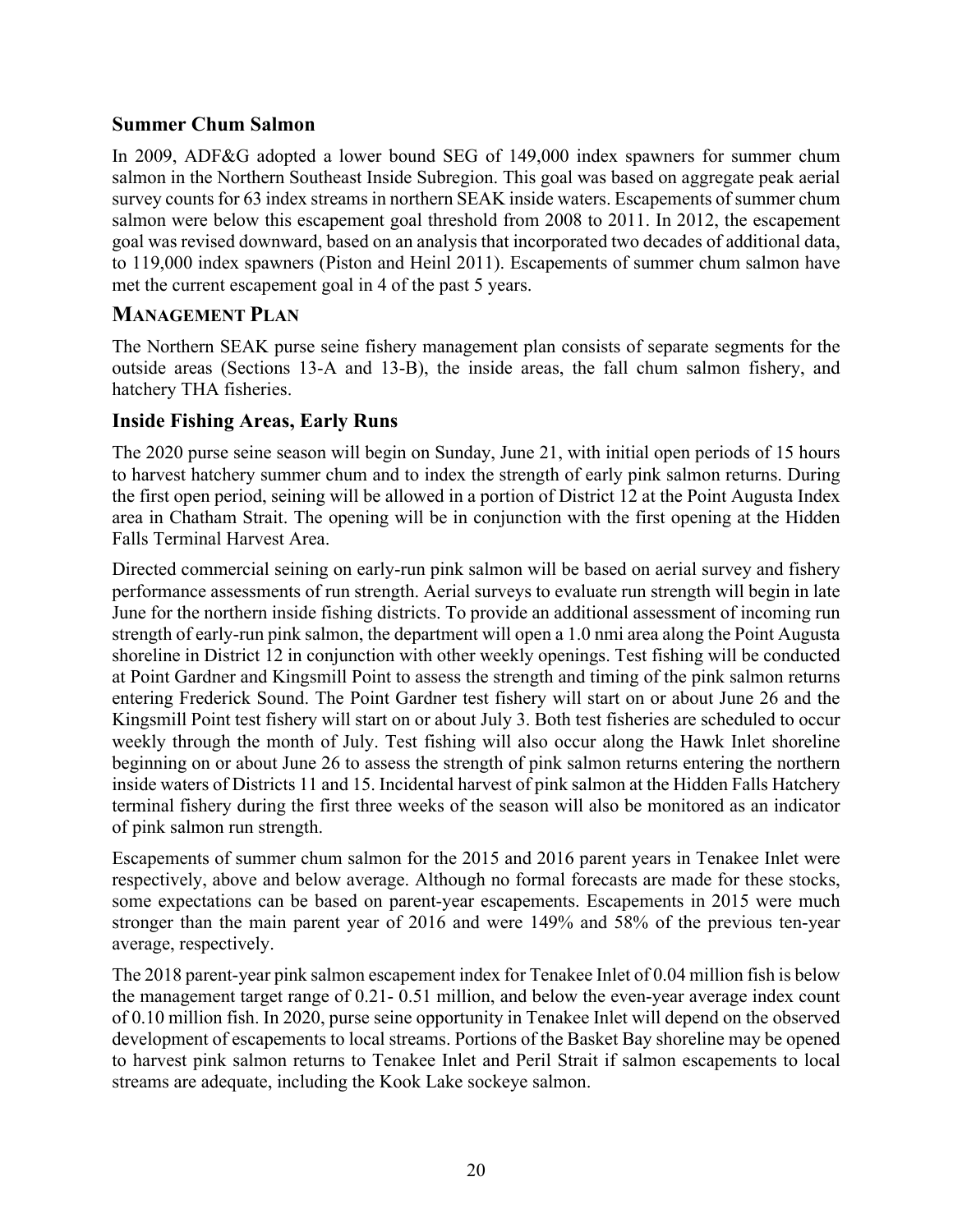The 2018 parent-year pink salmon escapement index for Section 13-C was 0.20 million fish, below the management target range of 0.32–0.76 million fish. Openings in Section 13-C are not likely to occur in 2020, however openings may occur if inseason assessment of pink salmon abundance indicates fish in excess of escapement needs. Parent-year summer chum salmon escapements (2015–2017) to Saook Bay and Rodman Bay were generally below long-term averages. Seine openings to target chum salmon will be based on inseason assessment of abundance. Chum salmon openings will likely be very restrictive in time and area and will occur only as pink salmon escapements allow.

The parent-year escapement index for District 10 was 0.24 million pink salmon, well below the management target range of 0.59–1.39 million fish. The 2018 run was universally weak in the entirety of District 10. The parent-year escapement index for Seymour Canal (Section 11-D) of 0.05 million pink salmon was well below the management target range of 0.15–0.37 million fish. Early openings along the District 10 mainland shoreline will be dependent on results from the Point Gardner test fishery and observations of pink salmon abundance. If indicators of abundance justify fishing, fishing periods may begin in mid- to late July along the Admiralty Island shoreline. No openings are expected to occur in Section 11-D in 2020. As such, the Big Bend portion of Seymour Canal in District 10 will likely not open due to low expected returns to Seymour Canal.

In District 12, based on a well-defined evaluation of run strength and timing, the Hawk Inlet shoreline fishery may be opened in July to provide access to harvestable surpluses of northbound pink salmon stocks that would otherwise not be harvested. This fishery is managed according to the *Northern Southeast seine salmon fishery management plans* (5 AAC 33.366) and is described in detail in a subsequent section of this plan.

#### <span id="page-26-0"></span>**INSIDE FISHING AREAS—MIDDLE AND LATE RUNS**

Middle-run pink salmon should begin entering the inside waters of the northern districts during July. Seining in District 12 along the west Admiralty Island shoreline typically expands in late July, depending on the observed run strength of pink salmon stocks in Districts 10 and 11, and continues as long as Chatham Strait and Fredrick Sound escapements continue to develop satisfactorily. Southern boundaries for the fishery are typically extended into Statistical Area 112- 17, from Point Hepburn to Fishery Point, and then to Parker Point in the last week of July or in early August. At the 2015 Southeast and Yakutat Finfish BOF meeting, the *Northern Southeast seine salmon fishery management plans* was amended regarding openings along the west Admiralty shoreline: the portion of the Admiralty shoreline between Point Hepburn and Fishery Point may not open before July 17 and the portion of shoreline between Fishery Point and Parker Point may not open before July 21. Parent-year pink salmon escapements were below the management target range for Peril Strait stocks, and well below management targets for Freshwater Bay, West Admiralty, and southwest Admiralty Island stocks. Openings in this area will depend on developing returns of local stocks as well as Peril Strait and Tenakee Inlet stocks. Openings may occur in this area in mid to late July depending on observed run strength.

In Section 9-A, seine openings can occur along the Baranof Island shoreline north of Red Bluff Bay beginning in mid- to late-July and along southeast Baranof Island south of Patterson Point beginning mid- to late-August. The 2018 parent-year pink salmon escapement to Red Bluff Bay was well below the management target range of 0.09–0.21 million fish making seine openings in the Red Bluff Bay area of Section 9-A very unlikely in 2020. Any openings will be based on inseason assessment of run strength. Openings provided in July will include only the shoreline north of Red Bluff Bay in order to provide for escapement needs as well as subsistence uses at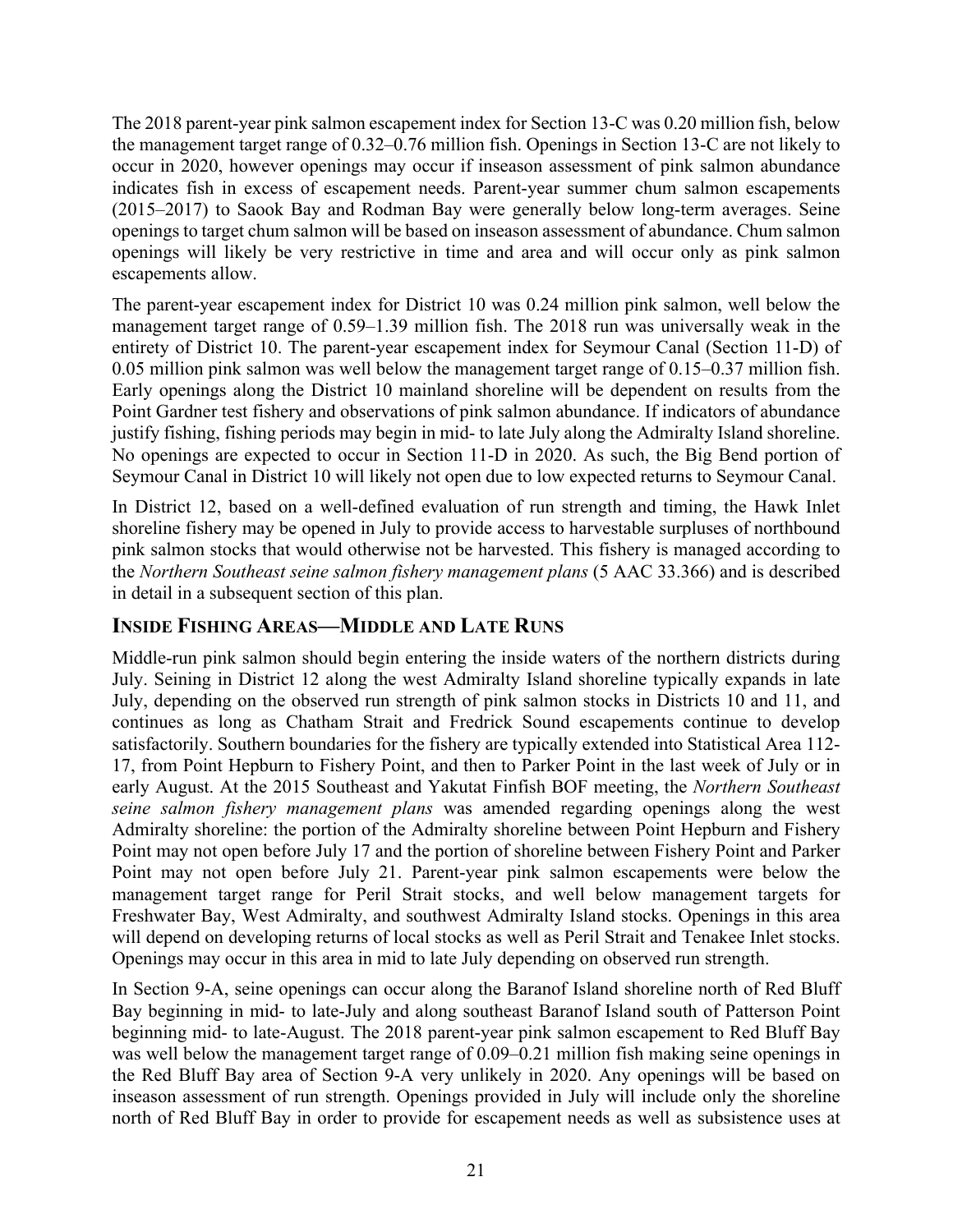Falls Lake. Openings to the south of Red Bluff Bay may begin in early August depending on pink salmon abundance. If pink salmon escapements into Red Bluff Bay are sufficient, openings inside the bay may occur to harvest surplus pink salmon. The Port Walter (southeast Baranof Island) pink salmon stock group escapement index was well below the management target range of 0.07–0.16 million fish in 2018. Pink salmon runs to southeast Baranof Island normally begin after the first week of August; openings in 2020 are unlikely but will be based on inseason assessment of run strength.

Pink salmon returns to Section 9-B are expected to be weak. Parent-year escapements of pink salmon ranged from very poor to average. If inseason indications of abundance justify fishing periods, Section 9-B may begin in late July in upper 9-B with lower 9-B opening the first week of August.

Pink salmon escapements in District 14 were poor in 2018, with Northern Chichagof and the Homeshore stock groups well below management targets. Openings to harvest local stocks at Idaho Inlet and Port Althorp in late July or early August may occur if returns in excess of escapement needs are observed. The Whitestone shoreline area in District 14 may be open in late July or early August with opening times and areas dependent on observed strengths of local pink salmon stocks. ADF&G will also monitor pink salmon escapements in streams adjacent to Porpoise Islands, along Homeshore, and will consider purse seine openings in this area if there are harvestable pink salmon surplus to escapement needs.

Openings in District 12 along the Catherine Island shoreline and in portions of Kelp Bay may occur beginning mid-July to early August to harvest surplus pink or chum salmon returning to Kelp Bay streams, or to harvest surplus chum salmon returning to Hidden Falls if wild chum and pink salmon escapements are being met. The 2018 parent-year escapement index of pink salmon to Kelp Bay streams was 35,000 fish, well below the management target range of 0.06–0.14 million fish, therefore, directed pink salmon openings in Kelp Bay or on the Catherine Island shoreline are unlikely. However, any openings to harvest pink salmon will be based on inseason assessment of run strength. Chum salmon escapements to Clear River in South Arm have been well below historical averages since 2005, and chum salmon escapements to Ralph's Creek and Middle Arm Kelp Bay streams have generally been consistent with long-term averages, except 2019 which was below average. If strong returns of chum salmon are observed in Middle Arm, directed openings are possible but only if they will not impact pink salmon escapements.

#### <span id="page-27-0"></span>**HAWK INLET SHORE FISHERY**

The Admiralty Island shoreline between Funter Bay and Point Marsden in Chatham Strait is known as the Hawk Inlet shoreline. Purse seine openings may occur in this area to harvest pink salmon stocks migrating northward to Taku River, Lynn Canal, and Stephens Passage. During July, the department will manage the Hawk Inlet Shore fishery in accordance with the *Northern Southeast seine fishery salmon management plans*. The regulation stipulates that any portion of the area north of Point Marsden may be opened when a harvestable surplus of pink salmon is observed. Openings must consider the conservation of all salmon species. At the 2018 BOF meeting, the *Northern Southeast seine salmon fishery management plans* was amended, reducing the time period the 15,000 wild sockeye salmon harvest limit applies during July. All wild sockeye salmon harvested by any purse seine boat the department identifies as fishing north of Point Marsden in District 12 during any fishing period through July 22 when other nearby areas (Point Marsden to Point Hepburn, Whitestone Shore, or the Point Augusta Test Fishery) are open concurrently, will be counted against the 15,000 wild sockeye salmon limit for the Hawk Inlet fishery. During openings,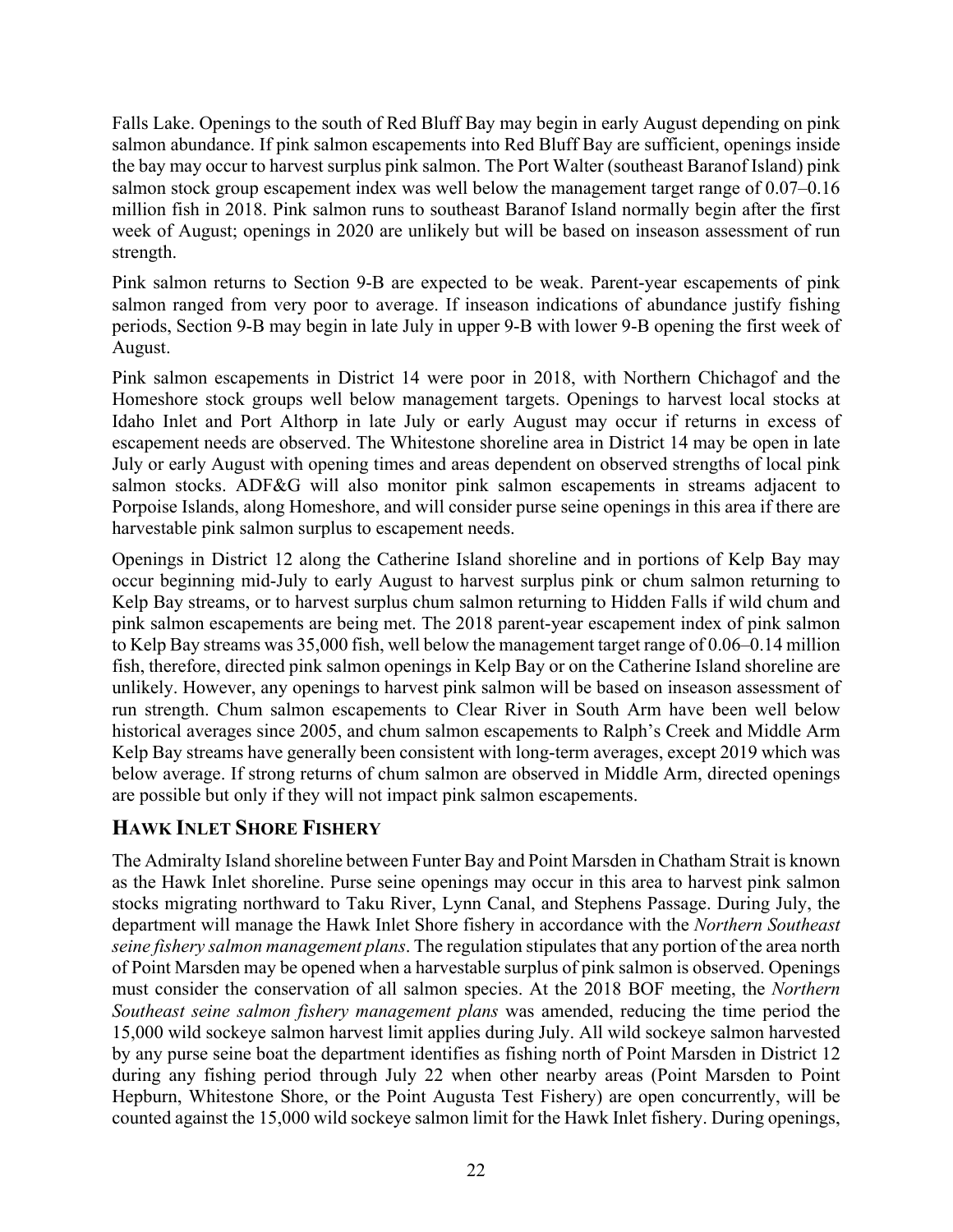the department will utilize fishery overflights, on-the-grounds sampling, interviews, and fish tickets to estimate the sockeye salmon harvest north of Point Marsden. Otolith analysis will be utilized to determine the enhanced sockeye salmon component in the harvest. Also at the 2018 BOF meeting, *Northern Southeast seine salmon fishery management plans* was further amended to remove the wild sockeye salmon harvested in common property fisheries in the Amalga Harbor SHA from the 15,000 wild sockeye salmon limit for the Hawk Inlet fishery. These amendments to the *Northern Southeast seine salmon fishery management plans* will sunset after the 2020 season.

During late July and August, openings along the Hawk Inlet shore may extend northward to the latitudes of Hanus Reef Light or Point Couverden, if north migrating pink salmon stocks are strong. If north migrating salmon returns are poor, and south migrating returns are strong, seining will be allowed only south of Point Marsden.

Openings along the Hawk Inlet shore north of Point Marsden are based on the observed run strength of north migrating stocks of pink salmon. The assessment methods used by the department to determine if run strengths are adequate and a harvestable surplus of pink salmon is available for harvest include:

- 1. parent-year escapements of pink salmon stocks for Lynn Canal, Stephens Passage, and Taku River
- 2. inseason test fishing at designated locations along the Admiralty Island shoreline north of Point Marsden
- 3. inseason aerial assessments of pink salmon abundance along the Admiralty Island shoreline north of Point Marsden
- 4. 2020 pink salmon catches in the department's Taku River fish wheels
- 5. 2020 pink salmon marine sport fish catch rates in the Juneau area (lower Lynn Canal and upper Stephens Passage)
- 6. 2020 fishery performance of Districts 11 and 15 drift gillnet fisheries

# <span id="page-28-0"></span>**Outside Fishing Areas (Sections 13-A and 13-B)**

Management of Sections 13-A and 13-B, along the outer coasts of Baranof and Chichagof islands, is distinct from the management of the northern inside areas. Salmon returning to these areas enter directly from the ocean and do not pass through major inside migration corridors. In Section 13- A, 2018 parent-year pink salmon escapement indices were above the management target range for the Portlock Harbor and Slocum Arm stock groups; Salisbury Sound and Lisianski stock groups were within the target escapement ranges in 2018. Openings can be expected to begin around the third week in July depending on observed pink salmon abundance. In Section 13-B, parent-year pink salmon escapement indices for Whale Bay, West Crawfish Inlet, and Sitka Sound stock groups were within their management target ranges. Purse seine fisheries can be expected in these areas depending on inseason observations. Purse seine openings could begin as early as mid-July.

Extended or continuous fishing opportunities may be provided on specific stock groups in Sections 13-A and 13-B if run size and fleet distribution allow for it. Consecutive 15-hour, 39-hour, or continuous openings will be considered as management options in order to provide opportunity and ensure that escapement goals are met.

Summer chum salmon will be monitored beginning in early July. If harvestable surpluses can be identified, purse seiners may expect portions of Sections 13-A and 13-B to open by mid-July. Openings are possible in Whale Bay, West Crawfish Inlet, Slocum Arm, and Portlock Harbor.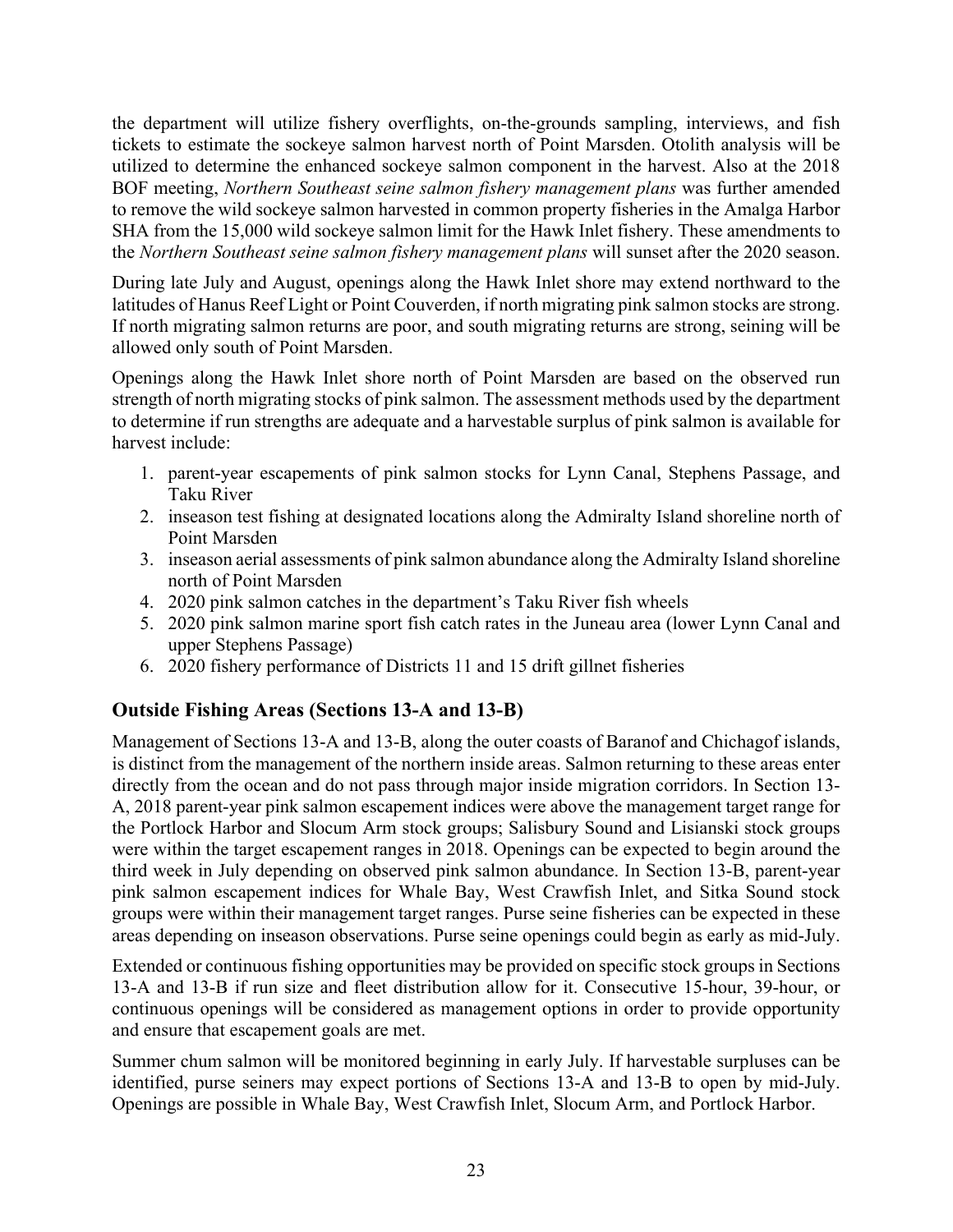Short purse seine openings to harvest sockeye salmon along the outer coast of Baranof Island may occur in early July to target fish returning to Necker Bay and in early August to target returns to Redfish Bay. Openings will be dependent on inseason observations of run strength and a cautious approach will be used to ensure that escapement and subsistence fishery needs are met. Targeted sockeye salmon openings are also a possibility at Redoubt Bay beginning around mid-July provided that the inseason projection of escapement is greater than 40,000 fish.

#### <span id="page-29-0"></span>**Fall Chum Salmon Fisheries**

Portions of Northern SEAK support returns of fall-run chum salmon that are harvested by purse seine gear. Openings targeting fall chum salmon will be based on observed run strength. Fishing in Security Bay and Port Camden typically occurs the first several weeks in September. Parentyear escapements to Security Bay were within or above the SEG goal range of 7,500–15,000 chum salmon in 2015 and 2016. In 2015, Port Camden chum salmon escapement was below the goal but above in 2016. Port Camden fall chum salmon has an escapement goal range of 2,000–7,000 fish. Fishing opportunities in Excursion Inlet may occur in late August or early September, depending on run strength. Parent-year escapements to Excursion River were within the SEG range of 4,000– 18,000 fish in 2015 and below the range in 2016. Admiralty Island streams do not have established goals for fall chum salmon escapements. These systems will be monitored and targeted purse seine fisheries may occur if harvestable surpluses are identified. In Section 13-B, targeted fall chum salmon openings may occur in Nakwasina Sound and Katlian Bay; however, opportunities are most often concurrent with pink salmon fisheries in Sitka Sound. Fall chum salmon fisheries will be managed based on observations of run strength in the bays beginning in mid-August and continuing through September.

#### <span id="page-29-1"></span>**Southeast Cove Terminal Harvest Area Fishery**

Southeast Cove THA will be open to common property purse seine and troll fisheries beginning Sunday, June 21, 2020. Purse seine openings will occur on Sundays and Thursdays and troll openings will occur on days not open to purse seining. Common property seine openings will occur through August 2 and will be announced via ADF&G advisory announcement. However, if significant numbers of fish remain, additional common property opportunity may be provided by EO or a cost recovery fishery may be implemented dependent on the presence of wild salmon stocks in the area. Currently there are no plans for cost recovery in 2020. The THA will close to all fisheries on Sunday, August 2, 2020. Details of the 2020 Southeast Cove THA fishing schedule and area were included in an ADF&G advisory announcement on April 15, 2020.

NSRAA is expecting a total run of 306,000 chum salmon to Southeast Cove THA. A portion of the run will be harvested in common property fisheries in Chatham Strait.

# <span id="page-29-2"></span>**Thomas Bay Terminal Harvest Area Fishery**

The Thomas Bay THA will be open to common property purse seine and troll fisheries beginning Sunday, June 21, 2020. Purse seine openings will occur on Sundays and Thursdays and troll openings will occur on days not open to purse seining through Saturday, August 8, 2020. Details of the 2020 Thomas Bay THA fishing area and schedule were included in an ADF&G advisory announcement on April 15, 2020.

NSRAA is expecting a total run of 222,000 chum salmon (Table 4). A portion of the run will be harvested in common property fisheries in Chatham Strait and Frederick Sound.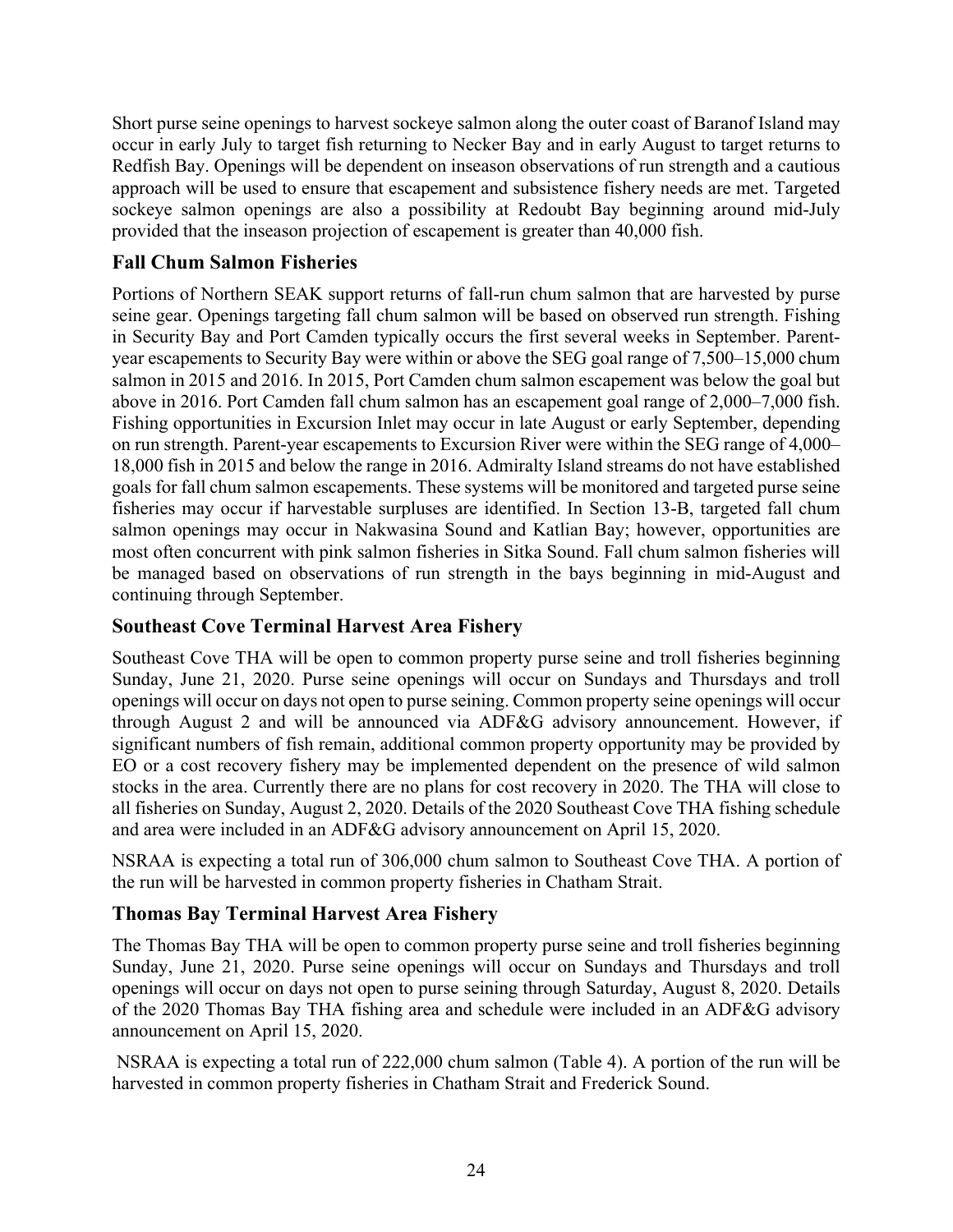The Thomas Bay THA is designated by EO and are those waters of Thomas Bay northeast of a line from Point Vandeput at 57°00.94′ N lat, 133°00.02′ W long, to Wood Point at 56°59.54′ N lat, 132°56.95′ W long, northwest of a line from a point on the mainland shoreline at 56°59.57′ N lat, 132°54.02′ W long to Ruth Island at 57°00.42′ N lat, 132°51.07′ W long, north of line from a point on the southeastern shoreline of Ruth Island at 56°58.70′ N lat, 132°49.13′ W long, to the mainland shoreline at 56°58.70′ N lat, 132°47.32′ W long, west of a line from the mainland shoreline at 56°59.38′ N lat, 132°47.60′ W long, to the southern tip of Spray Island at 56°59.80′ N lat, 132°47.73′ W long, to the northern tip of Spray Island at 57°00.07′ N lat, 132°47.80′ W long, to the mainland shoreline at 57°00.56′ N lat, 132°47.57′ W long, and south of a line from 57°03.00′ N lat, 132°49.62′ W long, to 57°03.00′ N lat, 132°52.03′ W long with the following restrictions:

The waters of Spurt Cove are closed northwest of a line from 57°01.98′ N lat, 132°52.49′ W long, to 57°02.08′ N lat, 132°52.37′ W long.

Waters northeast of a line from the northern tip of Spray Island at  $57^{\circ}00.07'$  N lat, 132°47.80′ W long to a point on the northern boundary line approximately .50 nmi from the mainland shoreline at 57°03.00′ N lat, 132°50.55′ W. long are closed Saturdays and Sundays of each week.

#### <span id="page-30-0"></span>**Amalga Harbor Special Harvest Area Fishery**

In order to increase the common property share of enhanced chum salmon production, Douglas Island Pink and Chum, Inc. (DIPAC) anticipates continuing with common property purse seine opportunities in the Amalga Harbor SHA in 2020. Decisions about these openings will be based on run strength of enhanced chum, progress toward DIPAC cost recovery goals, expected effort levels, and considerations for nontarget species. Openings may occur in Section 11-A and will be limited to a portion of the Amalga Harbor SHA, Subdistrict 111-55. These openings may occur in July, will only be on Thursdays, and will be limited to 9 hours (9:00 a.m.– 6:00 p.m.). If there are conservation concerns for nontarget species in nearby systems, the open area or time may be reduced. Details of the open area and times will be included in the normal purse seine advisory announcement at the appropriate time.

# <span id="page-30-1"></span>**Hidden Falls Terminal Hatchery Fishery**

The Hidden Falls Hatchery, operated by the Northern Southeast Regional Aquaculture Association (NSRAA), expects a run of 364,000 chum salmon (Table 4). NSRAA needs 200,000 chum salmon for broodstock leaving 164,000 chum salmon available for common property harvests. NSRAA does not intend to use a tax assessment on the common property harvest of chum salmon to satisfy cost recovery needs as provided under AS 16.10.455. In 2014, the law was amended to allow NSRAA to recommend either an assessment based on the percentage of value or to assess a fixed amount on a per pound basis of chum salmon landed. In 2020, the NSRAA Board has recommended to the Department of Revenue, that no tax be assessed in the Hidden Falls Hatchery THA fishery due to the low chum salmon forecast.

The first purse seine opening at Hidden Falls is scheduled for June 21 and will likely be followed by a midweek opening on June 25. After the opening on June 25, NSRAA will assess returns to determine if another opening is warranted. In the event that a large abundance of chum salmon develops early, the Hidden Falls THA may open prior to June 21. Purse seiners are advised that openings at Hidden Falls during the 2020 season may be announced with a minimum 24-hour notice if necessary, in order to maximize fish quality.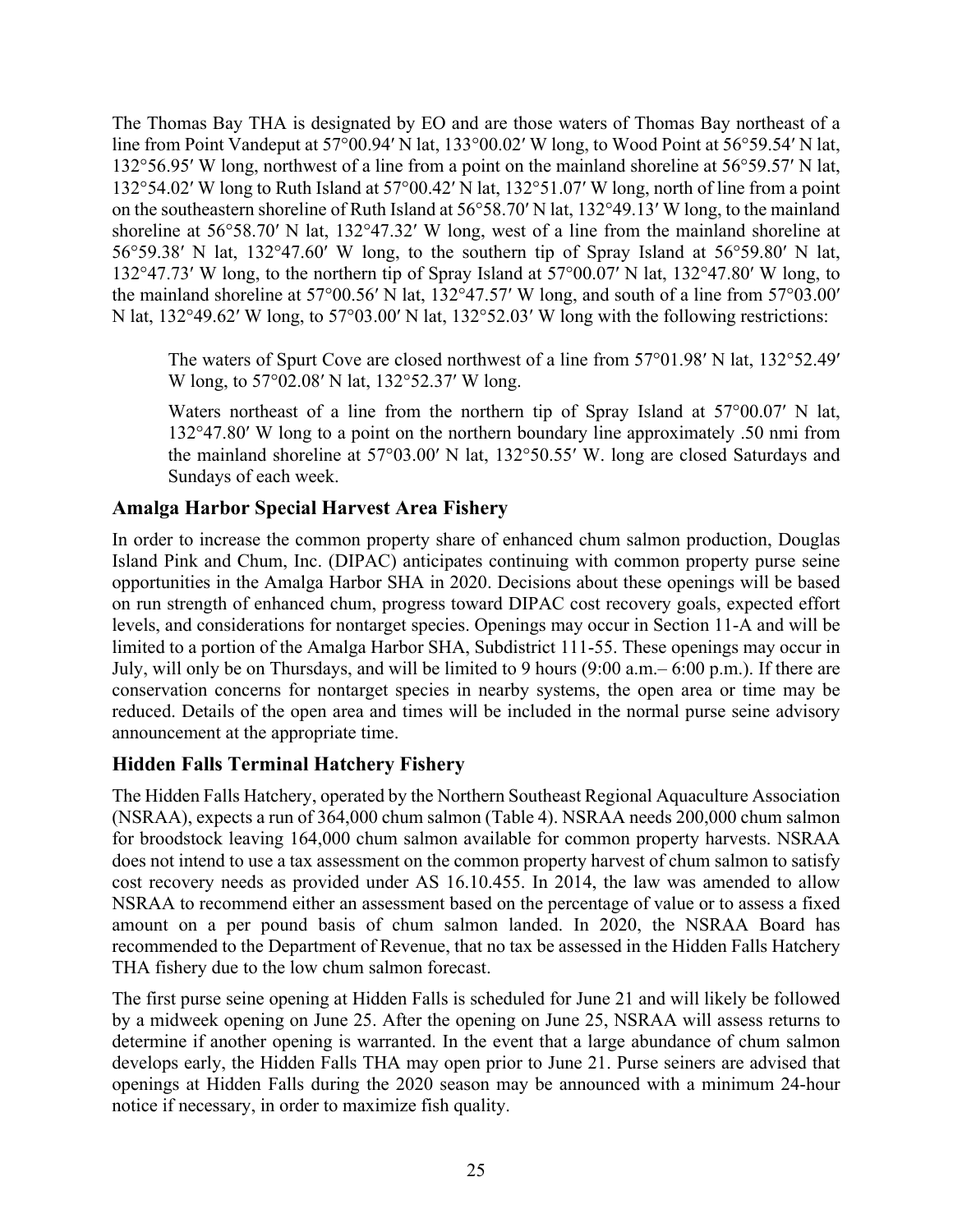The *Hidden Falls Hatchery Terminal Harvest Area Salmon Management Plan* provides guidelines for allocation of hatchery produced chum and Chinook salmon in the Hidden Falls THA. The management plan describes different management approaches through June 30 and beginning July 1. If it becomes necessary to close a purse seine fishery in June to achieve broodstock goals, then troll retention of chum salmon in the THA is prohibited as long as at least seven days remain until July 1. Also, provided that some trollers are present, in order to allow increased troll access to Chinook salmon, Kasnyku Bay will be closed to purse seining in June west of a line from North Point to the westernmost tip of Round Island and north of the latitude of the westernmost tip of Round Island. Beginning July 1, areas within the THA may be closed to protect chum or Chinook salmon broodstock and trollers may only retain chum salmon in numbers not exceeding the total number of Chinook salmon on board.

The Hidden Falls THA boundary definition has been modified to provide easier enforcement and compliance with the THA boundaries. Rather than the use of range markers at the northern and southern boundaries, these boundaries will be defined by points indicated by markers on the Baranof Island shoreline to offshore coordinates. A line between the two offshore coordinates will also define the outer boundary as a straight line approximately 2.0 nmi offshore of Baranof Island. The new definition will describe the Hidden Falls THA as the waters of Chatham Strait, Kasnyku Bay, and Takatz Bay, within the boundaries of a line from South Point, as indicated by a marker at 57°16.28′ N lat, 134°51.78′ W. long to a point offshore at 57°16.28′ N lat, 134°48.00′ W long, then running south to a point at 57°06.76′ N lat, 134°43.00′ W long then due west to a point on the Baranof Island shoreline approximately 1.0 nmi south of Takatz Bay at 57°06.76′ N lat, 134°47.50′ W long. During some years, the boundary of the Hidden Falls THA has been extended north to include Kelp Bay and the Catherine Island shoreline south of the Point Lull Light when wild chum salmon escapements to Kelp Bay streams have been strong and there are indications of good pink salmon abundance in the Chatham Strait corridor. A contraction of the offshore boundary of the Hidden Falls THA to within 1.0 nmi off the Baranof Island shoreline is likely for the 2020 season to conserve weak Chinook and pink salmon runs destined for systems further inland.

# <span id="page-31-0"></span>**Deep Inlet Terminal Harvest Area Fishery**

The terminal hatchery fishery at Deep Inlet will be managed jointly with NSRAA and according to the management plan in regulation. The open purse seine and gillnet fishing times, and any modifications of the terminal fishing area, will be announced by ADF&G advisory announcement prior to and during the fishing season.

NSRAA expects runs of 1,478,000 chum, 10,700 Chinook, and 110,000 coho salmon to the Deep Inlet remote release site and the Medvejie Hatchery in 2020 (Table 4). This season, 100,000 chum salmon are needed for broodstock and NSRAA does not anticipate cost recovery operations in the Deep Inlet THA. A portion of the Deep Inlet THA may be closed in late August to facilitate broodstock collection for the Medvijie facility. Most of the common property harvest can be expected to take place in the Deep Inlet THA by drift gillnet and purse seine gear, but some harvest is likely to occur outside the THA by troll and purse seine gear as well.

The Deep Inlet THA fishery will be managed in accordance with the *District 13: Deep Inlet Terminal Harvest Area Salmon Management Plan*. The plan provides for distribution of the harvest of hatchery produced salmon between the purse seine and drift gillnet fleets. The time ratio of drift gillnet to purse seine openings for the 2019-2020 seasons is 1:1.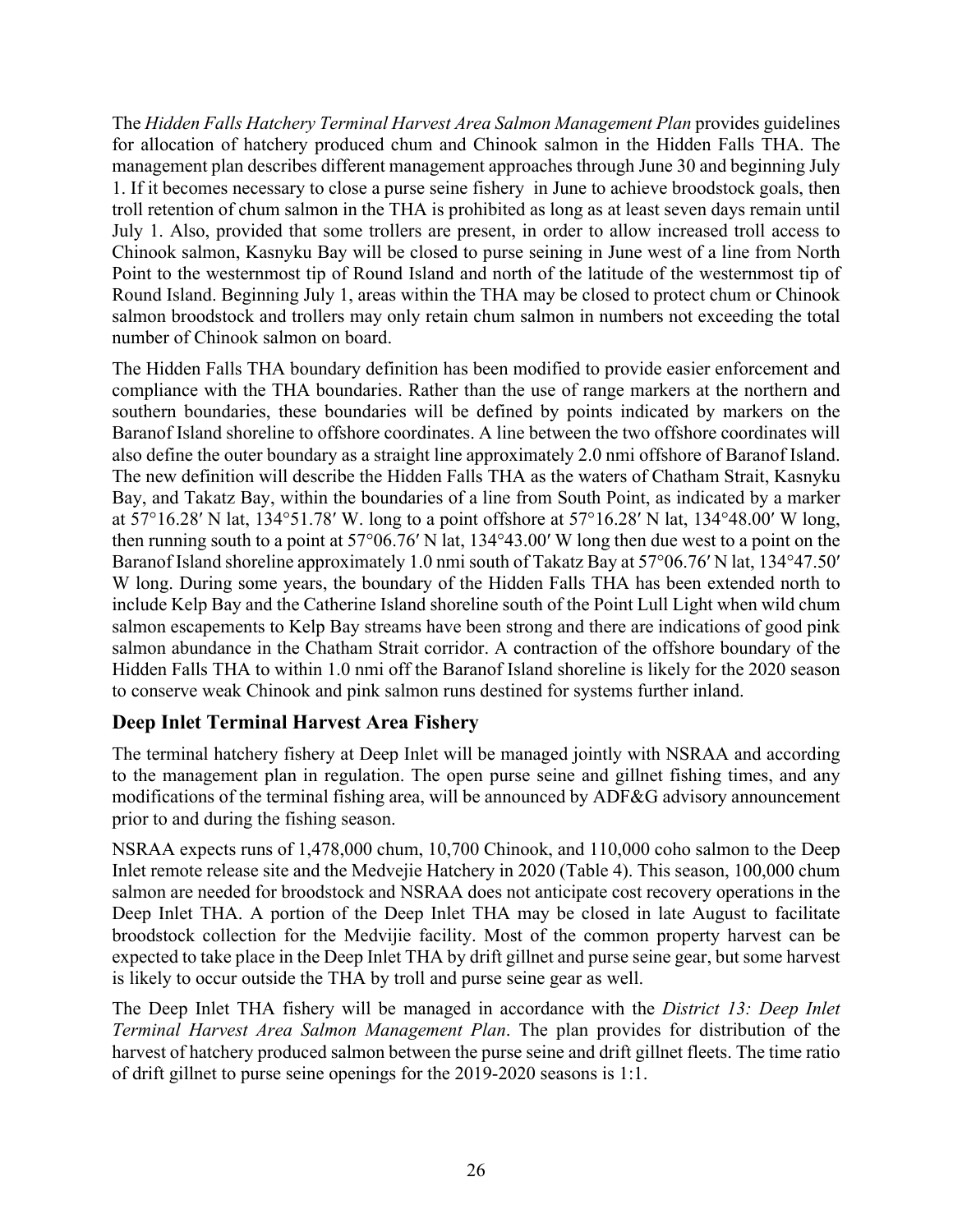For the time period of June 2–6, gillnet fishing is scheduled on June 2 and June 3, purse seine fishing is scheduled on June 4 and June 5, and the troll fishery is scheduled for June 6. For the remainder of the 2020 season (June 7 to September 26) purse seine fishing is scheduled on Sunday, Thursday, and Friday of each week and drift gillnet fishing is scheduled on Monday, Tuesday, and Wednesday. The troll fishery will be open on Saturdays of each week and during time periods when net fisheries are closed. The Deep Inlet THA west of 135°20.75′ W long will be closed to purse seine and drift gillnet gear beginning with the first emergency order of the season through June 20. Details of the 2020 Deep Inlet THA fishing schedule and are were included in an ADF&G advisory announcement on April 15, 2020. When changes are necessary, the revised schedule will be issued in a subsequent advisory announcement.

During the 2020 season, the boundaries of the Deep Inlet THA may be changed by NSRAA and ADF&G to help resolve conflicts between fishermen and local private landowners in the area if they occur. Conflicts can be avoided by reducing boat wakes in areas near private docks, by reducing excessive noise and lights prior to openings, and by anchoring well away from private residences.

To promote full utilization of salmon, to prevent waste of salmon, to determine harvest patterns of incidentally harvested coho and sockeye salmon, and to allow full and accurate reporting of returns, the Deep Inlet THA fishery will be managed in 2020 by emergency order under authority of 5 AAC 39.265 *Full Retention and Utilization of Salmon*. This requires that all salmon harvested in net fisheries are retained, utilized, and reported on fish tickets whether they are sold or retained for personal use.

In early September, the Deep Inlet THA boundaries may be adjusted by ADF&G to reduce harvest of wild coho salmon returning to Salmon Lake or hatchery coho salmon returning to Medvejie Hatchery needed for broodstock. THA boundary adjustments to protect coho salmon will be based on historical run timing and inseason observations of abundance. Since voluntary compliance with reporting of coho salmon in the Deep Inlet THA fishery has in the past been poor and the department needs detailed information on coho and sockeye salmon harvest patterns, personnel from ADF&G or Alaska Wildlife Troopers may board some vessels and conduct hold inspections to ensure compliance.

#### <span id="page-32-0"></span>**Crawfish Inlet Terminal Harvest Area Fishery**

The department, in consultation with the NSRAA, shall, by emergency order, open and close the Crawfish Inlet Terminal Harvest Area to provide for the harvest of hatchery produced king and chum salmon by purse seine, drift gillnet, and troll gear. The run of salmon to Crawfish Inlet is being managed with a troll priority.

NSRAA expects a run of 1,579,000 chum salmon to the Crawfish Inlet remote release site (Table 4). No chum salmon are needed for broodstock. NSRAA is planning to conduct cost recovery this season in Crawfish Inlet.

Purse seine openings at Crawfish Inlet will be conducted as needed to maintain fish quality and prevent large buildups. Seine openings may occur inside the boundaries of the SHA depending on abundance of fish and balancing the troll priority. Seine openings will not be scheduled as was done during the 2019 season. Purse seiners are advised that openings at Crawfish Inlet during the 2020 season may be announced with a minimum 24-hour notice if necessary, in order to maximize fish quality.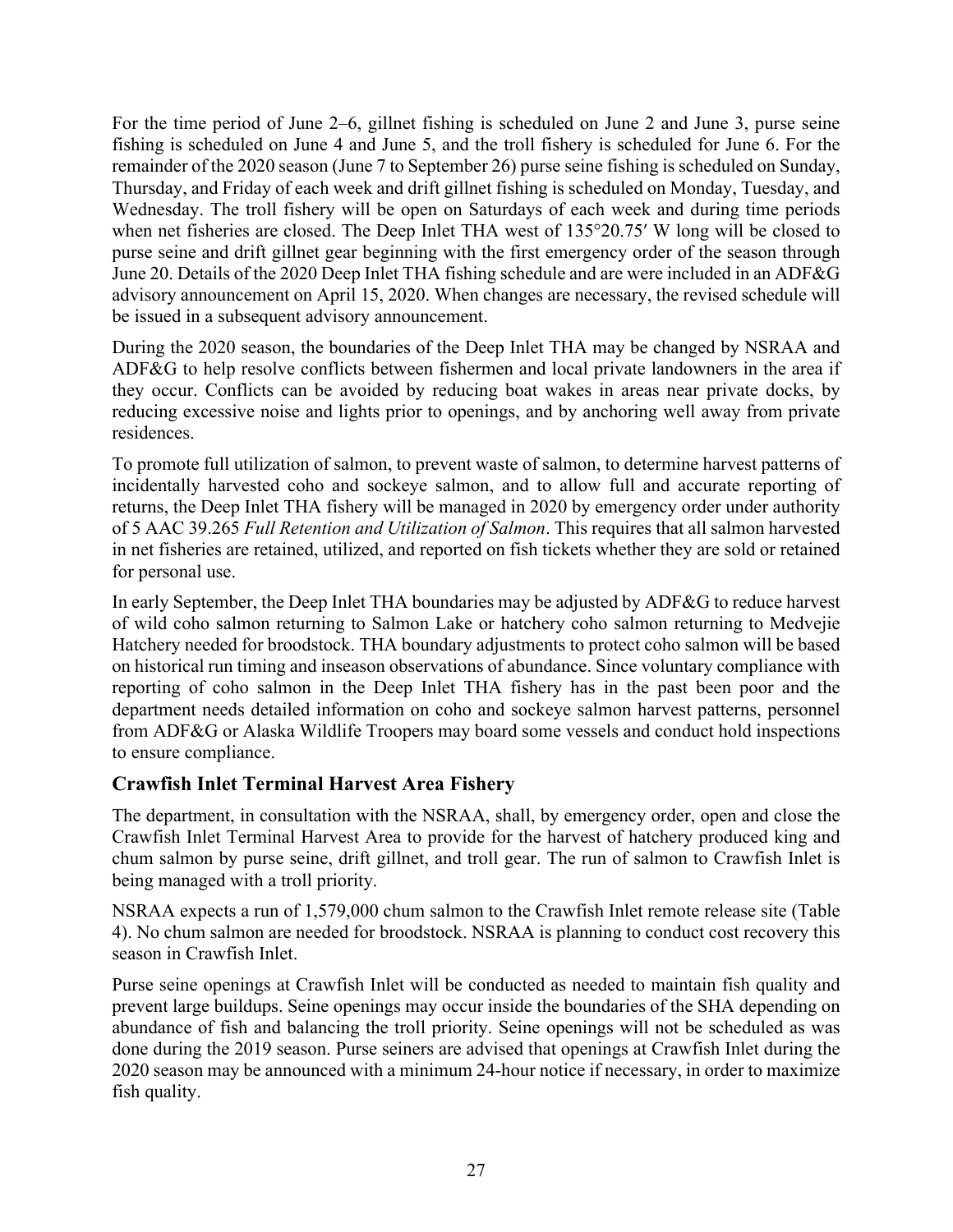| Species | Release Location       | <b>Common Property Harvest</b>    | Cost Recovery Broodstock |                         | <b>Total Return</b>    |
|---------|------------------------|-----------------------------------|--------------------------|-------------------------|------------------------|
|         |                        | <b>NSRAA</b>                      |                          |                         |                        |
| Chum    | Medvejie/Deep Inlet    | 1,378,000                         | $\boldsymbol{0}$         | 100,000                 | 1,478,000 <sup>a</sup> |
| Chum    | Hidden Falls           | 164,000                           | 0                        | 200,000                 | 364,000                |
| Chum    | Crawfish Inlet         | Unavailableb                      | Unavailable <sup>b</sup> | 0                       | 1,579,000              |
| Chum    | <b>SE</b> Cove         | 306,000                           | $\theta$                 | 0                       | 306,000                |
| Chum    | Thomas Bay             | 222,000                           | $\theta$                 | $\theta$                | 222,000                |
| Chinook | Medvejie/Deep Inlet    | 6,311                             | 386                      | 4,000                   | 10,697                 |
| Chinook | Hidden Falls           | 342                               | $\theta$                 | 500                     | 842                    |
| Coho    | Hidden Falls           | 14,800                            | 2,200                    | 10,000                  | 27,000                 |
| Coho    | Deer Lake (Mist Cove)  | 32,400                            | 38,600                   | <b>NA</b>               | 71,000                 |
| Coho    | Deep Inlet/Medvejie    | 107,000                           | NA                       | 3,000                   | 110,000                |
|         |                        | Armstrong Keta, Inc.              |                          |                         |                        |
| Pink    | Port Armstrong         | Unavailable                       |                          | Unavailable Unavailable | 368,000                |
| Chum    | Port Armstrong         | Unavailable                       |                          | Unavailable Unavailable | 558,000                |
| Coho    | Port Armstrong         | Unavailable                       |                          | Unavailable Unavailable | 114,000                |
|         | Chinook Port Armstrong | Unavailable                       |                          | Unavailable Unavailable | 250                    |
|         |                        | <b>Sitka Sound Science Center</b> |                          |                         |                        |
| Pink    | Crescent Bay           | Unavailable                       |                          | Unavailable Unavailable | 163,000                |
| Chum    | <b>Crescent Bay</b>    | Unavailable                       |                          | Unavailable Unavailable | 38,000                 |
| Coho    | <b>Crescent Bay</b>    | Unavailable                       |                          | Unavailable Unavailable | 13,000                 |
|         |                        | <b>Gunnuk Creek Hatchery</b>      |                          |                         |                        |
| Chum    | <b>SE</b> Cove         | 306,000                           | $\theta$                 | $\theta$                | 306,000                |
| Chum    | Kake                   | 3,000                             | $\theta$                 | $\theta$                | 3,000                  |
|         |                        | <b>DIPAC</b>                      |                          |                         |                        |
| Chum    | Lynn Canal/Amalga      | 908,700                           | 422,500                  | $\mathbf{0}$            | 1,331,200              |
| Chum    | Taku/Stephens Passage  | 345,100                           | 114,900                  | 190,000                 | 650,000                |

<span id="page-33-0"></span>Table 4.–Expected 2020 returns to Northern SEAK area enhancement projects by hatchery organization and release location.

<sup>a</sup> Projections for Medvejie/Deep Inlet includes 143,000 chum salmon from the Sitka Sound Science Center.

<sup>b</sup> NSRAA intends to conduct cost recovery in Crawfish Inlet in 2020. The total number of fish available for common property harvest is unknow at this time; fish needed to satisfy cost recovery needs will be dependent on the final bid price.

*(Note: Common property harvest estimates of Chinook and coho salmon include sport harvest).*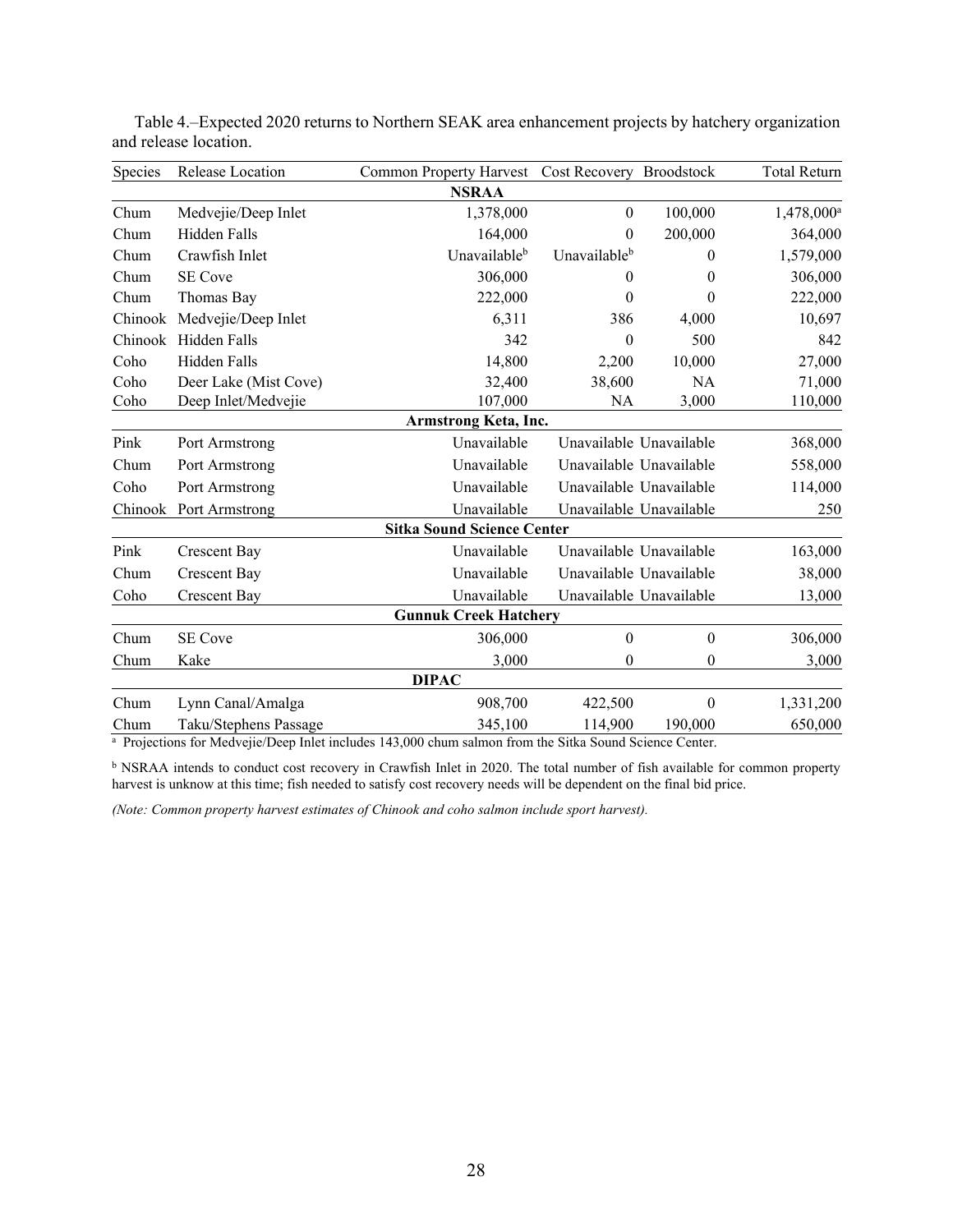#### **REFERENCES CITED**

- <span id="page-34-0"></span>Bond, N. A., M. F. Cronin, H. Freeland, and N. Mantua. 2015. Causes and impacts of the 2014 anomaly in the NE Pacific. Geophysical Research Letters 42:3414–3420.
- Burnham, K. P., and D. R. Anderson. 2004. Multimodel inference: Understanding AIC and BIC in model selection. Sociological Methods and Research 33:261-304.
- Di Lorenzo, E., and N. Mantua. 2016. Multi-year persistence of the 2014/15 North Pacific marine heatwave. Nature Climate Change 6:1042-1047.
- Fox, J., and S. Weisberg. 2019. An R companion to applied regression, third edition. Thousand Oaks CA: Sage. <https://socialsciences.mcmaster.ca/jfox/Books/Companion/>
- Hyndman, R. J., and A. B. Koehler. 2006. Another look at measures of forecast accuracy. International Journal of Forecasting 22:679-688.
- Murphy, J. M., E. A. Fergusson, A. Piston, A. Gray, and E. Farley. *In press*. Growth and harvest forecast models for Southeast Alaska pink salmon. North Pacific Anadromous Fish Commission Technical Report No. 15.
- Orsi, J. A., J. M. Murphy, and A. L. J. Brase. 1997. Survey of juvenile salmon in the marine waters of southeastern Alaska, May–August 1997. (NPAFC Doc. 277) Auke Bay Laboratory, Alaska Fisheries Science Center, National Marine Fisheries Service, NOAA, 11305 Glacier Highway, Juneau, AK 99801-8626, USA. 27 p.
- Piston, A. W., and S. C. Heinl. 2011. Chum salmon stock status and escapement goals in Southeast Alaska. Alaska Department of Fish and Game, Special Publication No.11-21, Anchorage.
- Piston, A. W., S. Heinl, S. Miller, R. Brenner, J. Murphy, J. Watson, A. Gray, and E. Fergusson. 2019. Pages 46–49 [*In*] R. E. Brenner, A. R. Munro, and S. J. Larsen, editors. 2019. Run forecasts and harvest projections for 2019 Alaska salmon fisheries and review of the 2018 season. Alaska Department of Fish and Game, Special Publication No. 19-07, Anchorage.
- Walsh, J. E., and thirteen other authors. 2018. The high latitude marine heat wave of 2016 and its impacts on Alaska [supplement]. Bulletin of the American Meteorological Society. 99:s39–s43.
- Wertheimer, A. C., J. A. Orsi, E. A. Fergusson, and M. V. Sturdevant. 2011. Forecasting pink salmon harvest in Southeast Alaska from juvenile salmon abundance and associated environmental parameters: 2010 returns and 2011 forecast (NPAFC Doc. 1343) Auke Bay Lab., Alaska Fish. Sci. Cen., Nat. Mar. Fish. Serv., NOAA, 17109 Point Lena Loop Road, Juneau, AK 99801-8626, USA, 20 p.[; http://www.npafc.org/new/pub\\_documents.html.](http://www.npafc.org/new/pub_documents.html)